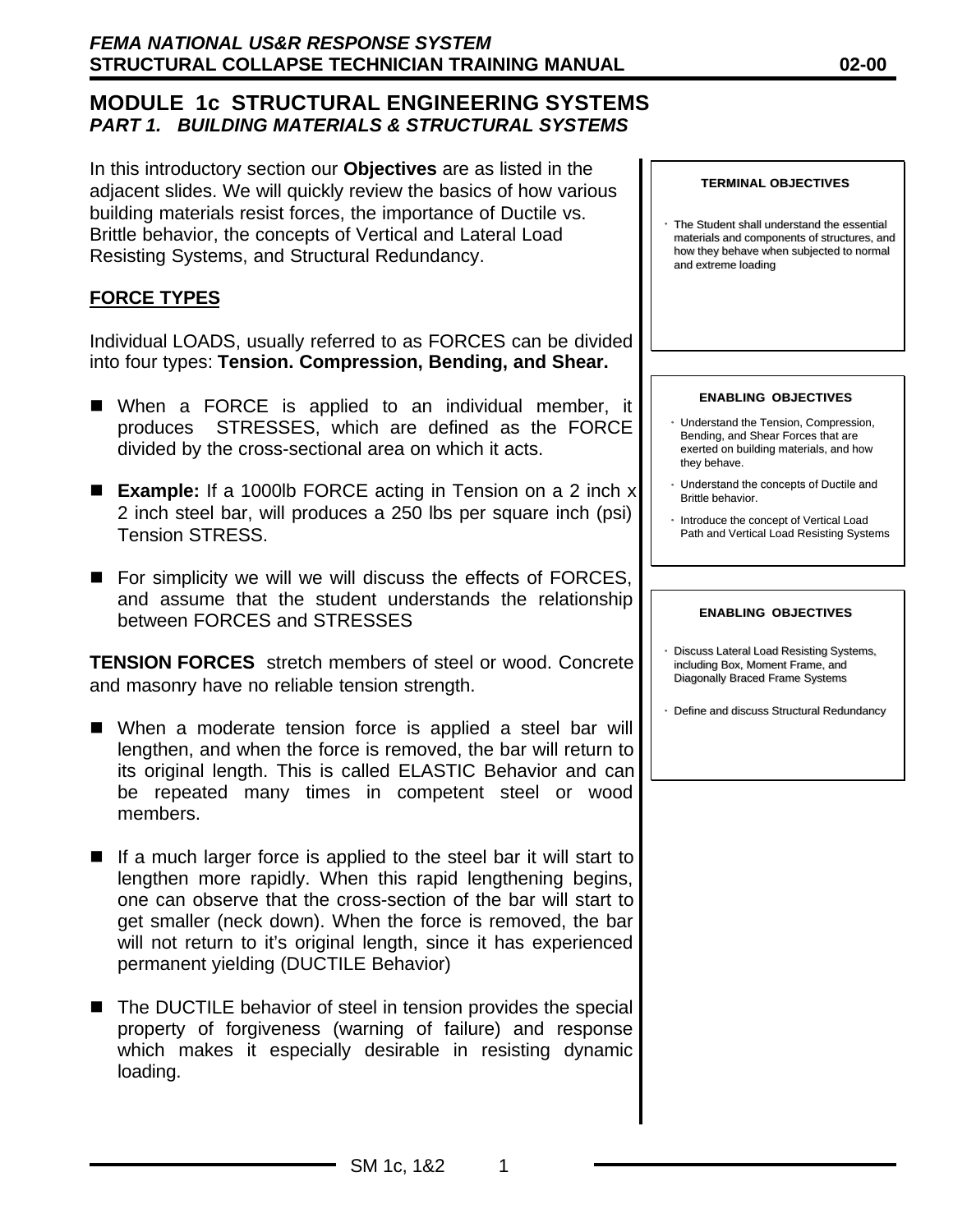## **TENSION FORCES (continued)**

- **Ductile** behavior is the ability of a material to stretch and/or bend without suddenly breaking, and after the load is removed it can remain stretched/bent and then be reloaded.
- **EXAMPLE**: one can bend a hook on a rebar, and even unbend it without breaking
- **Brittle** behavior means that the material will break without warning (Catastrophic Failure)

### **COMPRESSION FORCES**

- These forces push on members and can lead to crushing of materials when the members are short and relatively fat. ( small length to width ratios, L/D)
- At bearing surfaces between wood or concrete beams and columns, crushing can also occur.
	- The crushing failures tend to give warning, such as local splitting of concrete and noisy, slow, compression of wood fibers
- $\blacksquare$  When long, slender members are loaded in compression, they can fail suddenly by BUCKLING (bowing)
	- This type of sudden failure wants to be avoided

#### **BENDING FORCES**

- These occur mostly as a result of Vertical Loads from gravity are applied to floor slabs and beams. They also occur in sloped roof rafters and sloped slabs in rubble piles.
- Bending causes the bottoms of simple beams to become stretched in TENSION and the tops of beams to be pushed together in COMPRESSION.
- $\blacksquare$  Continuous beams and cantilever beams have tension forces at the top + compression at the bottom near their supports. In mid span the forces are in the same locations as for simple beams and slabs.





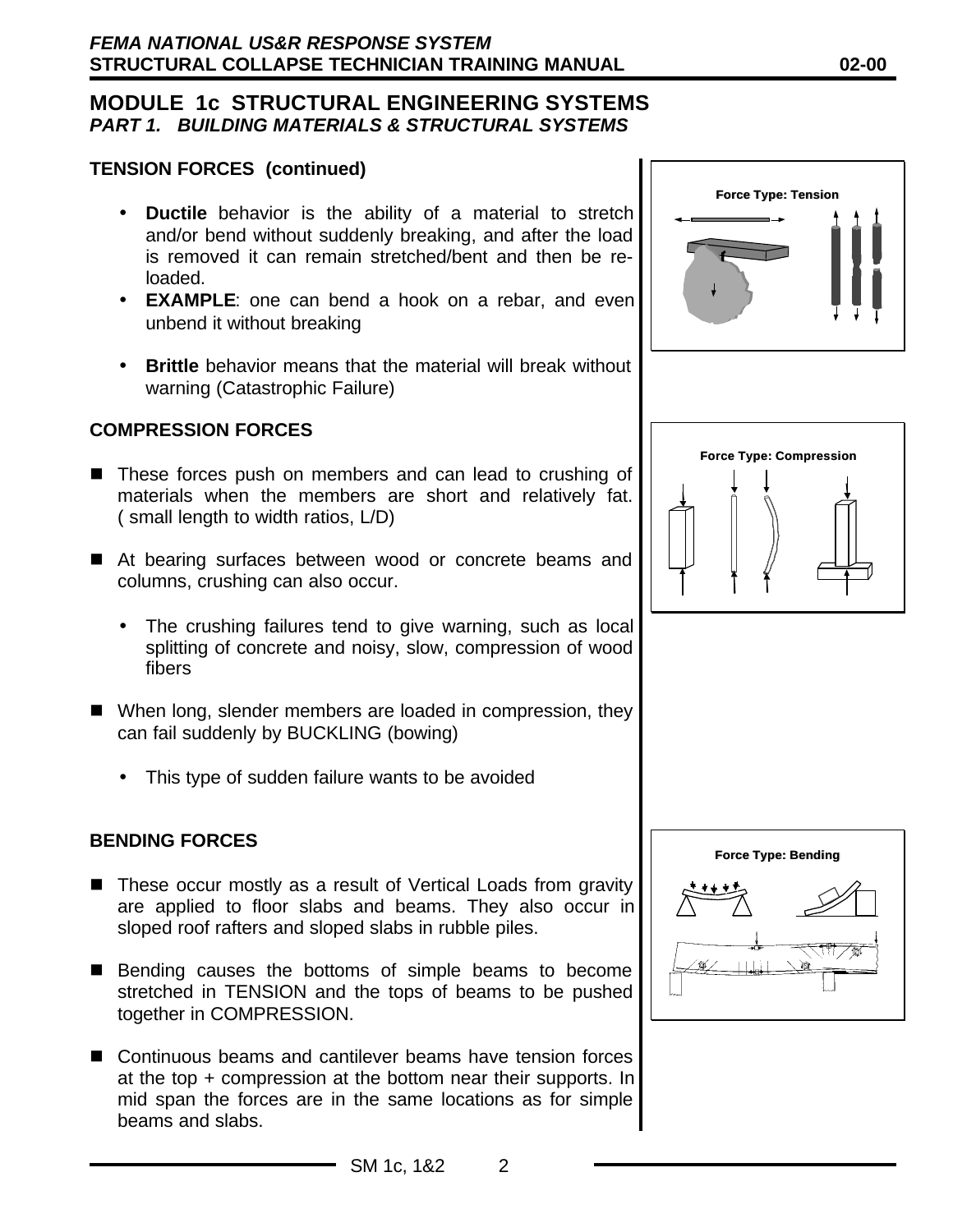#### **BENDING FORCES (continued)**

- Vertical cracks develop near the midspan of concrete, since the Tension Force causes the concrete to crack in order for the Reinforcing Steel (Rebar) to resist the Tension Force.
	- This cracking can be observed in damaged structures to monitor and determine the potential for collapse.
	- Stable, hairline cracks are normal, but widening cracks indicate impending failure
- Structural steel and reinforced concrete, moment resistant frames experience tension and compression stresses on opposite faces (similar to continuous beams). These stresses can reverse during earthquakes and high winds.
- Shear Forces are also produce in beams and slabs, and they will be discussed next.

**SHEAR FORCES** occur in all beams, and are greatest adjacent to supports

 $\blacksquare$  Shear stress can be described as the tendency to tear the beams surfaces apart.

**Example**: Consider a beam that is made from a group of individual books as they sit on a bookcase, with a long threaded rod extending all the way through them, tightened with nuts at each end. If this beam is placed so that it spans between 2 tables and one attempts to push one of the books down to the floor below, a SHEAR FORCE will be exerted on the surface of the books immediately adjacent to the one that is being pushed out

- In concrete beams these shear stresses develop diagonal tension cracks, since concrete is very weak in tension.
	- This cracking can also be monitored in a damaged structure
- Wood beams are strong in tension and compression, but are particularly weak in shear along the horizontal plane of the softer spring wood.



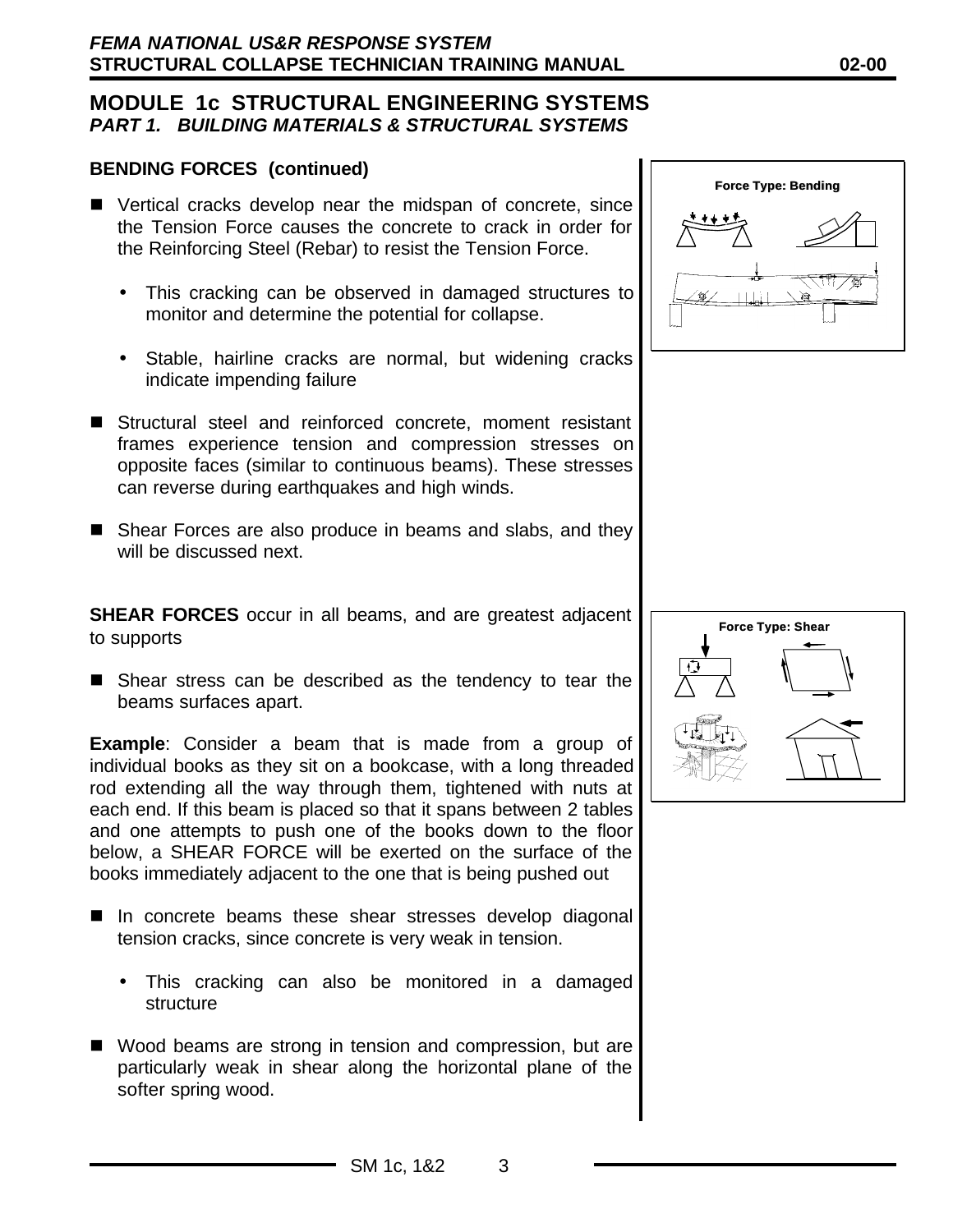**PUNCHING SHEAR** occurs where a two-way concrete flat slab is connected to a column and it is the tendency of the slab to drop as a unit around the column.

- $\blacksquare$  The column appears to punch through the slab.
	- The cracking that indicates the over-stress leading to this type of collapse is most visible on the top surface of the slab, which is often covered by debris during US&R activities.
	- This can only add to the difficulty of discovering this common hazard under the suspected overload conditions where it is most likely to be a problem.

**BOLT SHEAR** is the tendency of steel pin-like connector (bolt, nail, and screw) to break across its cross section.

**Example:** A roll of coins is Sheared off as each coin slips past the other

- $\blacksquare$  This type of failure can be sudden.
- Nail failures in wood structures, which involve some degree of pullout, can occur with enough deformation to give warning.

#### **BUILDING WALL SHEAR AND OVERTURN FORCES**

- Lateral forces (forces applied horizontally to a structure) derived from winds or earthquakes cause shear and bending forces in walls.
- $\blacksquare$  The Shear Forces tend to tear the wall surface, just as if you had a piece of paper attached to a frame and changed the frame's shape from a Rectangle to a Parallelogram.
	- The changing of shape from a Rectangle to a Parallelogram is called RACKING.
	- When Shear Walls are pushed out of plumb in their plane they are said to have been RACKED
- $\blacksquare$  At the ends of Shear Walls there is a tendency for the wall to be Lifted Up at the end where the Lateral Force is applied, and a tendency for the Wall to be Pushed Down at the end away from the force.
	- This action is called OVERTURNING

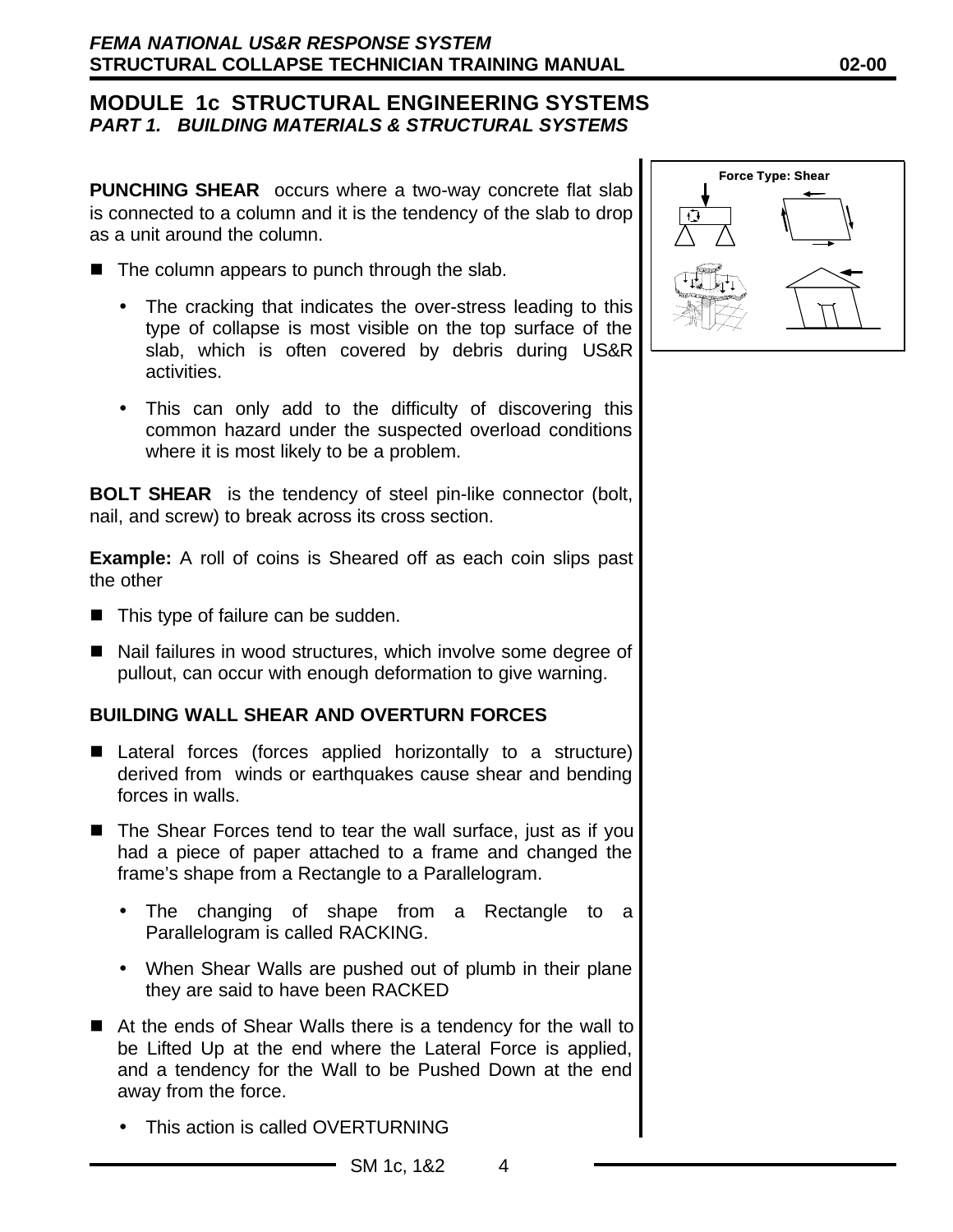## **MATERIAL PROPERTIES**

### **WOOD**

- $\blacksquare$  Is tough, light fibrous, fire supporting, cut from living trees and graded by humans.
- $\blacksquare$  Has defects like knots, splits and non-straight grain that cause stress concentration.
- The growth pattern of fast growing spring wood vs. slower growing summer wood leads to structural problems. These problems include:
	- Weakness in cross grain tension and compression.
	- Weakness in parallel to grain, shear strength
	- Shrinkage and Splitting
- Live wood may be as much as one half water, while older, seasoned wood (as found in a structure) may contain as little as 10% water
	- Its volume can change as much as 10% over this range.
- Shrinkage (usually in width/depth, not length) causes special problems in bolted connections.
	- Splits may be formed, which allow the bolt to slip out of the joint along the split.
- Connections are best made by bearing one member on it's supporting member, however, metal connection devices can be successfully used
	- Nailed connections perform well as long as splitting is avoided, and bolting may be successful if adequate spacing and edge distances are provided.
- Properly proportioned wood structures can exhibit Ductility
	- When wood posts are kept short and bear on the cross grain surfaces of beams or sole plates, slow crushing of the cross grain can be observed to warn of failure
	- Box Cribbing will exhibit this same failure mode since all the load is transferred in cross grain bearing
- Plywood sheathing of wood structures makes them very tough and earthquake resistant as long as it is nailed properly.
- Wood •Wood
- Steel Steel
- Reinforced Concrete •Reinforced Concrete –C.I.P or P.C. –C.I.P or P.C.
	- –Rebar or Prestress Cable –Rebar or Prestress Cable
- Unreinforced Masonry •Unreinforced Masonry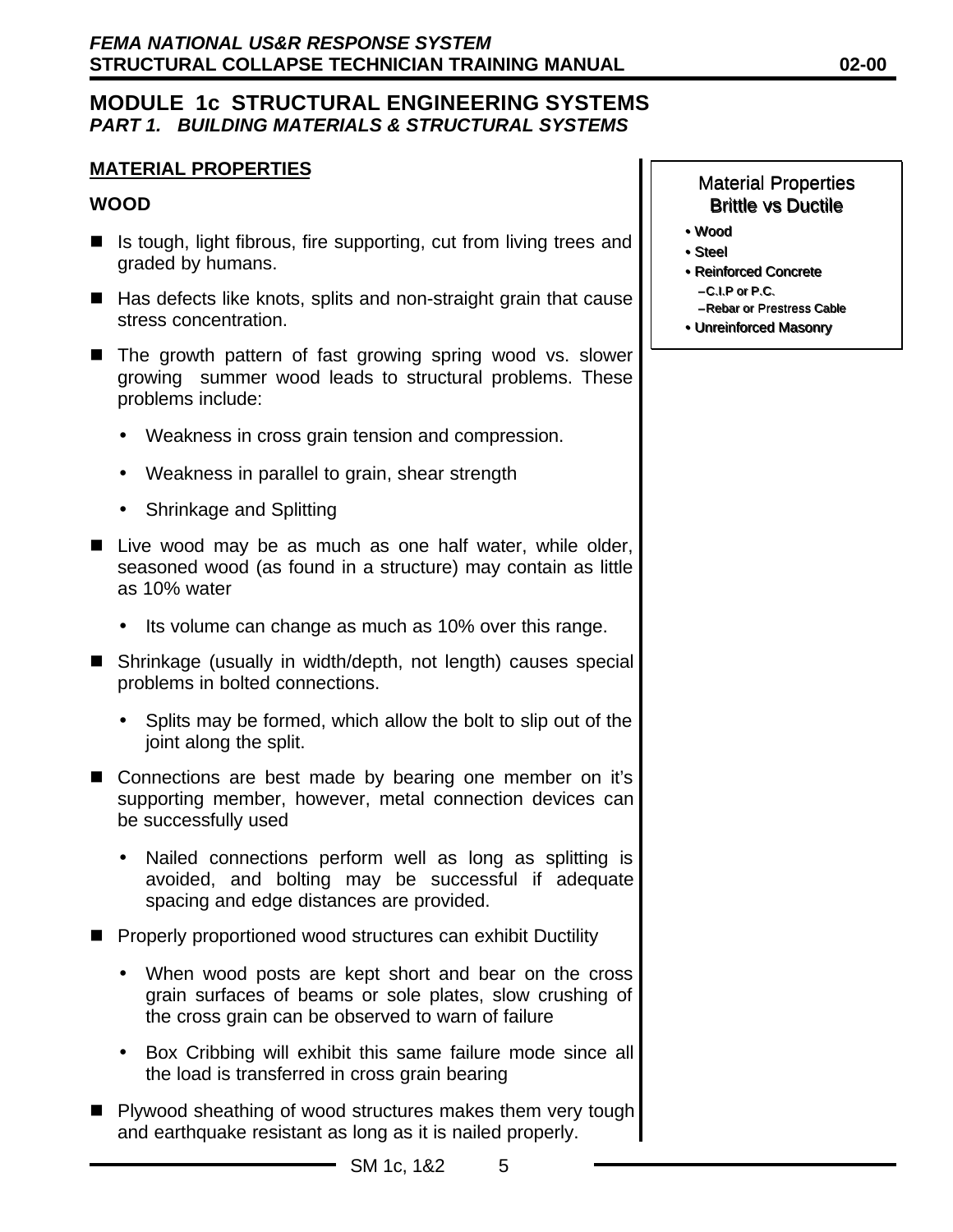### **MATERIAL PROPERTIES (continued)**

#### **STEEL**

- $\blacksquare$  Is tough, light, strong, ductile, and formable into any shape, but needs to be fireproofed.
	- $\bullet$  It starts to lose strength above 700  $\degree$  Fahrenheit.
- It has almost magical property of **ductility**. That is, it can be stressed beyond it's Elastic Limit and severely bent, but still have enough strength to resist failure.
	- This makes it the ideal structural material, in that it gives warning of collapse (has forgiveness).
- Steel is strong in **Tension, Compression, and Shear**
- Steel beams must be laterally braced so as not to buckle about their weak axis, especially if the ductile performance required for earthquake resistance is expected.
- Steel-framed structures must be properly proportioned in order to avoid the over loading of columns.
	- As will be discussed later, diagonal bracing members can overload columns during earthquakes if the columns are not proportioned such that their strength exceeds the total force that can be delivered to them by the diagonals.
- Steel can be very efficiently connected by bolting or welding (older structures used rivets instead of bolts).
	- Welded joints must be properly designed and constructed or they can lead to a brittle failure.

## **CONCRETE**

- $\blacksquare$  Is essentially cast rock, that is strong in compression but weak in tension and shear.
- $\blacksquare$  Steel bars are cast into concrete to provide for the longitudinal tension force and enclosing type steel ties and stirrups are added for confinement and shear resistance.
	- Sufficient steel can be added to provide adequate toughness for seismic resistance, enabling reinforced concrete to exhibit **ductile** properties similar to structural steel.

- Wood •Wood
- Steel Steel
- Reinforced Concrete •Reinforced Concrete –C.I.P or P.C. –C.I.P or P.C.
	- –Rebar or Prestress Cable –Rebar or Prestress Cable
- Unreinforced Masonry •Unreinforced Masonry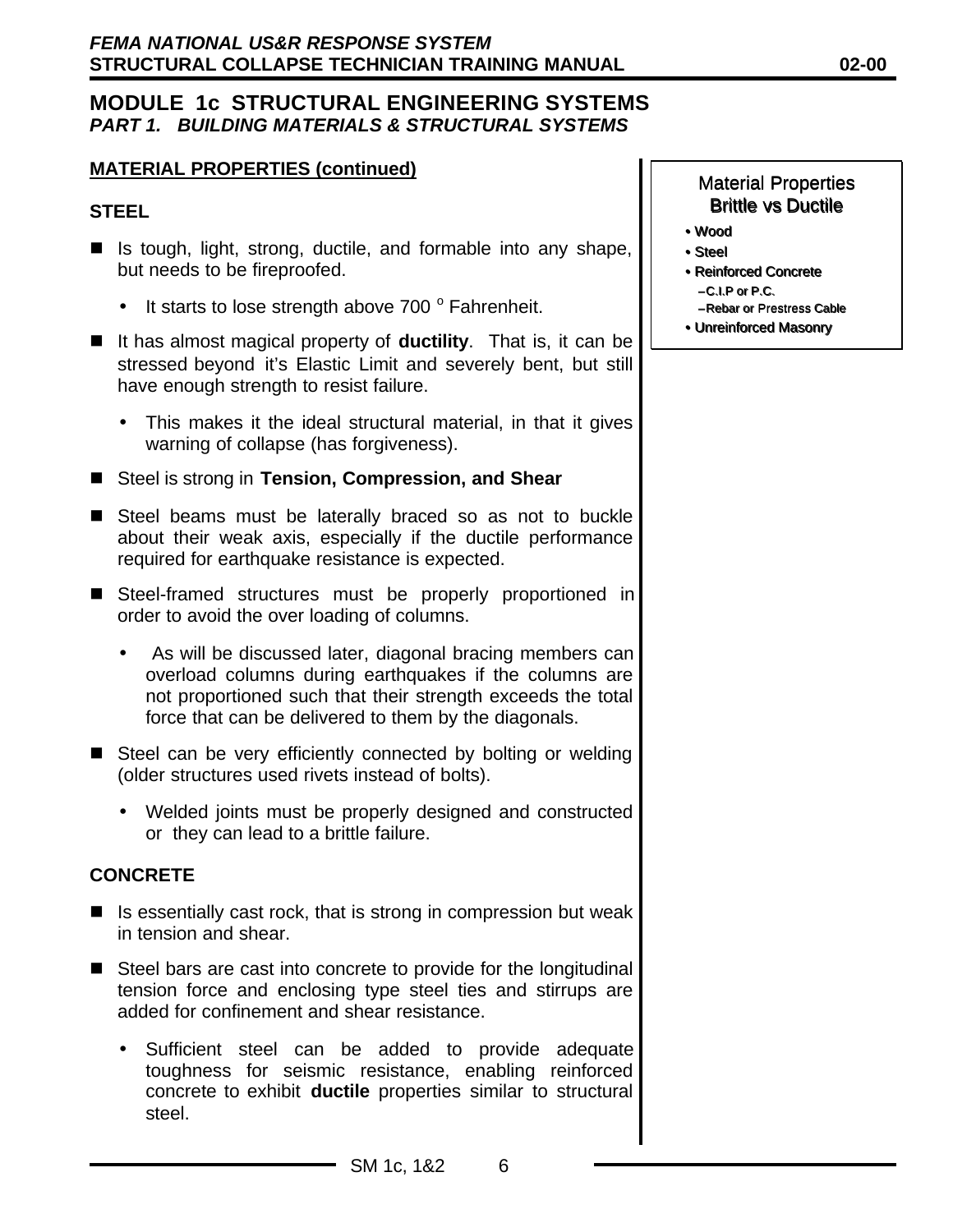### **MATERIAL PROPERTIES (continued)**

#### **CONCRETE (continued)**

- $\blacksquare$  Concrete can also be reinforced by adding high strength cable or bars that are pretensioned prior to their being loaded by the structures weight (pre-stressed concrete).
- Structures of this type may be precast in a factory using **Pretensioned** reinforcing that is stretched in a form, then bonded to the concrete when it is cast.
- $\blacksquare$  Another method is to place cables that are enclosed in plastic sleeves in the forms at a job site, pour the concrete, and then stretch and Anchor the cables after the concrete has cured and achieved sufficient strength. (**Post-Tensioned**)
	- In this case the cables are not bonded to the concrete, but only anchored at the edges of the structure.
	- These **unbonded** cables can cause difficulties when dealing with a damaged **Post-Tensioned** structure.
- Concrete shrinks, cracks, and creeps under normal circumstances, and this **normal** behavior needs to be differentiated from the cracking and spalling that indicates failure.
- Concrete is easily connected together if cast in place, but must be very competently connected together if it is precast.
	- Since precast concrete members (especially prestressed, precast) can be very strong, the joints that connect then must be very tough (**ductile)** in order to resist the very high dynamic forces generated by an earthquake.
- **n** Properly reinforced concrete can provide seismically resistant construction if the reinforcing is proportioned such that the confining tie, hoop and stirrups are sufficient to resist the shear that can be generated by the overall structural configuration and longitudinal reinforcement.
	- Wall like structures of cast in place and precast concrete have out performed frame type construction in most earthquakes.

- Wood •Wood
- Steel Steel
- Reinforced Concrete •Reinforced Concrete –C.I.P or P.C. –C.I.P or P.C.
	- –Rebar or Prestress Cable –Rebar or Prestress Cable
- Unreinforced Masonry •Unreinforced Masonry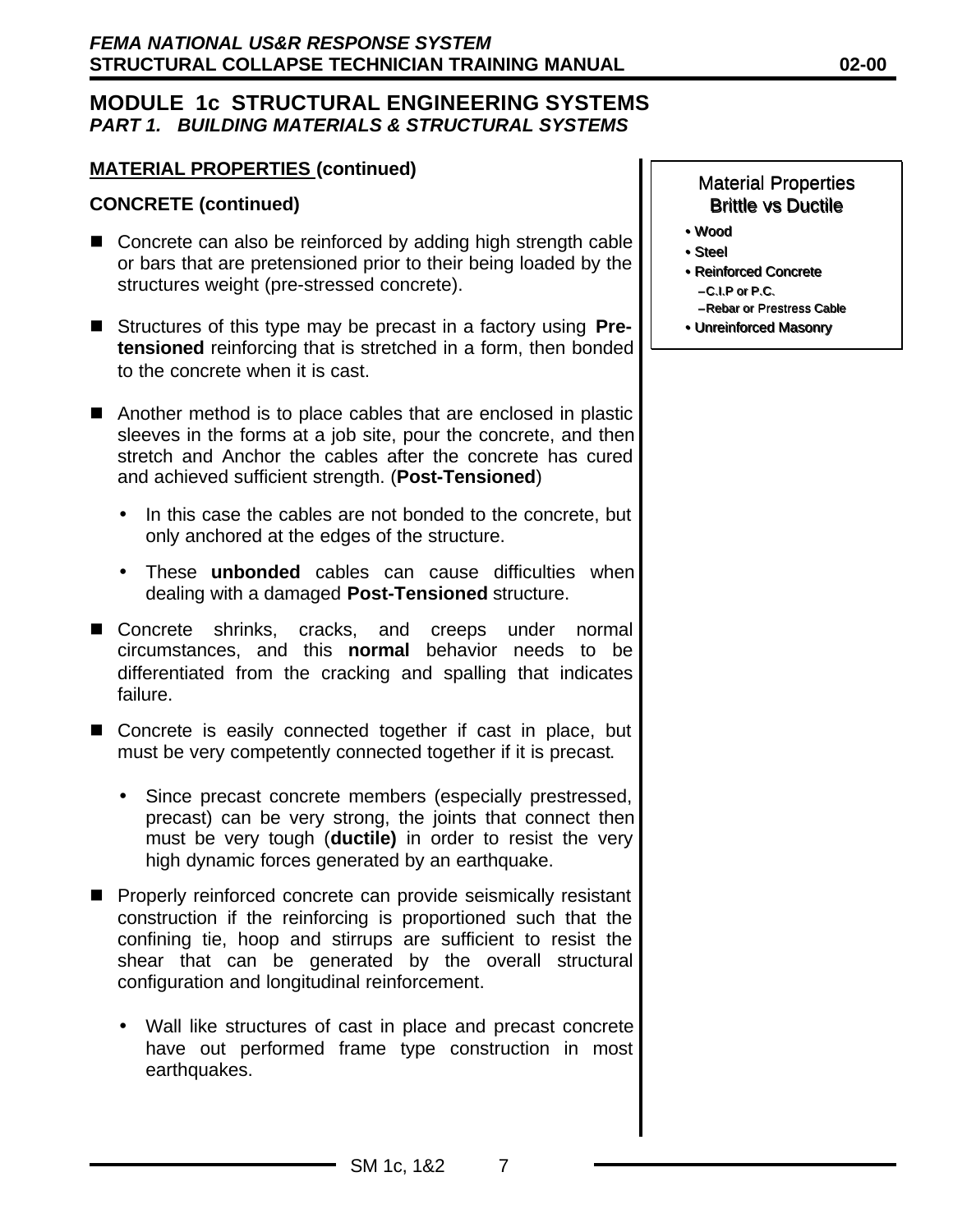#### **MATERIAL PROPERTIES (continued)**

### **UNREINFORCED CONCRETE**

- Unreinforced concrete walls can be found in structures built prior to about 1910.
	- These perform very poorly in earthquakes, as they tend to break into large pieces defined by shrinkage cracks or original pour joints. **Very Brittle Material**

#### **REINFORCED MASONRY**

- $\blacksquare$  Is made from clay brick or hollow concrete blocks formed into walls using mortar joints and concrete grout filling of interior cavities in seismically resistant construction.
- Since masonry properties are similar to concrete, reinforcing steel bars are normally added to provide tension and shear resistance.
	- In reinforced brick masonry, two single brick thick outer layers (wythes) are laid up, then rebar and grout are placed between the layers.
		- The wythes are connected together with large wire to prevent blow-out when the grout is poured.
		- Small heavy wire ladder type reinforcing is used at the joints in some cases.
	- In Concrete Hollow Unit Masonry (CMU), each block comes with preformed cavities.
		- As the units are laid up, horizontal reinforcing (small rebar or large wire) is placed in the joints.
		- After the wall reaches a predetermined height, vertical rebar is placed in specified cells and grout is poured to bond the reinforcing steel to the concrete units.
- Masonry wall construction is highly dependent on workmanship to provide adequate mortar and grout strength.
	- These products are often job mixed in small quantities.
- Adequately reinforced masonry walls can be used in seismically resistant construction if carefully detailed and constructed.
	- They can exhibit very good **ductility** when properly designed and constructed.

- Wood •Wood
- Steel Steel
- Reinforced Concrete •Reinforced Concrete –C.I.P or P.C. –C.I.P or P.C.
	- –Rebar or Prestress Cable –Rebar or Prestress Cable
- Unreinforced Masonry •Unreinforced Masonry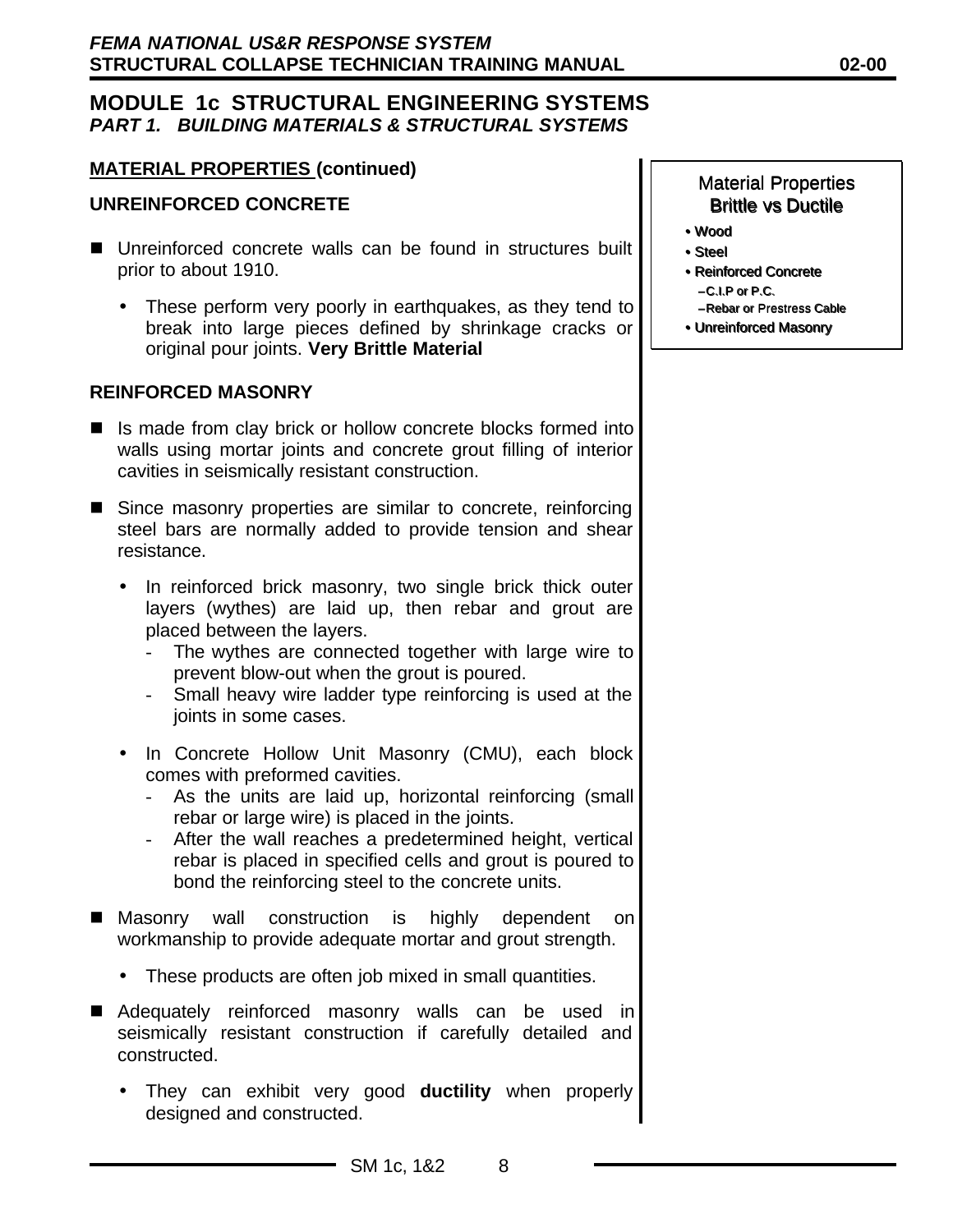## **MATERIAL PROPERTIES (continued)**

#### **UNREINFORCED MASONRY - URM**

- Not currently built in seismic risk areas, but many structures with URM walls still exist throughout the world.
	- This is a very **Brittle** material
- Walls were constructed with a thickness made from three or more bricks being laid longways, side by side, for five or six layers high (courses) and then a layer was placed with the bricks at 90 degrees (header course), and so on.
- URM buildings date back to the late 1800s in California and back to the 1700s in other parts of the U.S. The strength of the bricks is generally higher outside of California.
- The strength and seismic performance of unreinforced masonry is highly dependent on the mortar strength.
	- The shear strength of mortar can vary from 15 PSI to over 150 PSI, and is determined by the proportion of lime to Portland cement and the workmanship.
	- Lime produces a nice buttery mortar, but if too much is used a low strength will result.
	- Lime can also be leached out of the mortar by water over time.
- $\blacksquare$  Decorative veneers are a special seismic problem.
	- Veneers were often laid up with building paper between them and the URM wall, and were anchored with wire or galvanized ties.
	- The ties normally corrode away within twenty years or so, leaving a heavy brick face, just waiting to peal off when subjected to a lateral load.
	- Masonry veneers are also found on the outside surfaces of wood walls.
		- There veneers are subject to the same anchorage problems, as well as being dynamically incompatible with the flexibility of the wood walls.
- URM walls are made from native stone in many places in the world, and have performed very poorly in earthquakes

- Wood •Wood
- Steel Steel
- Reinforced Concrete •Reinforced Concrete –C.I.P or P.C. –C.I.P or P.C.
	- –Rebar or Prestress Cable –Rebar or Prestress Cable
- Unreinforced Masonry •Unreinforced Masonry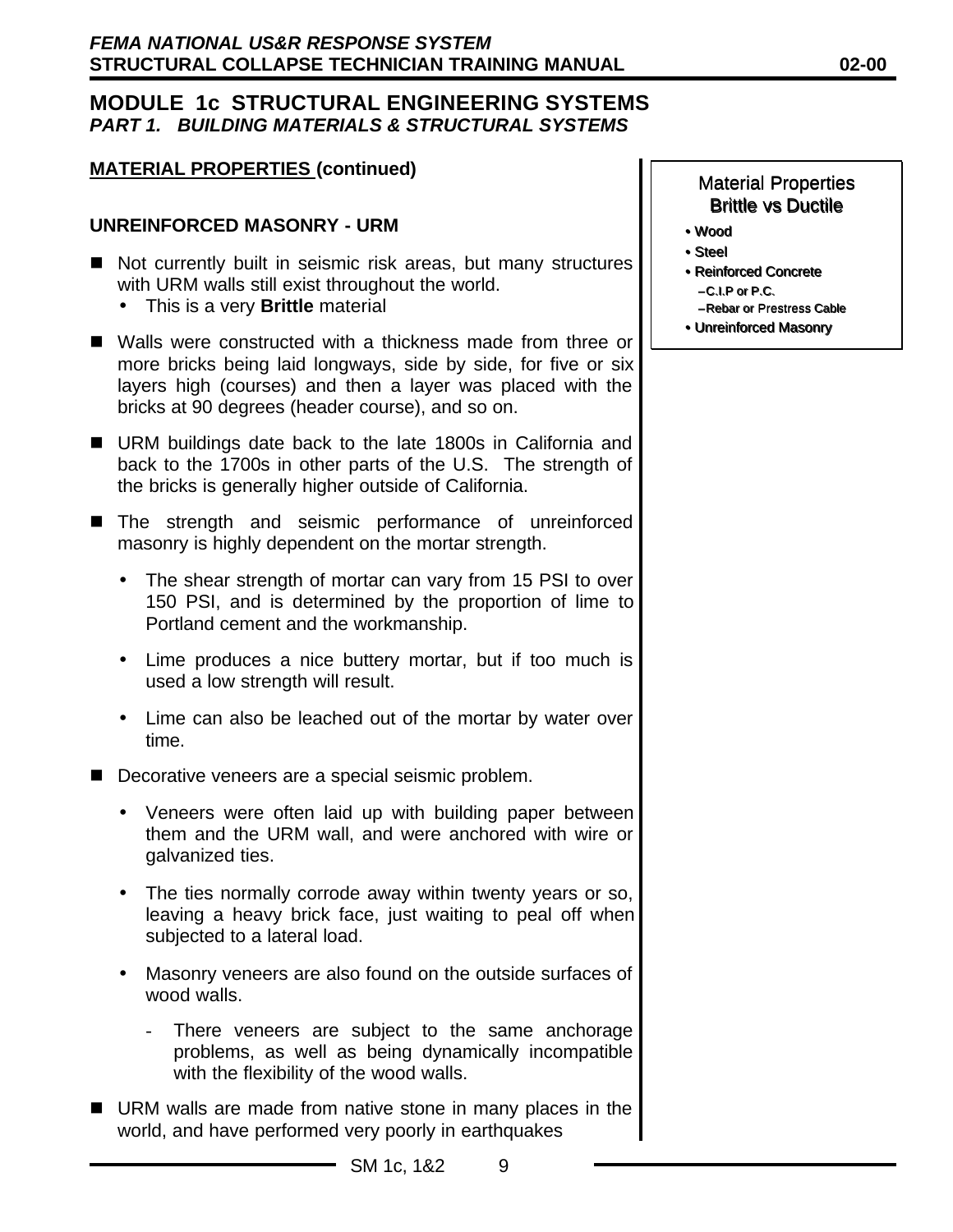#### **VERTICAL LOAD SYSTEMS**

Structural members in these systems can be divided into two types, those that form horizontal (or sloped roof) planes and those that provide the vertical support for these planes.

**HORIZONTAL MEMBERS** support floor and roof planes and are normally loaded in bending such as:

- $\blacksquare$  Wood; rafters, joist, purlins, beams, girders.
- $\blacksquare$  Steel; corrugated sheets (filled with concrete), joist, purlins, beams, girders.
- Reinforced concrete floor systems may be of many types. All have some relationship to the economy of providing adequate structural depth with available forming materials.
- **Pecast concrete floors may contain, planks, cored slabs,** single or double tees, beams and girders. Most modern systems in California combine a cast-in-place overlay slab to provide adequate interconnection of individual members and overall planar stability.
- $\blacksquare$  These individual members need to be interconnected to their supported planes in order to provide the lateral stability to resist the extreme fiber compression forces associated with bending, which occur on the top or bottom of the members.

**TRUSSES** are special vertical load resistant members that use greater depth for structural efficiency, but require more positive lateral bracing of compression members.

- Trusses are usually made from wood and/or steel, although concrete has been used for economy in some areas of the world.
- n Individual members are stressed in either tension or compression, although stress may reverse in some members due to changes in live load (people, vehicles, and rain/snow).
- Compression members are normally governed by buckling and tension members are normally governed by their connections.

#### Vertical Load Systems

- Concept of gravity load path gravity load path
- **Loads must be transferred from Source to** Ground Ground
- Top down approach Top down approach
- Plumbing system analogy
- Framed and UnFramed Framed and UnFramed • Connections are particularly vulnerable Connections are particularly vulnerable





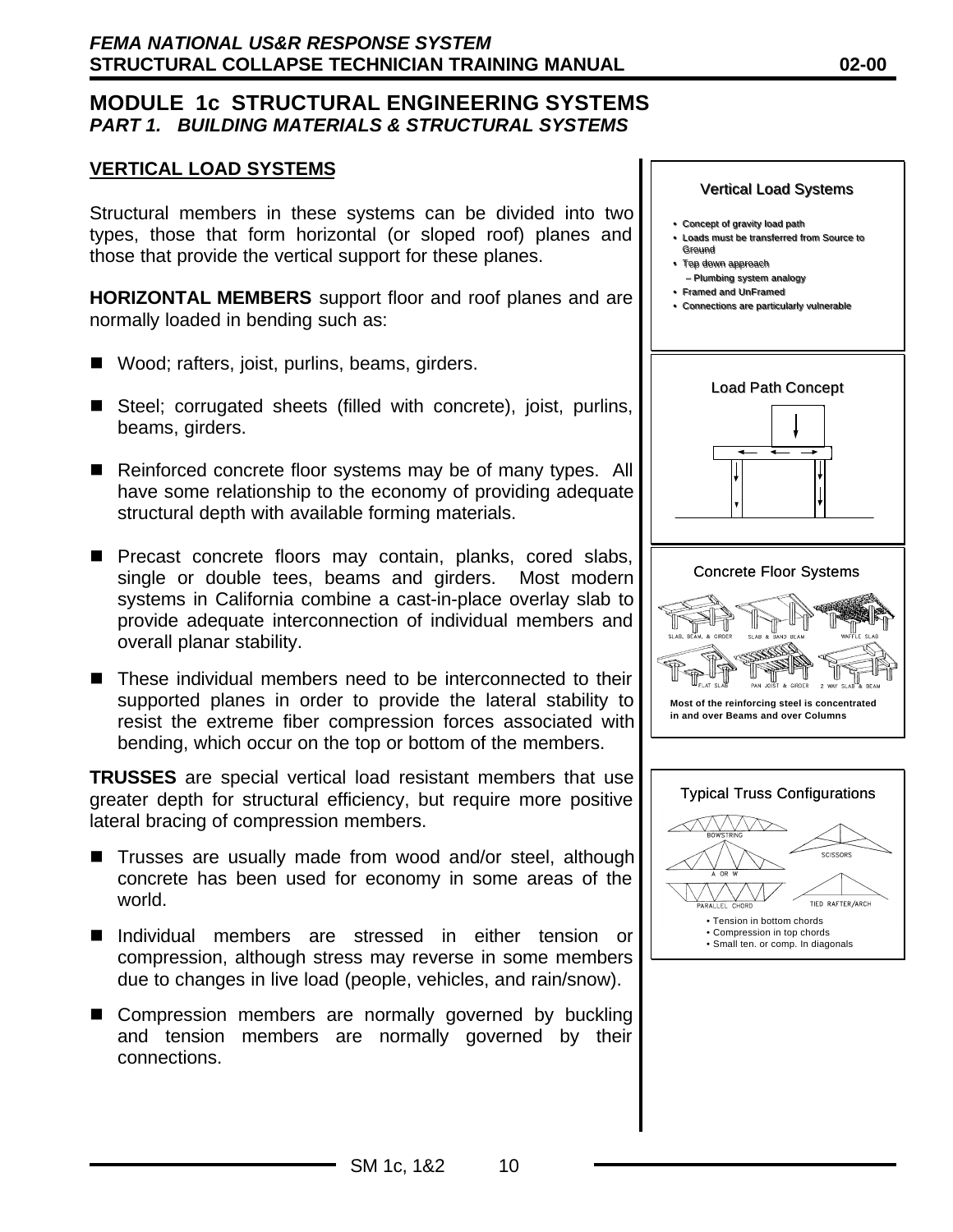#### **TRUSSES (continued)**

- There have been many failures of wood trusses due to seasoning defects. Wood checks (splits) that occur near the ends of tension members has lead to many pull-through bolted connection failures. Overloads due to rain or snow can lead to sudden collapse, as a result of a compression member buckling or tension connection failure. The use of closely spaced trusses with gang-nail connection plates, and those using specially fabricated wood with steel pin connected bars have improved the reliability of wood trusses.
- $\blacksquare$  Steel trusses have been fairly reliable, but they are also susceptible to sudden compression member failures, due to temporary overload, and loss of stability due to inadequate bracing of compression members
- $\blacksquare$  Trusses present special problems when the shoring of a hazardous structure is being considered. The support provided by the shoring must be applied so as not to cause a stability problem or overload of a small or inadequately braced individual truss member. (It's usually a bad idea to shore a truss at the bottom chord.)

**VERTICAL SUPPORT MEMBERS** are normally configured as bearing walls or columns.

- $\blacksquare$  In wood and light framed steel systems the bearing walls are made using closely spaced columns (studs at 16-24" o.c.) that must be interconnected by a skin in order to provide the lateral stability that will allow the individual members to be loaded in compression without buckling.
- Concrete and masonry bearing walls are proportioned to carry heavy vertical loads depending on their height to thickness ratio.
- Individual column (posts) normally carry large compression forces and may be made of wood, steel, or reinforced concrete. In all cases the load capacity is based on the members slenderness ratio (l/r, l/d) as well as the adequacy of the connection between the column and the horizontal system.
- All vertical load systems need some system to provide for lateral stability (i.e., the proper alignment of vertical load path). These Lateral Load Systems need to be capable of resisting lateral forces that are at least two percent of the structure's weight. (much more in Seismic Zones)





#### SM 1c, 1&2 11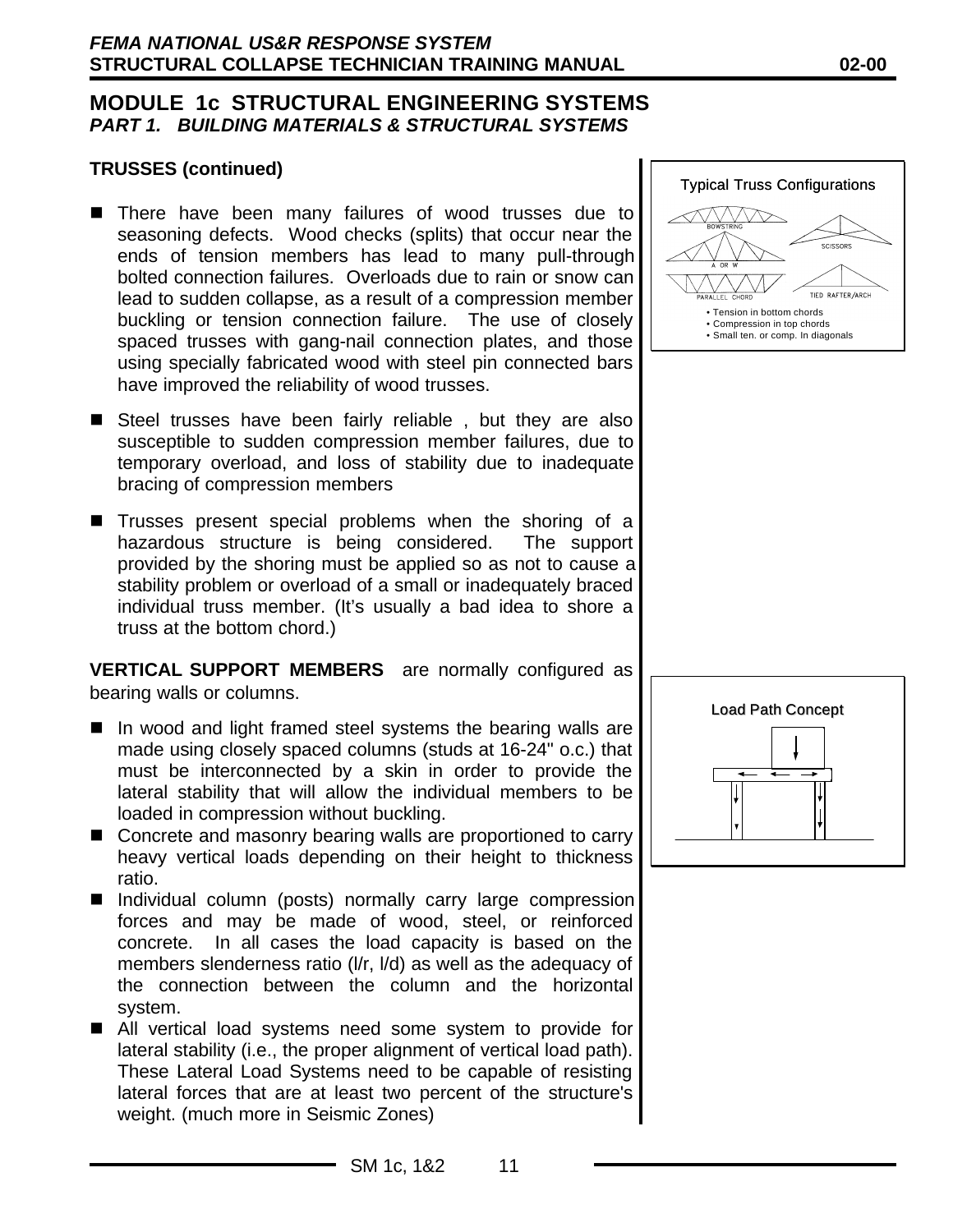#### **LATERAL LOAD RESISTANT SYSTEMS**

Most structures can be grouped into two basic types of lateral load systems: shear wall/box system and frame system. Buildings may contain sections of each type. Some buildings have been designed with a dual system containing both types of lateral bracing in order to provide a more redundant system, which is highly desirable.

#### **SHEAR WALL/BOX BUILDINGS**

- $\blacksquare$  These are buildings with exterior walls that provide bearing strength as well as seismic resistance. They may or may not have interior, structural walls. Floors, flat or sloped roof planes called diaphragms form the horizontal surfaces to complete the boxes, with the walls forming the sides.
- $\blacksquare$  The typical action of a box structure subjected to the lateral loads is illustrated by the adjacent slide. Floor/roof planes act like giant beams as stresses in tension and compression are generated at the edges while shear stresses are distributed through out the plane. The floor/roof planes (diaphragms), span horizontally between exterior (sometimes interior) walls which provide each horizontal plane with lateral support. The walls (shear) in turn are loaded by the floor diaphragm must be capable of resisting shear stresses plus bending stresses caused by overturning.
- Floor/roof diaphragms are made of plywood, diagonal wood sheathing, corrugated metal deck (with and without concrete topping), and concrete.
- Shear walls are made of plywood and solid wood sheathing over studs, concrete, and concrete block.
- $\blacksquare$  In the very light weight wood systems the skin (sheathing) carries all of the lateral shear force, but is a minor vertical support member. In concrete and concrete block systems the vertical and lateral loads are carried by the relatively heavy reinforced concrete slab and bearing walls.

#### Lateral Load Resisting **Systems**

- Concept of load paths
- Pushover analogy Pushover analogy
- Connections are particularly vulnerable Connections are particularly vulnerable
- Systems
- Box Buildings Box Buildings
- Moment Frames (Ductile ?) Moment Frames (Ductile ?)
- Diagonally Braced Frames Diagonally Braced Frames

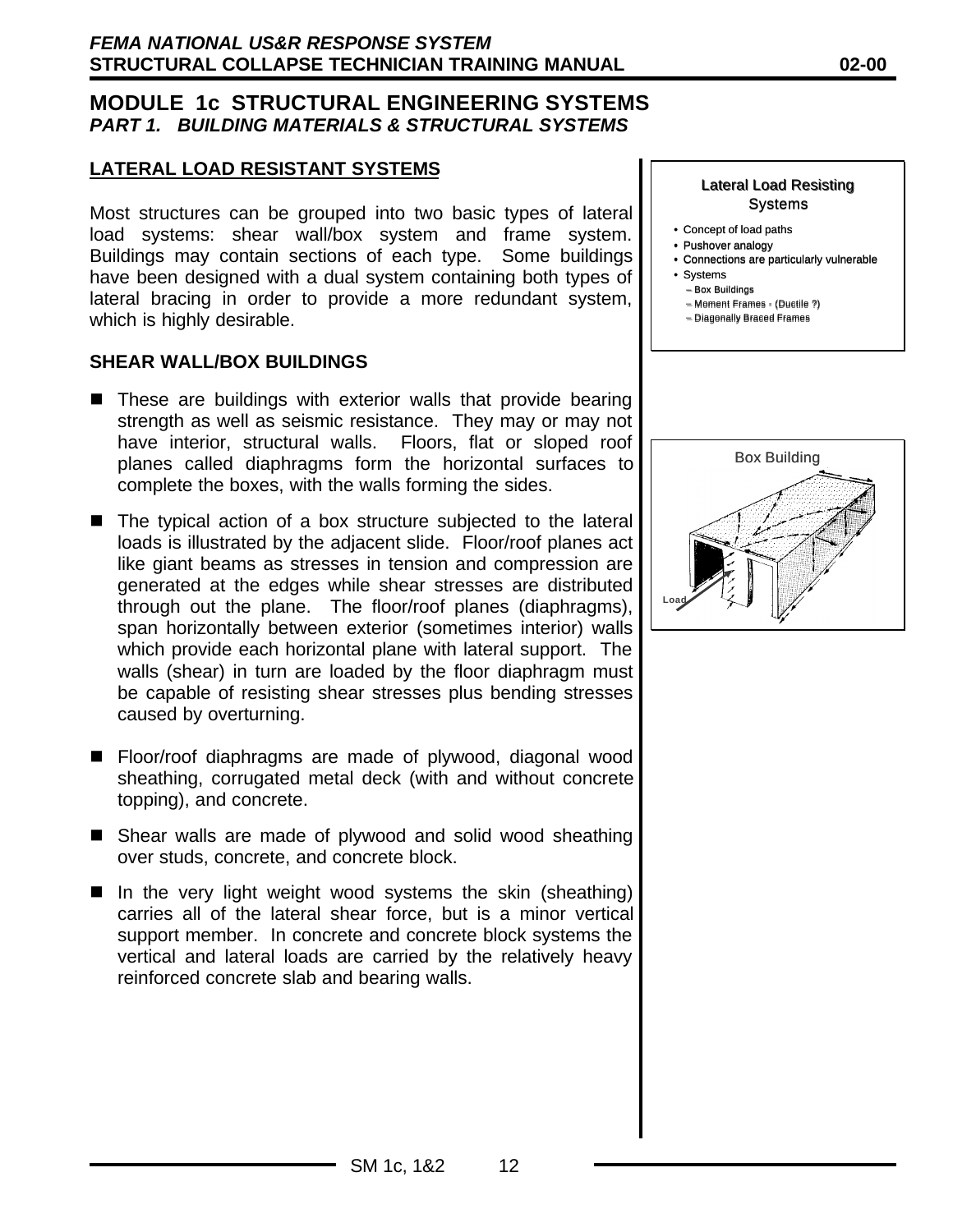### **LATERAL LOAD RESISTANT SYSTEMS** (continued)

#### **FRAME BUILDINGS MOMENT RESISTANT**

- The walls for this type normally are constructed for enclosure purposes only and may be of glass, light framing with nonstructural covering (plaster veneer or brick/stone, finish wood), a combination of precast concrete and glass, etc. The vertical load is carried by large evenly spaced columns of steel or reinforced concrete.
- The floor and roof diaphragms are constructed as in the box system, however, the stresses developed in the diaphragms are usually smaller since they do not have to span as far.
- $\blacksquare$  The lateral load resistance is provided by the interconnection or large tough floor beams/girders and the columns. The "frame" made by the beams and columns is kept from changing into a parallelogram by making the connections as strong as the members. Structural steel or well confined heavily reinforced concrete are used today for these moment resistant frames.
- **E** Structural toughness- the ability to repeatedly sustain reversible stresses in the inelastic range without significant degradation is essential for a moment resistant frame. Most concrete frames built prior to 1965 in California (and other seismic zones with similar building codes) were not constructed with much structural toughness. Structural steel frames have out performed concrete frames in the past. There were examples of lightly connected steel frames that survived the San Francisco 1906 earthquake, however, they were susceptible to fire damage.
- $\blacksquare$  Tall buildings with moment frames may generate significant tension and compression forces in the exterior and or corner columns. High tensions can be very detrimental to older concrete frames, since severe cracking can result in catastrophic failures when the loading is reversed and the member is also required to resist bending. High compression forces in steel frames can cause buckling of tube or wide flange columns.

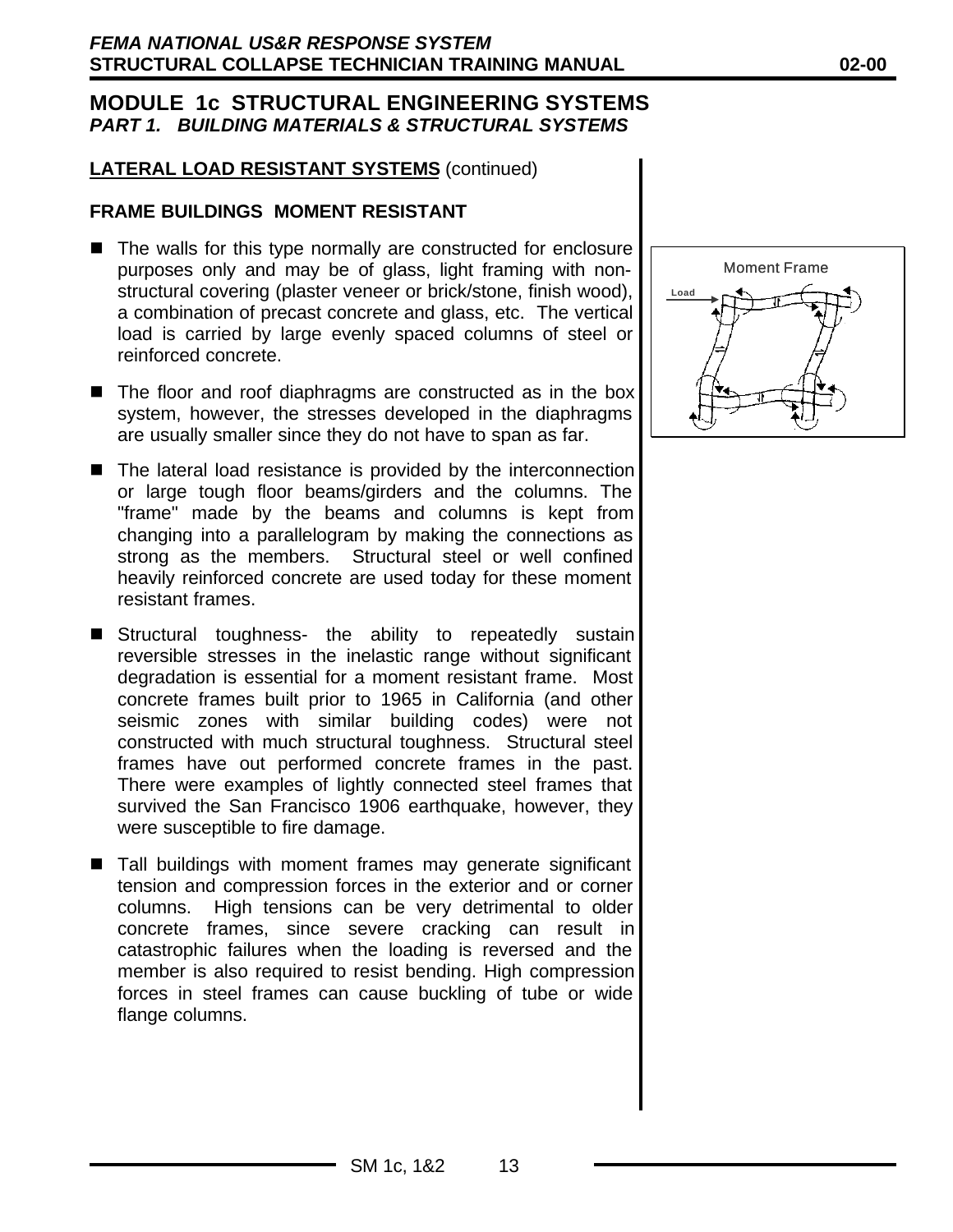## **LATERAL LOAD RESISTANT SYSTEMS (continued)**

### **FRAME BUILDINGS MOMENT RESISTANT (continued)**

- Modern building codes require that the columns be stronger than the sum of the connecting beams at any story, in order that when inelastic action occurs it will form plastic hinges in the beams, not the columns. Since modern steel moment frames are connected by welding, good workmanship is critical. Visual inspection and ultrasonic testing is normally required to assure quality control.
- Moment resistant frames can be used in combination with concrete shear walls to provide a dual system.
- Older, pre-1960, steel moment frames may be covered with cast-in-place concrete fireproofing. (Important identification info.)

#### **FRAME BUILDINGS DIAGONALLY BRACED**

- These systems are constructed similar to moment resistant frame structures. Their lateral load resistance is provided by adding diagonal members between columns to prevent lateral racking. Alternately reversing tension and compression forces are generated in the diagonal members which are usually made of structural steel, although reinforced concrete has been used (especially in Central and South America).
- Diagonal members should be able to resist both tension and compression, since the whipping action of slender rod crossbracing can allow too much distortion. An exception is that light, steel frame, industrial buildings have performed reasonably well with slender rod cross-bracing, since corrugated metal finishes are quite flexible.
- The columns in diagonally braced frames need to be proportioned so that they are stronger than the tension capacity of the braces that are connected to them. This is in order to assure that failure will not occur in the columns, and has only been required in recent building codes.
- Diagonal members are normally made from double angles or tube sections, and connections must be carefully detailed and built in order to prevent local buckling and/or other joint failure.



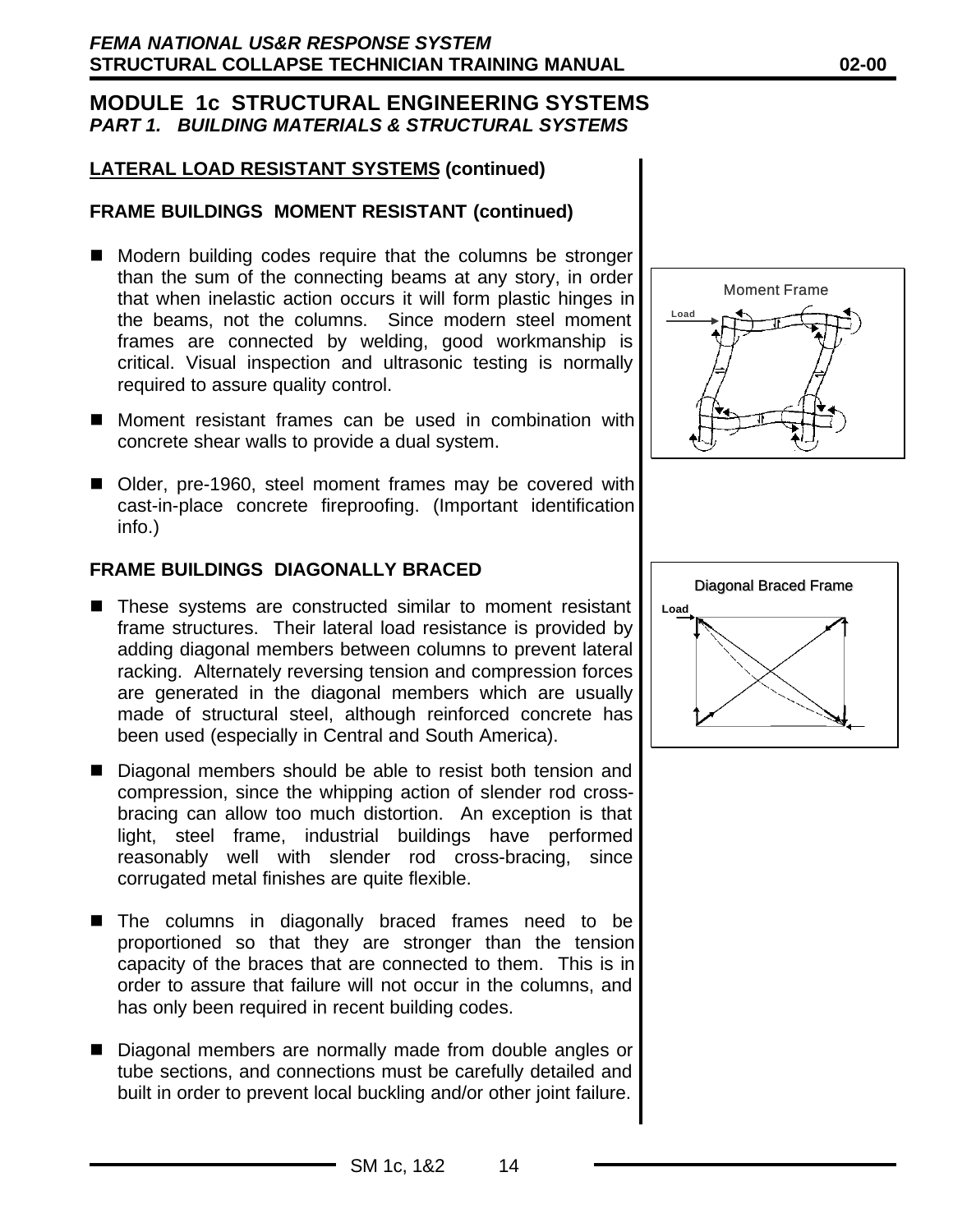# **LATERAL LOAD RESISTANT SYSTEMS (continued)**

# **FRAME BUILDINGS DIAGONALLY BRACED (continued)**

■ Diagonal braced frames have been used in combination with moment resistant frames to provide a highly desirable, dual system. They also are configured as eccentric braces within a moment frame bay to provide a bracing system that combines the toughness of moment frame with the rigidity of braced frame.

#### **REDUNDANCY**

- Especially in Seismic Zones, it is important for the Lateral Load System to possess some degree of Redundancy.
- $\blacksquare$  Redundancy in a structure means that there is more than one path of resistance for Lateral Forces.
- This can be achieved by having more than one Shearwall Panel or more than one Diagonal Brace in every line of resistance, or
- This can be achieved by having a Moment Resistant Frame with many columns and beams, all with ductile connections, or
- This can be achieved by having a Dual System, like Shearwalls plus a Moment Resistant Frame

## **SUSPENSION / TENSION STRUCTURES**

- $\blacksquare$  Are not commonly used in building structures. These are very efficient structures that require significant height (cable drape) to span great spaces.
- Earthquake damaged, reinforced concrete slabs often form tension like structures, after failure of a vertical support. (as shown in adjacent slide) This will cause unplanned tension forces in the remainder of the structure, which may cause lean-over of the remaining walls etc. However, this action can prevent complete collapse, but leaves a condition that is difficult to assess. The slabs may be hanging on reinforcing steel with unknown and/or unreliable embedment.



# *Redundancy*

- Multi Elements Multi Elements
- (at least 2 in every line of resistance) – Box Buildings –
- Diagonal Braced Frames –
- Majority of Connections Majority of Connections
- Moment Frames ––
- Dual Systems • Collapse Preventers

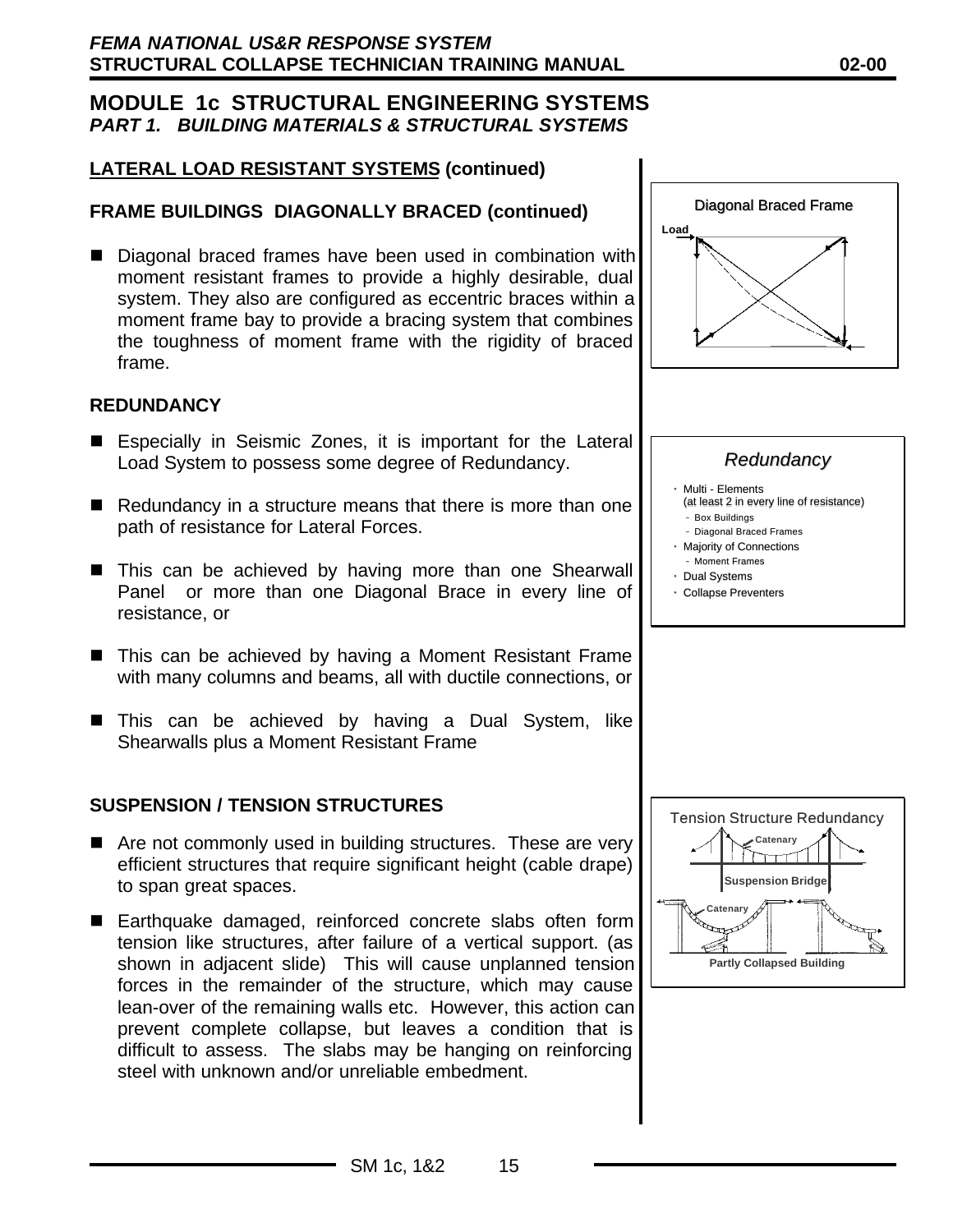## **The Objectives for this section are listed in adjacent slides, and we will discuss the folowing:**

- $\blacksquare$  The types of forces that load structures
- $\blacksquare$  The method that is used to classify structures, and the types of problems that buildings have experienced in the past.
- $\blacksquare$  The Collapse Patterns that have occurred that will give us some insight as to how structures will behave in the future.

# **EARTHQUAKE BASICS**

Earthquakes are catastrophic events that occur mostly at the boundaries of portions of the Earth's crust called Tectonic Plates. When movement occurs in these regions, along Faults, waves are generated at the Earth's surface that can produce very destructive effects. The things that US&R forces **NEED** to know about these events are summarized in the following.

### **EARTHQUAKE MAGNITUDE**

Is a way of measuring the total energy released by a quake, which could also relate to the total damage done (all else being equal). If we compare the two quakes illustrated (Large Quake and Great Quake) at the right, we can demonstrate what this means to US&R. For a bigger Magnitude the following can be said:

- $\blacksquare$  The maximum intensity of the shaking may be similar
- $\blacksquare$  The duration of the shaking (at the fault) is longer.
- $\blacksquare$  The length of the fault break is longer (directly related to duration)
- $\blacksquare$  The area of the Earth that will be effected by intense shaking is MUCH larger, and, therefore, the potential for greater US&R involvement is MUCH larger

#### **AFTERSHOCKS**

These smaller quakes occur after ALL large Earthquakes. They are usually most intense in size and number within the first week Of the original quake.

- They can cause the very significant re-shaking of damaged structures which makes earthquake induced disasters more hazardous to US&R than most others.
- $\blacksquare$  A number of moderate quakes (6+ magnitude) have had aftershocks that were very similar in size to the original quake.



- The Student shall understand the how building structures can be separated into specific types that exhibit unique collapse patterns when subjected to extreme forces due to Earthquake Wind , and Explosions
- The Student shall be able to recognize their unique Collapse Patterns

#### **ENABLING OBJECTIVES**

- Understand the extreme environmental and man caused forces that effect structures.
- Define and Understand how buildings are classified by engineers based on their Construction Materials and Lateral Load Resisting Systems.
- Discuss the most common Collapse Patterns that have been observed as a result of Earthquakes, Windstorms, and Explosions

#### **Earthquake Basics**

- Extent of damage is determined by – type of shaking that occurs at site – coupled with the structures response
- 
- Magnitude (energy release) – determines POTENTIAL number of effected structures
- Aftershocks
	- Earthquakes are unique type of Disaster
- –– just keeps on giving

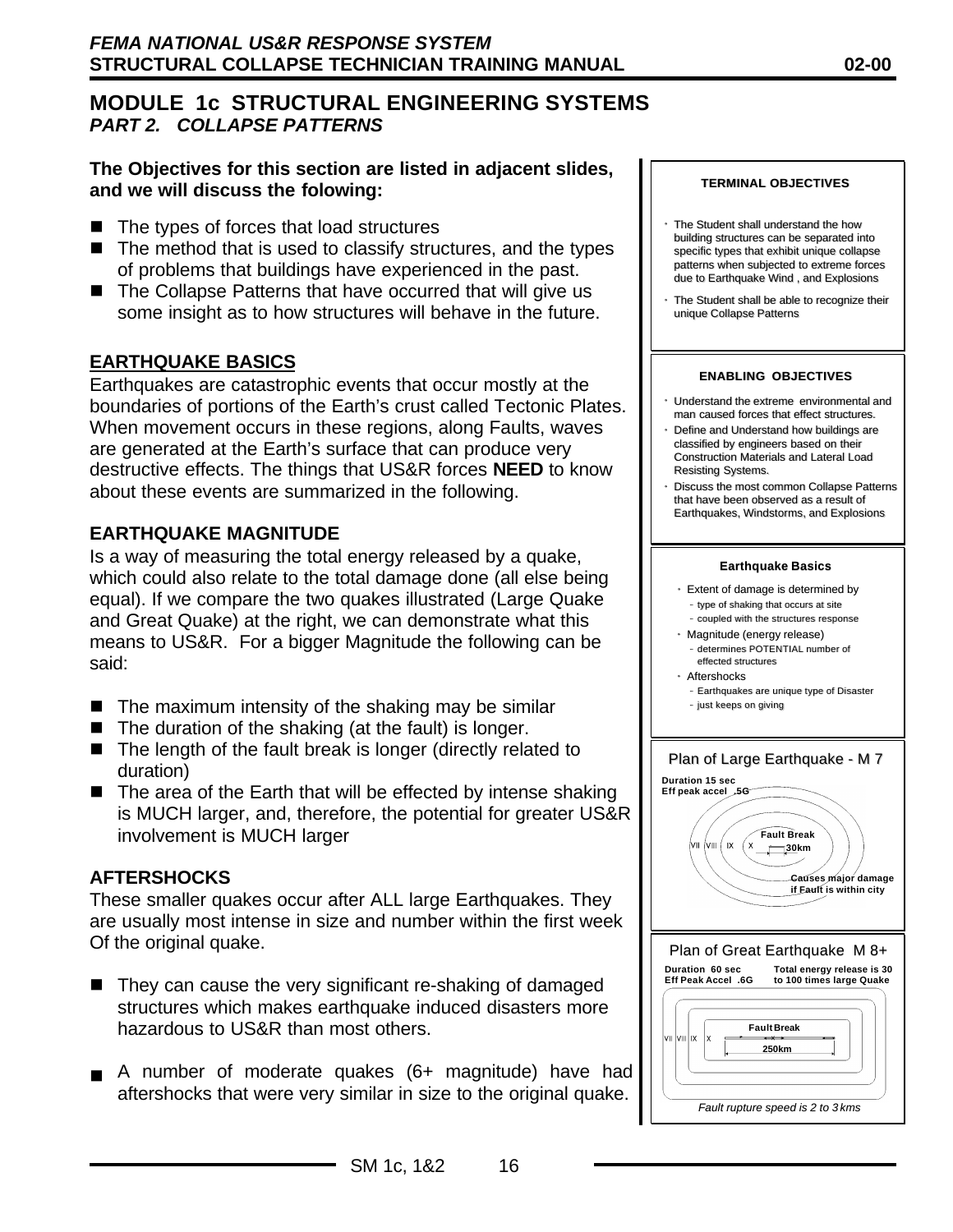### **EARTHQUAKE BASICS (continued)**

#### **AFTERSHOCKS (continued)**

- Arrays of strong motion instruments can be set out after an earthquake and data from aftershocks will allow the mapping of the fault surface. These instruments can also be coupled with a warning system to notify US&R TF prior the effect being felt at a building site – discussed in Monitoring.
- $\blacksquare$  Aftershocks diminish in intensity and number with time. They generally follow a pattern of there being at least one large (within one Richter Magnitude) aftershock, at least ten lesser (within two Richter Magnitude) aftershocks, one hundred within three, and so on
- The Loma Prieta earthquake had many aftershocks, but the largest was only magnitude 5.0 with the original quake being magnitude 7.1 or so.
- n Wood, masonry, and concrete structures have collapsed during aftershocks, (even during one of the Loma Prieta relative moderate 5.0 aftershocks).

#### **BASIC STRUCTURAL LOADING**

#### **EARTHQUAKES**

- Some of the most destructive effects caused by earthquake shaking are those that produce lateral loads in a structure. The input shaking causes the foundation of a building to oscillate back and forth in a more or less horizontal plane. The building mass has inertia and wants to remain where it is and, therefore, lateral forces are exerted on the mass in order to bring it along with the foundation. This dynamic action can be simplified (in an upside down way) as a group of horizontal forces that are applied to the structure in proportion to its mass, and to the height of the mass above the ground.
- In multi-story buildings with floors of equal weight and relatively light walls, the loading is further simplified as a group of loads, each being applied at a floor line, and each being greater than the one below in a triangular distribution. Seismically resistant structures are designed to resist these lateral forces through inelastic action and must, therefore, be detailed accordingly. These loads are often expressed in terms of a percent of gravity weight, and can vary from a few percent to near fifty percent of gravity weight.

#### Aftershocks

- Smaller quakes that occur on same fault as original quake. Minor fault adjustments
- Occur after most quakes regardless of size of original shock
- Some have been almost as large as original. (in range of M 6)
- Will occur during US&R Ops since are most prevalent in first week.

#### **How Many Aftershocks ?**







SM 1c, 1&2 17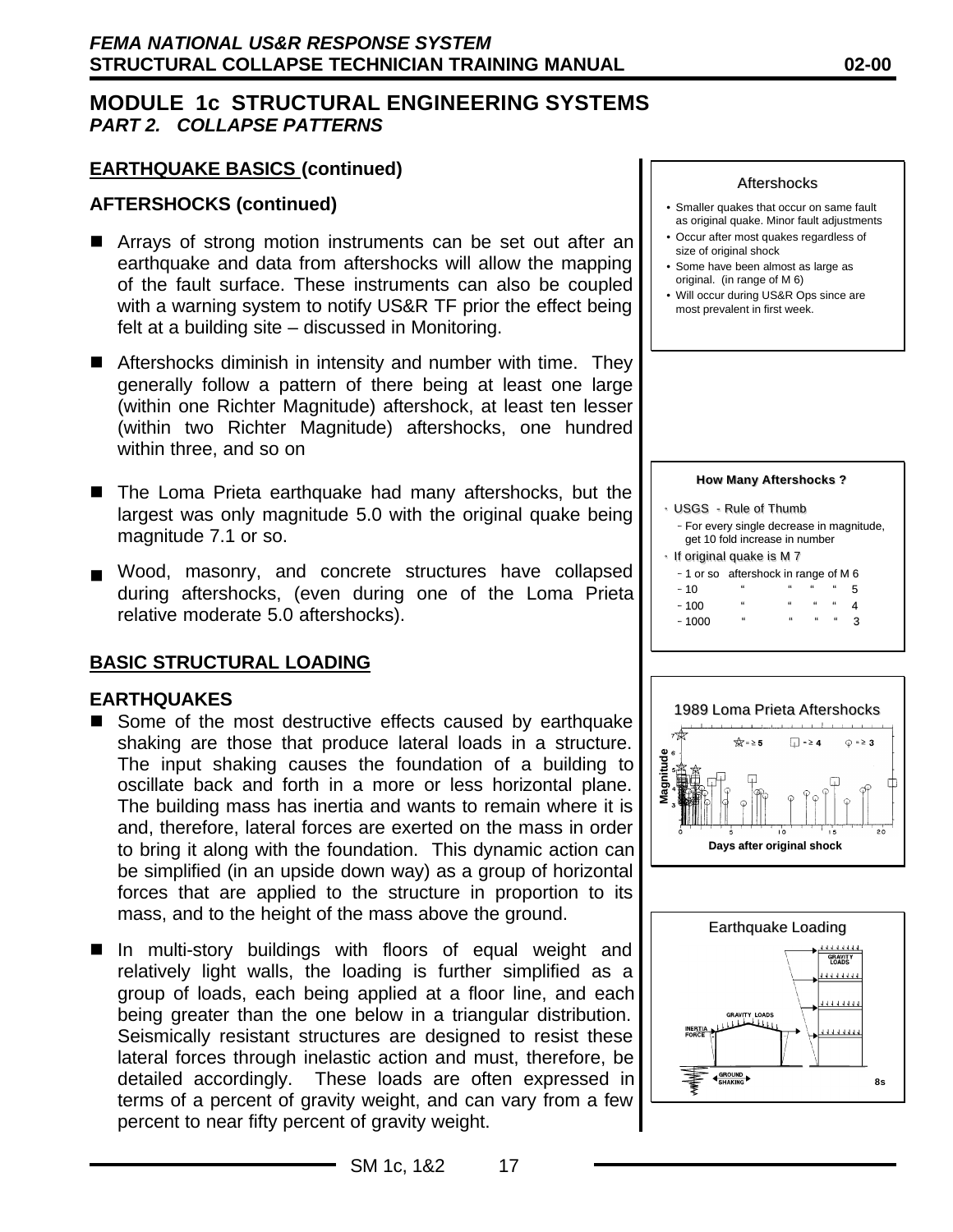### **BASIC STRUCTURAL LOADING (continued)**

### **EARTHQUAKES (continued)**

■ There are also vertical loads generated in a structure by earthquake shaking, but as mentioned previously, these forces rarely overload the vertical load resisting system. Earthquake induced vertical forces have caused damage to heavy concrete structures with high dead load compared to design live load. These vertical forces also increase the chance of collapse in concrete frame buildings due to either increased or decreased compression forces in the columns. (Increased compression that overloads columns or decreased compression that reduces column bending strength.)

#### **WIND STORMS**

- Forces are generated on the exterior of the building based on its height, local ground surface roughness (hills, trees, other buildings) and the square of the wind velocity. The weight of the building, unlike the earthquake condition, has little effect on wind forces, but is helpful in resisting uplift.
- $\blacksquare$  Unless the structure is penetrated all the forces are applied to the exterior surfaces of the building, as contrasted to earthquakes, where as an example both exterior and interior walls are loaded proportionally to their weight.
- $\blacksquare$  Wind pressures act inward on the windward side of a building and outward on most other sides and most roof surfaces. Special concentrations of outward force, due to aerodynamic lift, occur at building corners and roof edges, especially overhangs.
- The overall structure must be designed for the sum of all lateral and uplift pressures and individual parts must be designed to resist the outward and inward pressure concentrations, and must be connected to supporting members (beams, columns, walls, foundation) to form a continuous resistance path. Forces are also generated on structures by airborne missiles that vary in size from roofing gravel to entire sections of roofs.



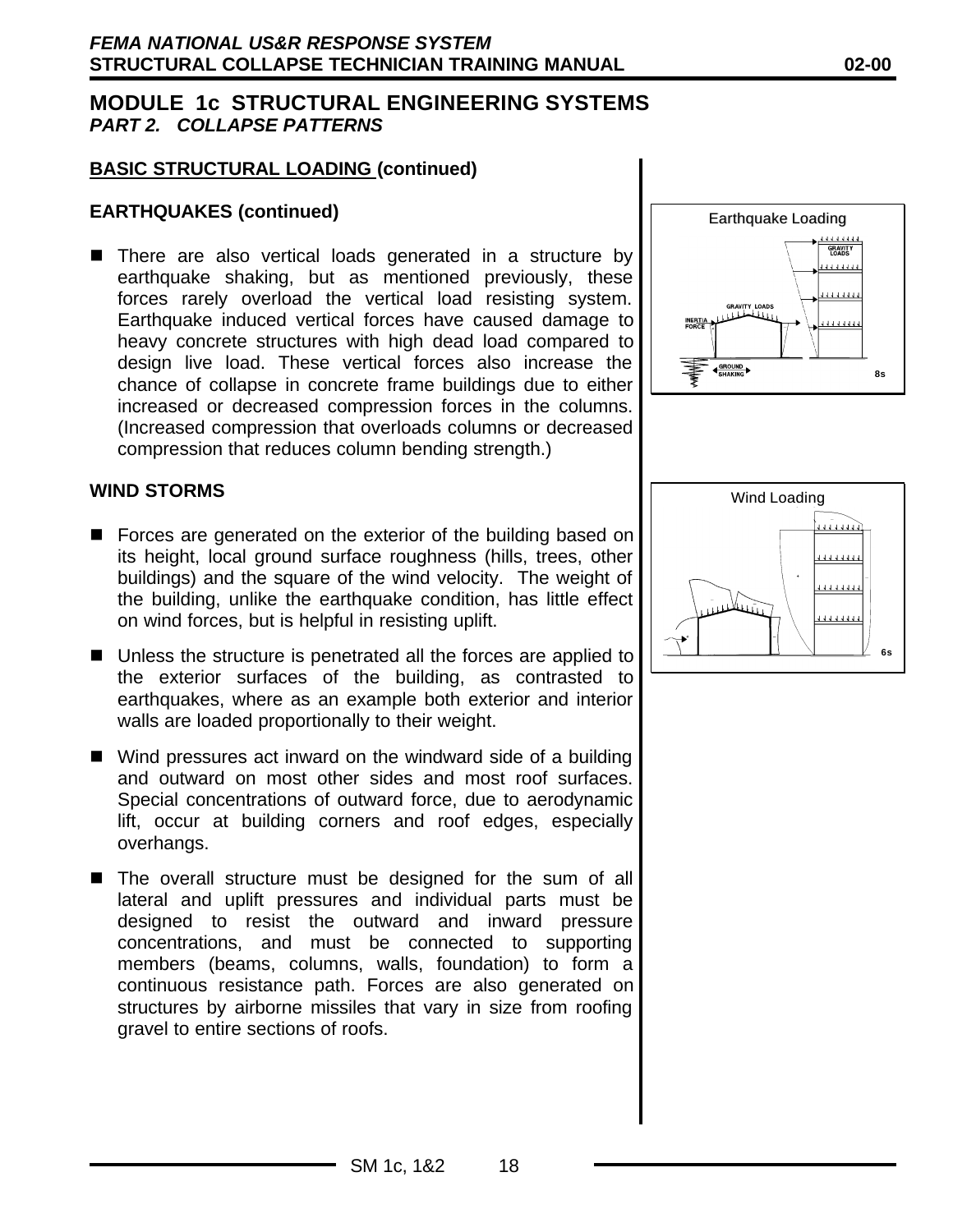## **BASIC STRUCTURAL LOADING (continued)**

#### **EXPLOSION**

- $\blacksquare$  They occur when a solid or concentrated gas is transformed into a large volume of hot gases in a fraction of a second.
- In the case of High Explosives, detonation (conversion of energy) occurs at a very high rate (as high as 4 miles /sec), while Low Explosives (such as gunpowder) undergo rapid burning at the rate of about 900 ft./sec. The resulting rapid release of energy consists of sound (bang), heat and light (fireball) and a shock wave that propagates, radially outward from the source at subsonic speeds for most Low Explosives and supersonic speeds for High Explosives.
- $\blacksquare$  It is the shock wave, consisting of highly compressed particles of air that causes most of the damage to structures.
- When natural gas explosions occur within structures, gas pressures can build up within confined spaces causing extensive damage. In all explosions, large, weak and/or lightly attached wall, floor, and roof surfaces may be blown away. The columns and beams in steel frame structures may survive a blast, but their stability maybe be compromised by the removal of their bracing elements (floor diaphragms, shearwalls). In large explosions concrete slabs, walls and even columns may be blown away, leading to conditions that will produce progressive collapse as illustrated in the slide at the top of the page. In 1960 a progressive collapse started when a natural gas explosion caused the collapse of an exterior wall on the  $18<sup>th</sup>$  floor of a 22-story building. The force of falling debris from floors 19 to the roof then caused the remaining floors to collapse in that section of the building.
- $\blacksquare$  In the case of an exterior explosion from a bomb, the shock wave is initially reflected and amplified by the building face and then penetrates thru openings, subjecting floor and wall surfaces to great pressure. Diffraction occurs as the shock propagates around corners, creating areas of amplification and reduction in pressure. Finally the entire building is engulfed by the shock wave, subjecting all building surfaces to the over-pressure.
- $\blacksquare$  A secondary effect of an air-blast is a very high velocity wind that propels the debris (becoming deadly missiles), and in addition a high intensity, short duration ground shaking (earthquake) may be induced.







SM 1c, 1&2 19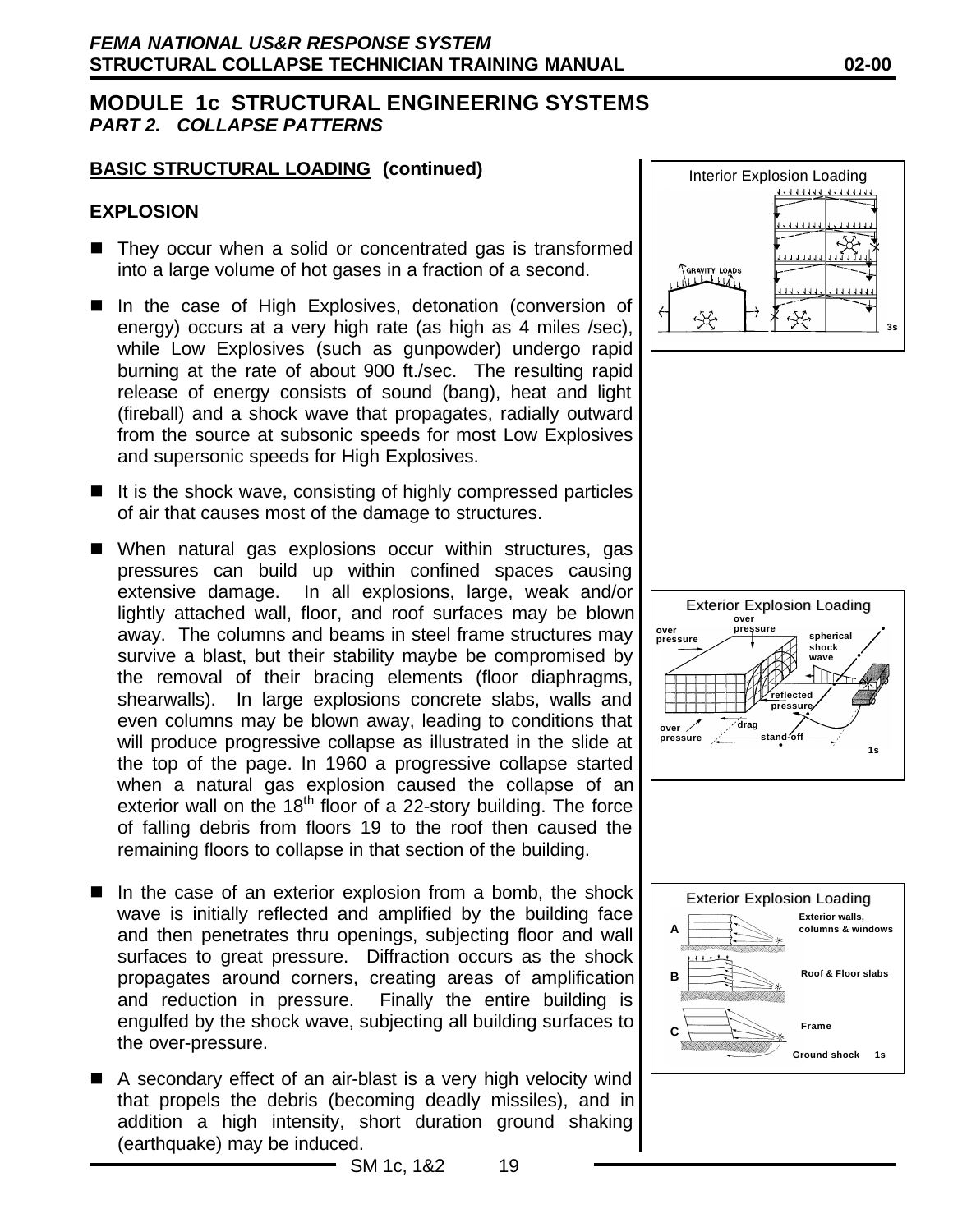## **BASIC STRUCTURAL LOADING (continued)**

#### **EXPLOSION (continued)**

**n** In very large explosions at close proximity to reinforced concrete surfaces, the effect can be so severe that the concrete is locally disintegrated and separated away from the reinforcing steel. Lighter wood, steel frame, and even precast concrete buildings can be leveled by explosions as the wall and floor/roof planes are blown away leading to an overall loss of stability.

#### **FIRE**

- Wood or metal roof/floors often collapse due to burn-through and can pull exterior masonry or concrete walls in or leave them standing in an unbraced condition.
- $\blacksquare$  A steel structure left standing after a fire can have significantly reduced strength due to loss of the original heat treatment.
- A remaining concrete structure can be damaged due to spalling and shearwalls can be cracked due to expansion of floors.

### **FLOOD**

- Forces are generated on buildings due to hydrostatic lateral and lifting pressure, hydrodynamic forces, and debris impacts.
- Hydrostatic pressures can highly load foundation and basement walls and lift structures, when water level is not equalized between exterior and interior spaces.
- $\blacksquare$  River and ocean currents will load frontal and side walls that are submerged, and ocean waves and step-up flows can produce pressures as high as 1000 PSF.
- Debris varying in size from floating wood pieces to floating structures can impact a building causing anything from broken windows to a total collapse.

#### **Loading Caused by Fire**

- Burnout of Wood Roof can lead to dangerous unbraced walls 1s
- Fire in Steel Building can lead to damage due to expansion 1s
- Heat from Burned Wood Apartment caused Expansion Damage to RM shearwalls in Basement Garage 2s

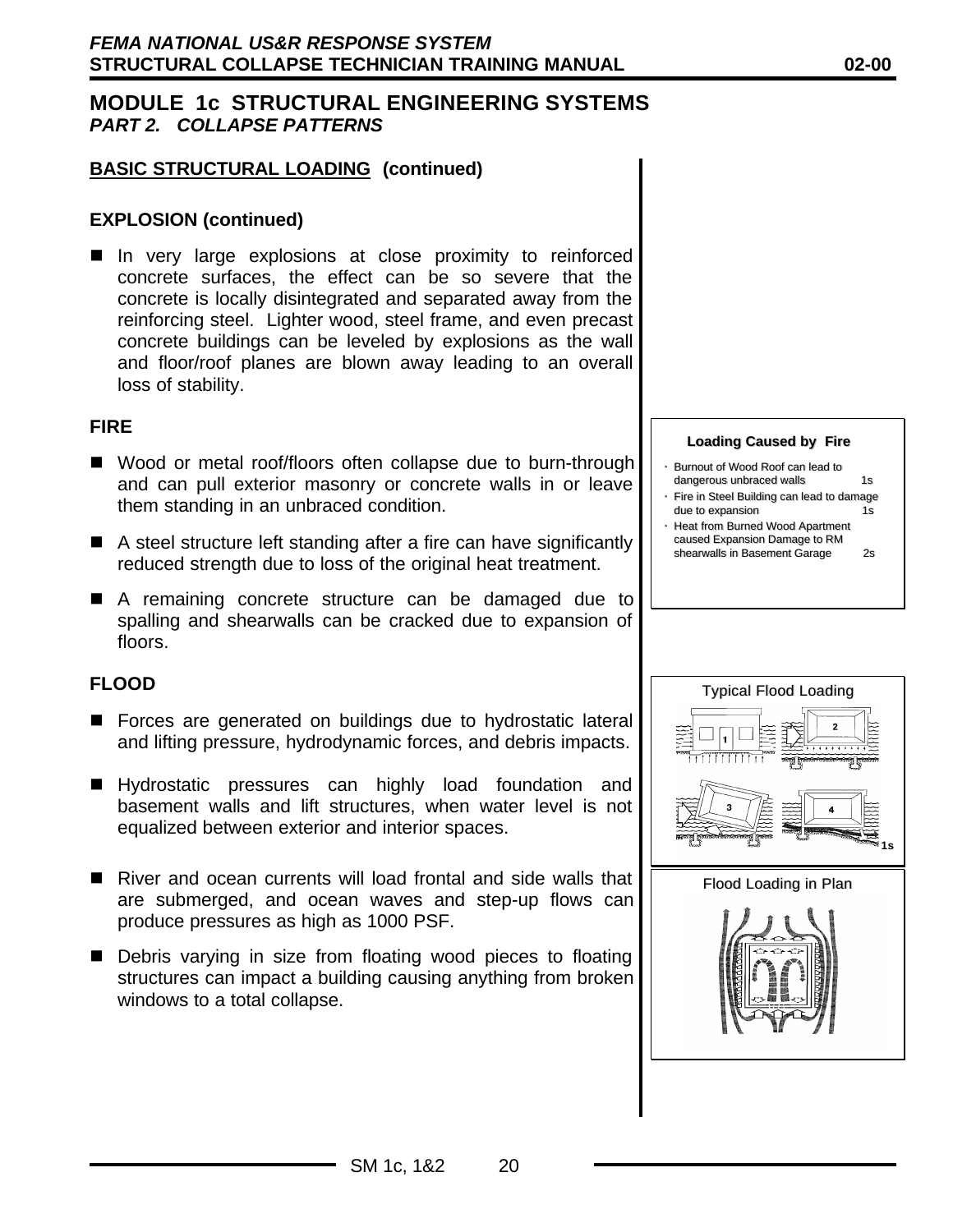## **BASIC STRUCTURAL LOADING (continued)**

#### **CONSTRUCTION BRACING, URBAN DECAY, OVERLOAD**

- These sudden, collapses usually occur due to gravity loading when a vertical support is either inadequate, overloaded by snow, overloaded due to plugged roof drain, or reduced in capacity due to age, corrosion, or non-engineered alteration.
- $\blacksquare$  Failures of this type occur all too frequently, but most often effect only one structure at a time. In some cases very hazardous conditions have been left standing in this type of collapse (i.e., multi-story URM walls left unsupported when wood floors pancaked).

#### **VEHICLE IMPACT LOADING**

- $\blacksquare$  Structures have been severely damaged and set on fire by vehicle impacts.
- 1989 train derailment in California lead to a well organized, integrated response that was successful in saving a victim in what was originally perceived as an un-survivable condition.

#### **ATC-21 NOMENCLATURE**

ATC-21, Rapid Visual Screening of Buildings For Potential Seismic Hazards was funded by FEMA and written by Applied Technology Council (ATC) in 1988. ATC was created by the Structural Engineers Assn. Of California to develop and manage research and other projects that add to the body of knowledge regarding Structures.

- ATC-21 defined twelve specific building types, based on how they respond to Earthquakes.
	- They are listed in the slides at right, and are defined by the type of material used in construction as well as the type of Lateral Load Resistant System employed.
	- As an example for Concrete Construction, we have a C1 Type that has a Moment Resistant Frame, a C2 Type that is a Box Building with Shear Walls for lateral resistance, and C3 Type to cover the many buildings that have a Moment Resistant Frame with some sort of masonry infill walls for fireproof exterior enclosure



#### **Vehicle Impact Loading**

- Planes, Trains, Boats, & Highway Vehicles have impacted Structures
- Collapse and often Fires have resulted
- 1989 Train Derailment in So Cal buried several homes.
	- CAL OES organized and directed a successful deployment of K9 Search to aid local Fire/Rescue forces **2s**
	- Demonstrated Value of Integrated US&R

#### Building types - ATC-21-1

- W Wood buildings of all types
- S1 Steel moment resisting frames
- S2 Braced steel frames
- S3 Light metal buildings
- S4 Steel frames w/C I P conc walls

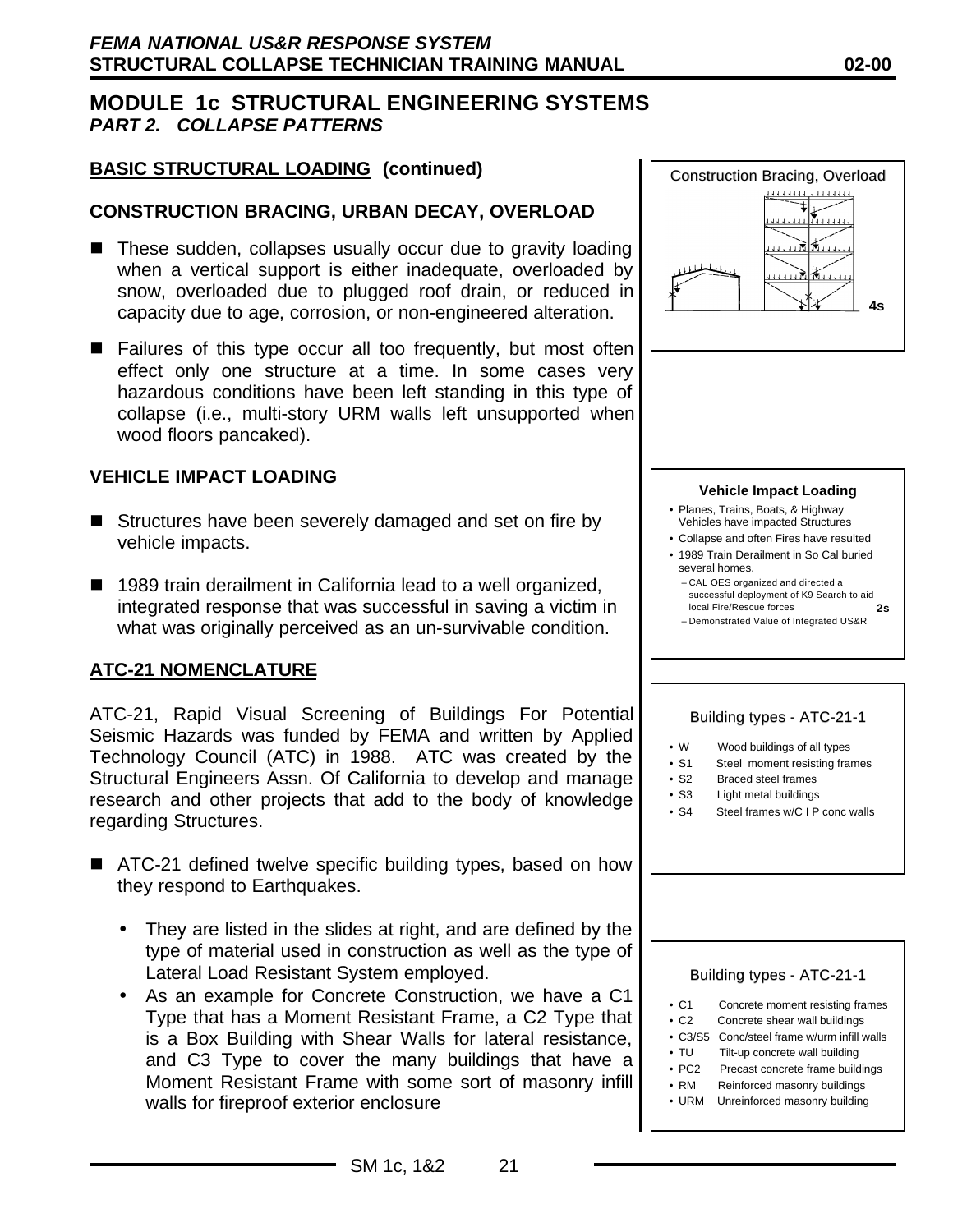#### **ATC-21 NOMENCLATURE (continued)**

- The FEMA US&R Response System has adopted the ATC-21 nomenclature for use in identifying damaged structures.
	- It has be used in this Training Manual and for the Structure Triage and Structure/Hazard Evaluation Forms.
- Other systems, such as given in the Building Code and in Francis Brannigan's Building Construction for the Fire Service are based on resistance and response to Fire.
	- They are not as specific enough to differentiate to be usefull in describing structural response to Earthquake and the other destructive forces encountered in US&R.
	- The slide at the right gives a comparison between the Building Types listed by Brannigan and ATC-21

#### **PROBLEM BUILDINGS**

The adjacent slide lists some of the building types that have been susceptible to Quake and/or Wind damage in the past. As one can see the list includes most all structural types.

- S2, C1, C3/S5, TU, PC2 and URM are expected to be most susceptible to earthquake damage thruout the U.S.
- $\blacksquare$  Wood residential structures have also experienced a large number of failures in California, since they are, by far, the most prevalent building type. There is potential for entrapment of victims in multi-story wood structures.
	- Poorly tied wood structures are also very vulnerable to Wind Damage
- Type S3 is listed since it is very susceptible to damage by wind.
- Many S1 structures experienced cracks in their welded connections during the Northridge (L.A.) quake, which is of great concern to design profession.
	- None of these buildings were damaged to an extent that would cause collapse, but they may become a problem in future quakes.

**Compare Brannigan to ATC**

- ATC has more categories and relates to how structures respond to Earthquakes.
- Brannigan relates to how structures are effected by Fire
- Wood Construction = W
- Ordinary Construction = URM, RM, TU
- $-$  Steel Construction  $=$  S1, S2, S3, S4, S5 –– Concrete Construction = C1, C2, C3
- –– High Raise Constr. = S1, S2, C1, C2, C3
- Garden Apartments = W

|          | <b>Problem Buildings</b>                                               |
|----------|------------------------------------------------------------------------|
| ∘ W      | 1 to 3 story houses & 2 to 4 story<br>apartments (especially pre 1970) |
| • S1     | Frames w/brittle welded conns                                          |
| • S2     | Frames where column capacity is                                        |
|          | less than capacity of diag braces                                      |
| • S3     | Light structure vulnerable to Wind                                     |
| C1/C3    | Pre 1971 bldgs (espec pre 1941)                                        |
| • PC2/TU | Factory built precast & tilt-up wall                                   |
| • URM    | 1 to 8 story (most 3 story & less)                                     |
|          | + steel & conc frames w/URM infill                                     |
| • Others | Irregular - soft story, open front                                     |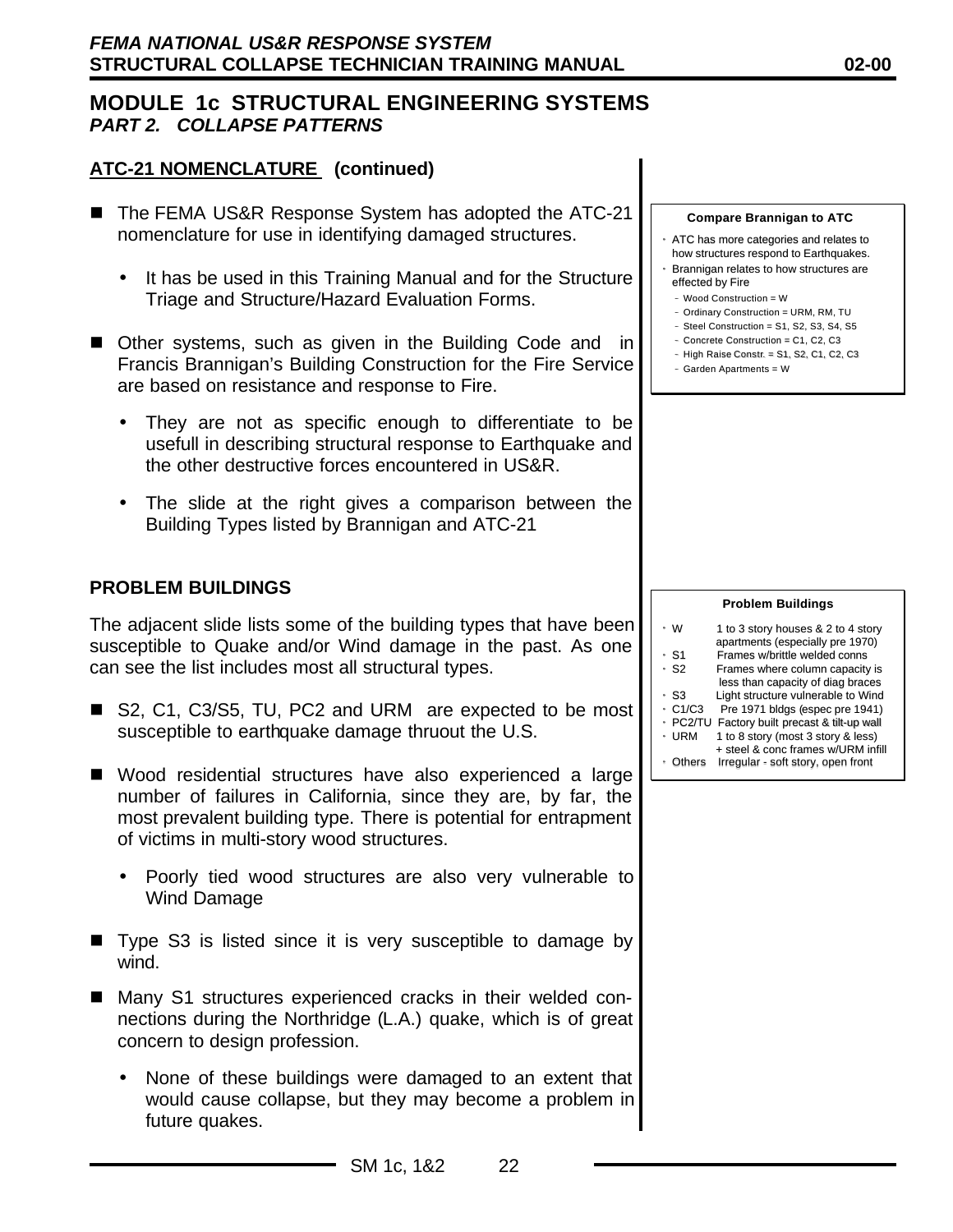#### **BUILDING DESCRIPTIONS & PROBLEMS**

#### **WOOD FRAME BUILDINGS W**

These structures can vary from 1 to 4 stories and contain from one to over 100 living units.

- $\blacksquare$  The principle weakness may be in lateral strength of walls, or interconnection of structure especially at the foundation.
- Common problems in strong earthquakes are:
	- Walls that are weakened by too many openings become racked (rectangles become parallelograms).
		- This can cause a significant offset of one floor from another and in severe cases collapse has occurred.
	- Relatively modern 2 and 3 story, wood apartment buildings may have walls that are braced using only plaster/gypsum board, let-in bracing, or inadequately designed plywood.
		- These structures may experience brittle, first story failures, especially when upper story walls do not align with those in the lower story.
		- These structures are especially vulnerable to Quake damage when light weight concrete fill has been added to provide better sound control. (greater mass means greater Quake force is generated)
	- Wood houses with crawl spaces can shift or slide off their foundations.
	- Masonry chimneys can crack and fall off or into the structure.
	- Masonry veneers can fall off walls and shower adjacent areas with potentially lethal objects.
	- Structures can separate at offsets in floor/roof levels (such as porches and split level houses).
	- There is a great danger of fire in these structures due to the presence of so much fuel.



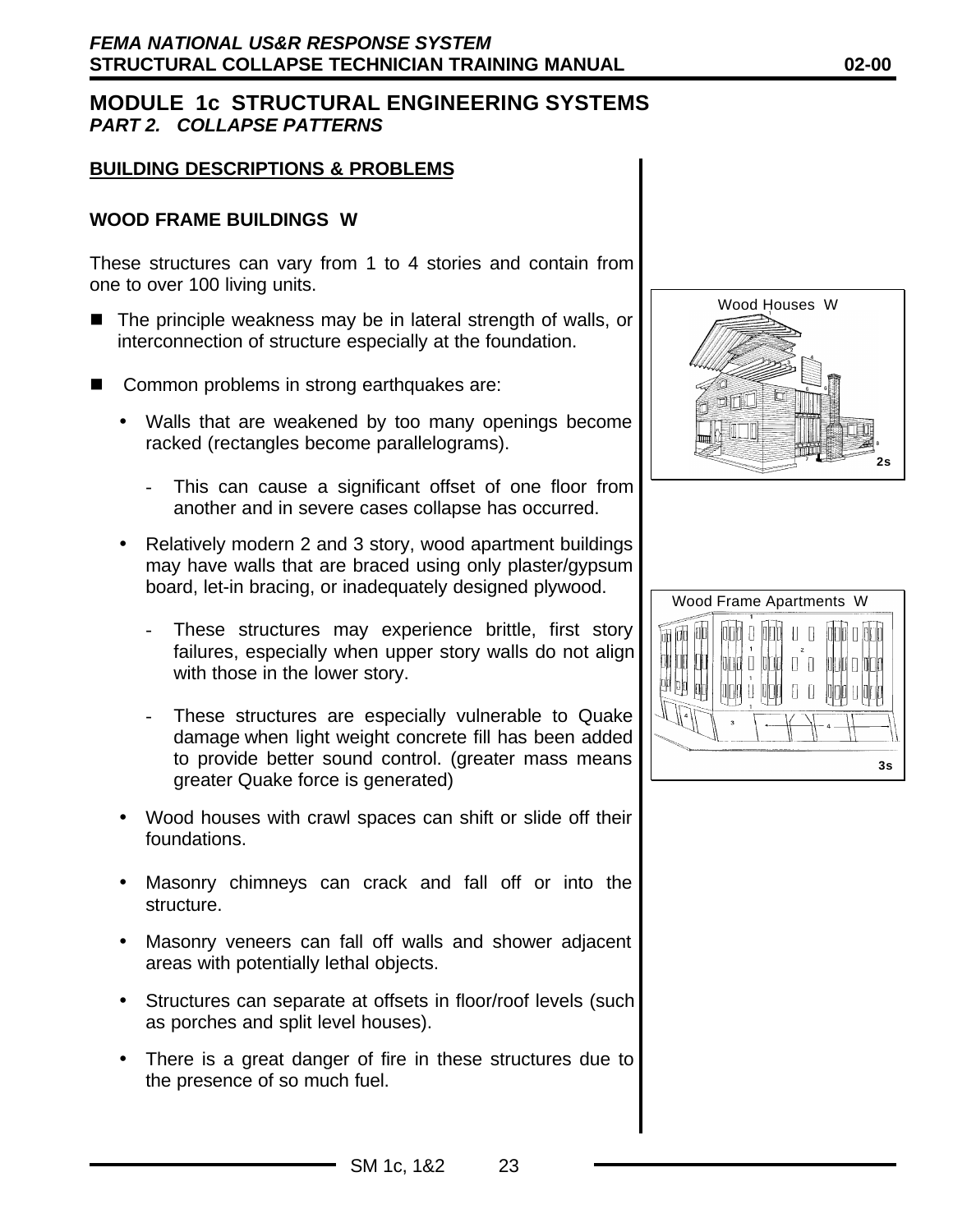#### **WOOD FRAME BUILDINGS W (continued)**

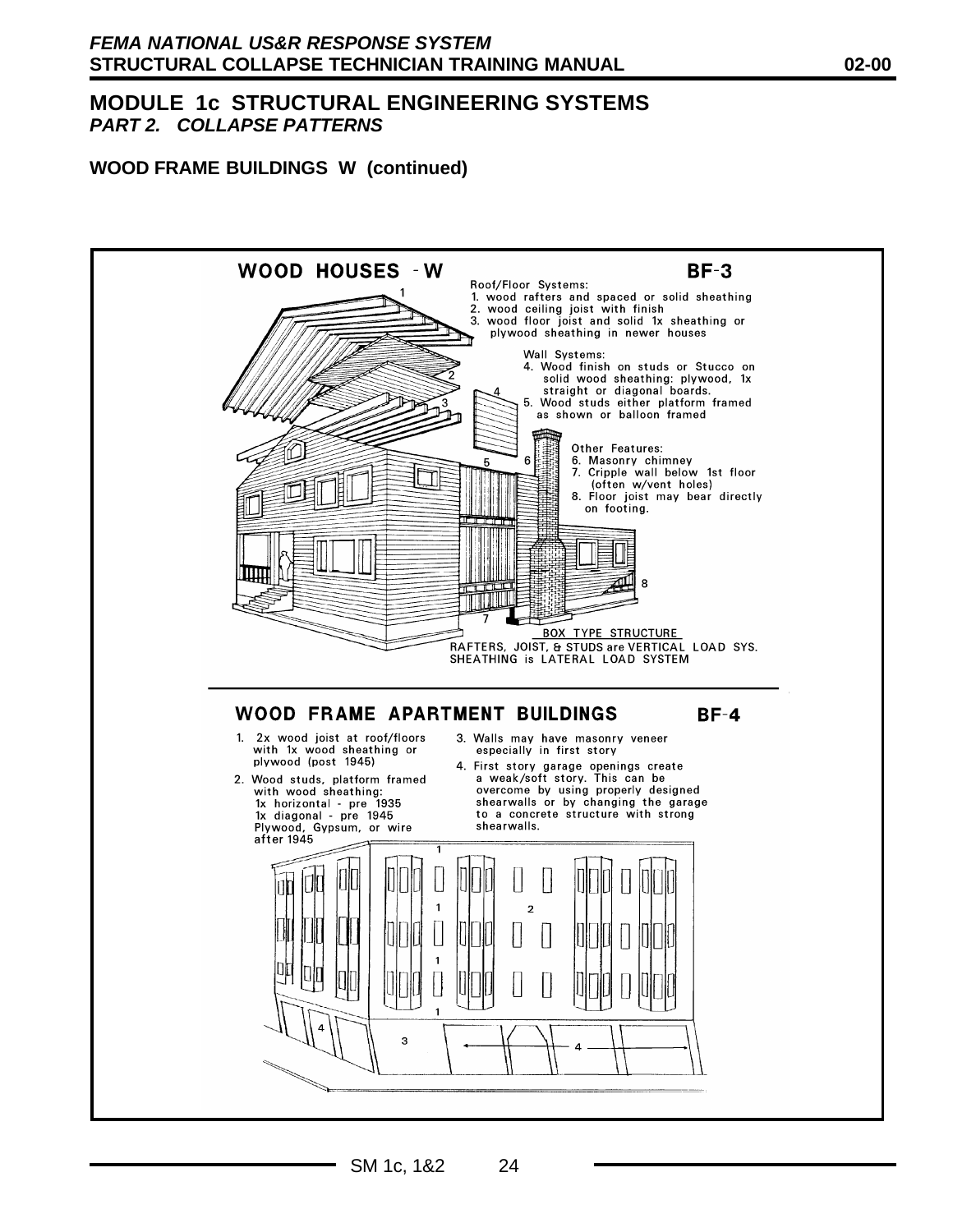## **BUILDING DESCRIPTIONS & PROBLEMS (continued)**

#### **STEEL MOMENT– RESISTING FRAME BUILDINGS S1**

These may be from one- to over one hundred-story office buildings with glass or other nonstructural exterior covering. Steel buildings in general have performed well, but in recent earthquakes **MOMENT- RESISTANT FRAMES** have exhibited the following problems:

- In both Northridge and Kobe Earthquakes, the violent shaking has caused some welded connections to crack.
- $\blacksquare$  No buildings of this type collapsed during these quakes, but a few were racked out of plumb, and new, better performing, joints have been designed to repair/replace questionable ones.

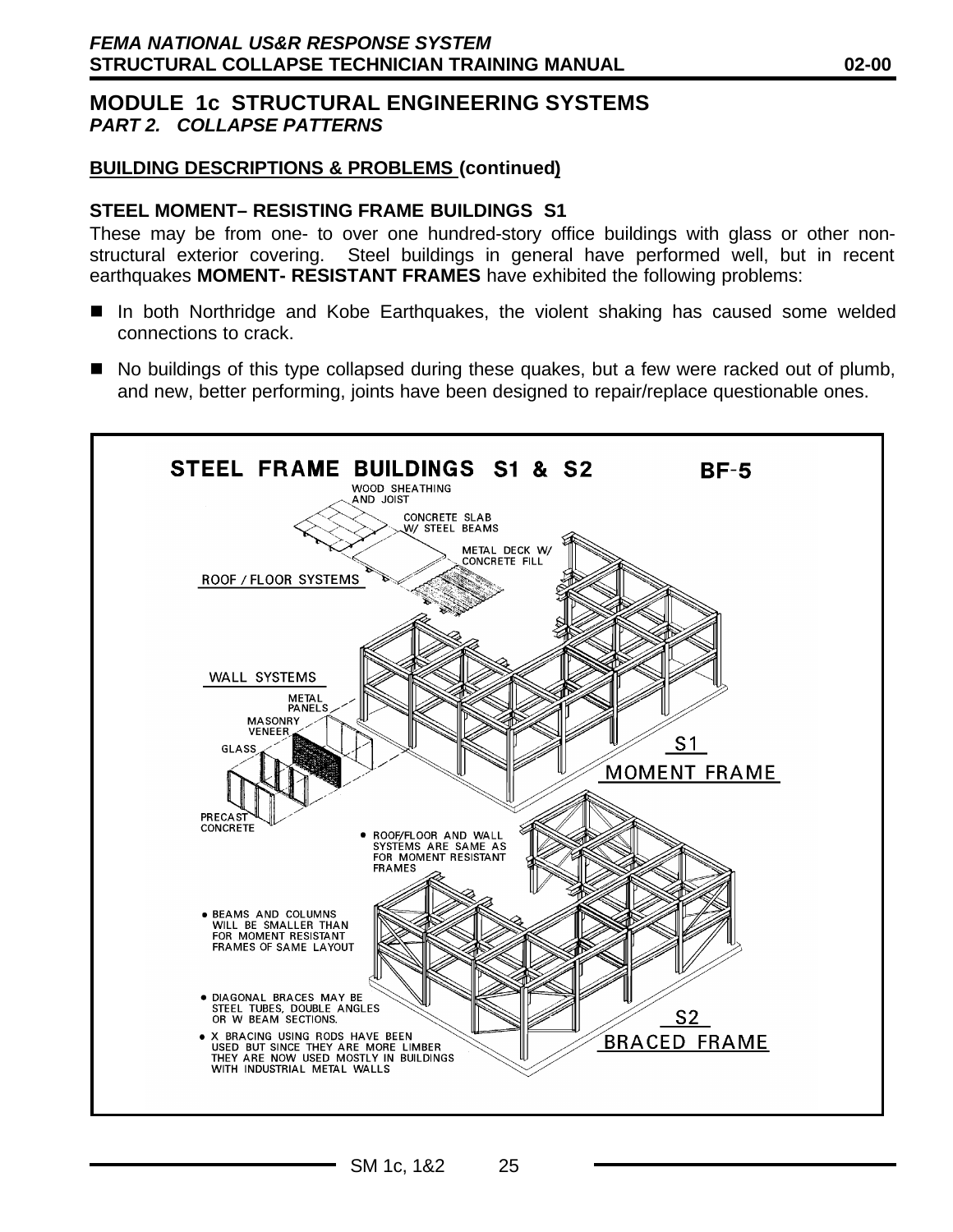### **BUILDING DESCRIPTIONS & PROBLEMS (continued)**

#### **STEEL MOMENT– RESISTING FRAME BUILDINGS – S1 (continued)**

- Since these connections are what gives Moment Resisting Frames their lateral resistance, it is possible that a future Great Earthquake (M 7.5 to 8.5) could cause a catastrophic collapse., especially if the following occurred:
	- Shaking lasts for more than 30 seconds
	- A structure has little redundancy (only a few columns with welded joints), and the joints are the types that can crack and fail.

## **DIAGONALLY BRACED STEEL FRAMES - S2**

These may be from one- to twenty-story office buildings with glass or other non-structural exterior covering. Steel buildings in general have performed well, but those with diagonal bracing have had the following problems:

- Buildings that contain slender rod cross bracing may have excessive distortion (story drift) which can lead to shedding or significant damage to brittle, finish materials such as glass, masonry veneer, or precast concrete panels. Whipping action has caused some slender cross braces to break.
- When the braces/columns are not properly proportioned, especially in taller frames, the great tension strength of the braces can cause compression (buckling) failure of columns.
- $\blacksquare$  This effect is attributed to the catastrophic failure of the Pino Suarez, 20 story tower in Mexico City in 1985.
- $\blacksquare$  When tube type members are used for diagonals, sudden local crippling at cross-section corners has resulted. This can occur when cold rolled tubes are used, since high stresses are originally induced during forming.
- Inadequate detailing or workmanship at connections has caused local failures, such as buckling of connection plates and roll over of beams. Although collapse has not resulted from these failures, significant non-structural damage has occurred.



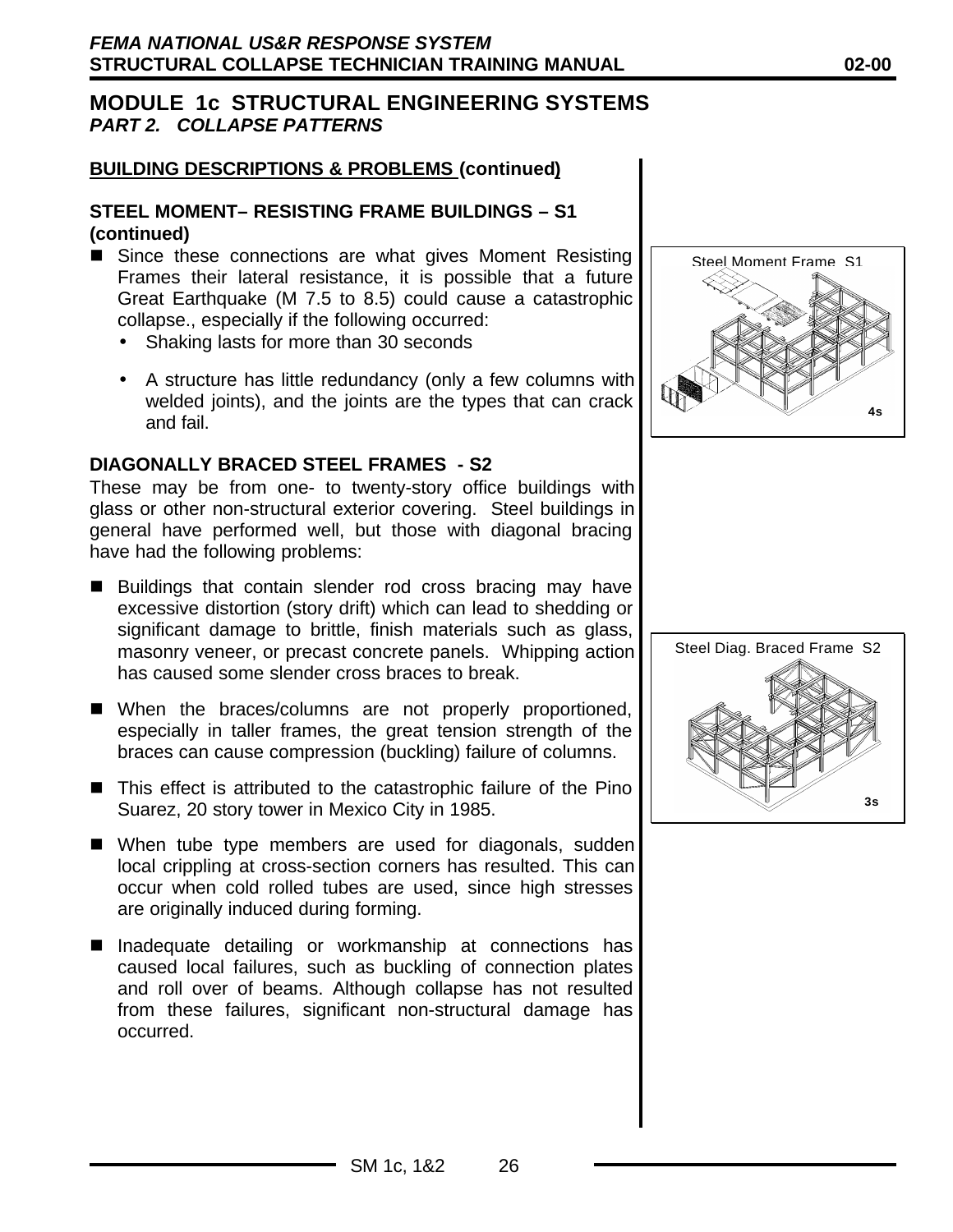## **BUILDING DESCRIPTIONS & PROBLEMS (continued)**

#### **LIGHT METAL BUILDINGS - S3**

These are normally one story pre-engineered buildings, sheathed with metal siding and roofing. These structures have been damaged during earthquakes due to poor connections and field errors such as incomplete welding of joints, however most respond well to quakes due to their lack of mass and abundance of flexibility. During strong windstorms, however, LIGHT METAL STRUCTURES have exhibited the following problems:

■ Building walls and roof loose sheathing, purlins and girts that were braced by the sheathing will then buckle, often leading to progressive, buckling collapse of entire structure.

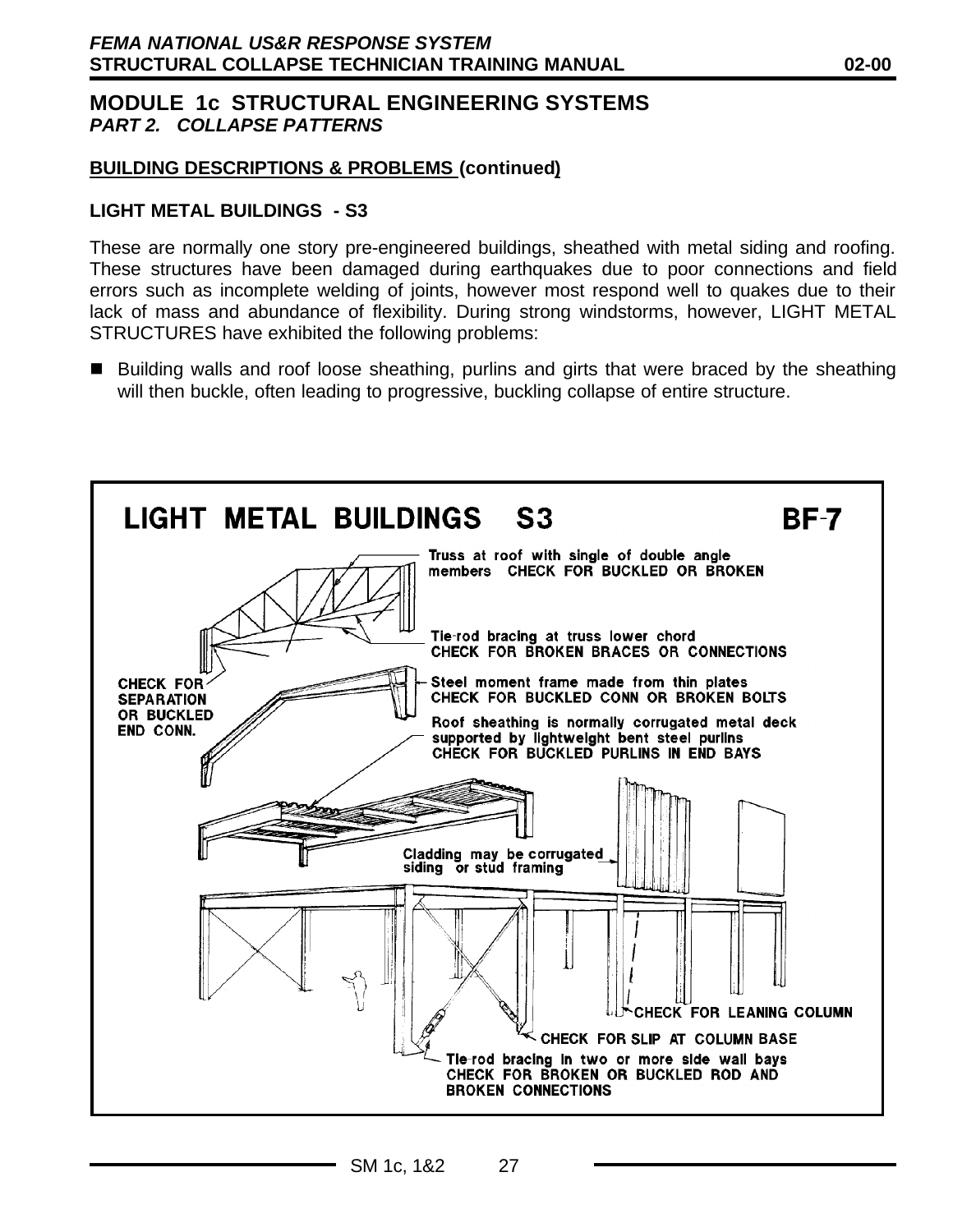### **BUILDING DESCRIPTIONS & PROBLEMS (continued)**

#### **LIGHT METAL BUILDINGS - S3 (continued)**

- Doors and windows are blown in leading to greatly increased outward pressures on leeward wall and roof, followed by shedding of sheathing, and in most severe cases, progressive collapse.
- Tie-rod bracing can be broken or stretched by whipping action. Also, rod end connections can fail by pullout, prying action, etc.
- Lower chord bracing at end walls can buckle due to wind pressure on wall.
- $\blacksquare$  Since these structures have little redundancy, performance is usually governed by "**WEAKEST LINK**" behavior (failure of one element can lead to progressive/domino type collapse).

#### **CONCRETE FRAME BUILDINGS - C1, C3**

Older frames are from one to thirteen stories high, and may have URM infill walls. Older frames in California had thin concrete infill walls on property lines in some cases. The most hazardous configurations include soft (high, open) first stories, open front buildings (typical of retail one and two story), and corner buildings (torsion problems). The common earthquake problems are:

- Columns break at intersections with floor beam. Inadequate rebar and ties don't confine the concrete when subjected to high shear and tension stresses. Failures may be driven by strong P-Delta effect.
- Short columns in exterior walls get high shear and tension stresses focused into them by surrounding massive concrete.
- Bending and punching shear failure at inter-sections of flat slabs (waffle etc.) and columns.
- URM infill can fall off, often pop out of surrounding frames. Also, URM infill can cause columns to shear off at floor line or top of URM.
- Weak concrete and poor construction can make all above conditions worse and more likely to lead to larger collapse.





#### SM 1c, 1&2 28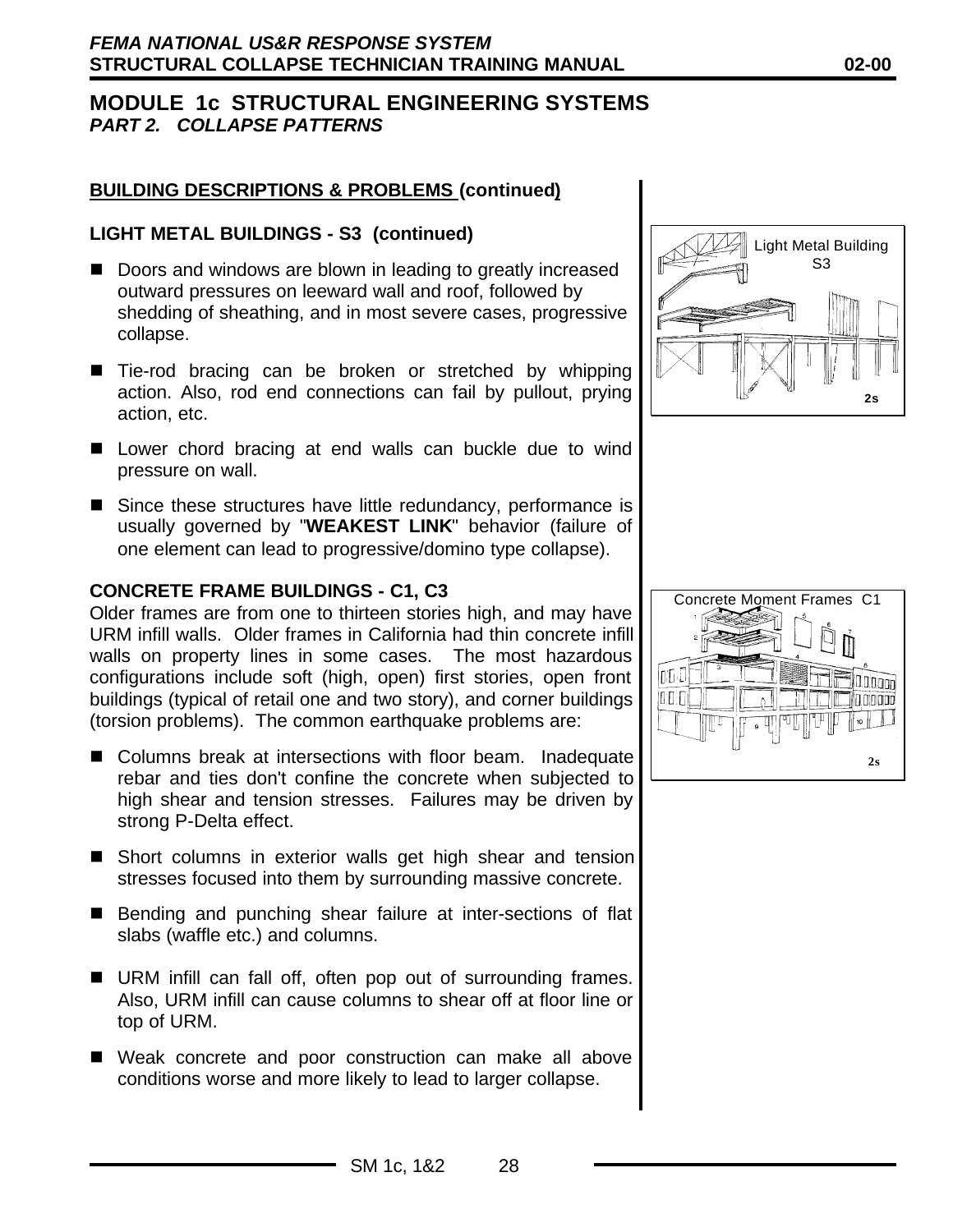## **BUILDING DESCRIPTIONS & PROBLEMS (continued)**

## **CONCRETE FRAME BUILDINGS C1, C3 (continued)**

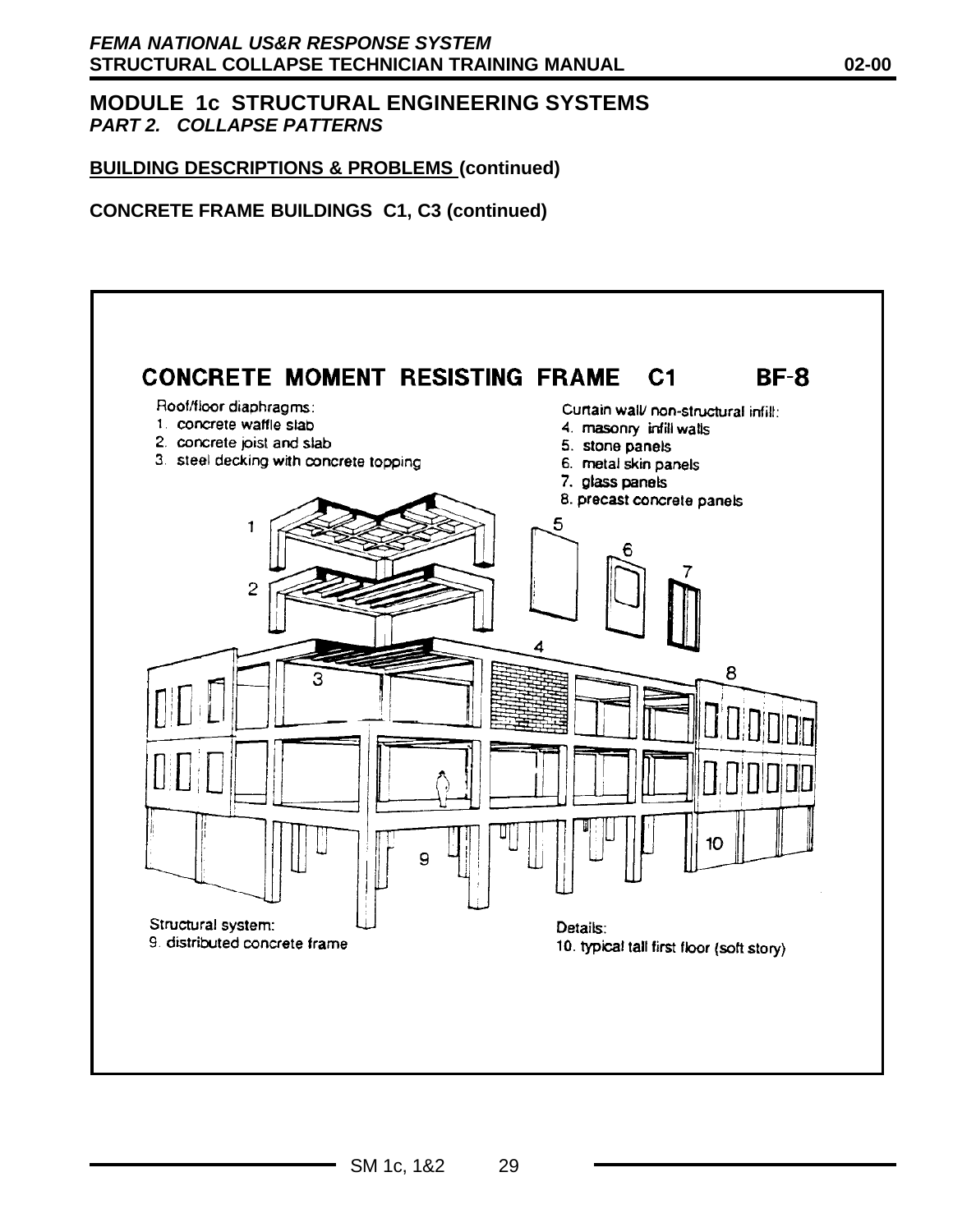## **BUILDING DESCRIPTIONS & PROBLEMS (continued)**

**CONCRETE SHEARWALL BUILDINGS - C2** are from one to thirteen stories high with walls on all four sides and/or within the structure as corridor/stair or other divisions between spaces. Walls may have openings "punched in" as doors or windows, but in more modern buildings, the openings may be in groups that are placed between solid wall sections. These buildings **rarely collapse** in earthquakes but damage can occur, such as:

- X-cracking of wall sections between punched-in openings.
- Severe cracking of shallow wall/floor header sections that frame between solid wall sections.
- Severe cracking or collapse of columns that occur in "soft stories" of otherwise uniformly stiff shearwall buildings (soft first-story, etc.).

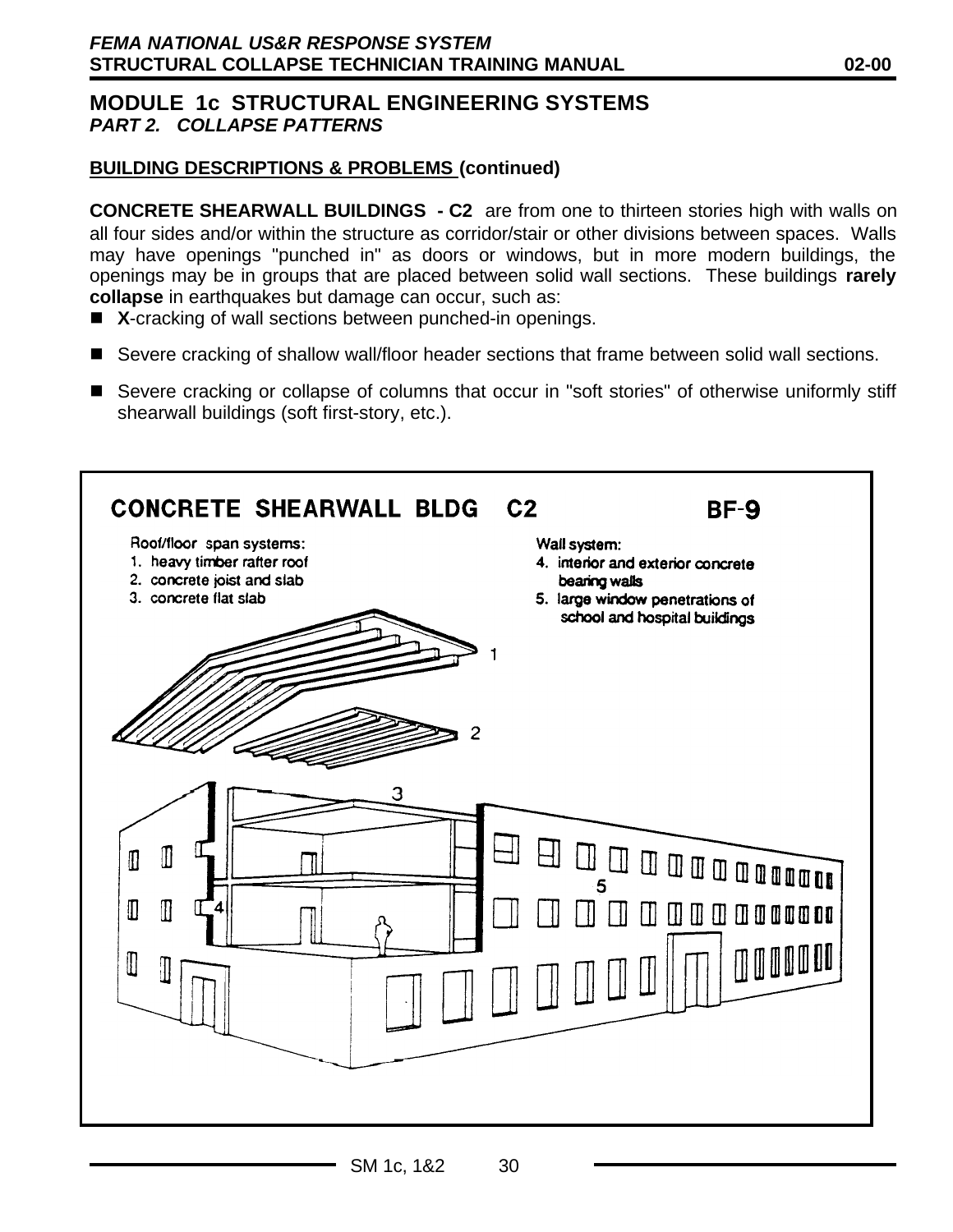#### **BUILDING DESCRIPTIONS & PROBLEMS (continued)**

**PRECAST CONCRETE FRAME - PC2** - Usually one to ten stories tall, although precast wall panels may be used in taller buildings. Floors/roof may be tee, double tee, or hollow core concrete plank sections supported by precast girders and columns. Lateral resistance is often provided by reinforced masonry or concrete walls, but buildings that rely on moment frame resistance have performed very poorly (Armenia). The common earthquake failures are:

- Joint failures at joints between roof/floor and walls, between roof panels, between wall panels and joints between floor beams and columns. This can lead to complete collapse as the building breaks into very large parts.
- Wall panels separate from building and can fall. If panels are non-bearing only local failure may be the result. In cases the floors/roof supported by the walls can also collapse.
- **n** Progressive collapse can be caused by a joint failure between column and beam or slab and wall panel. This then results in failure of the structure just above, due to lack of support, and also to the structure below, due to debris loading.

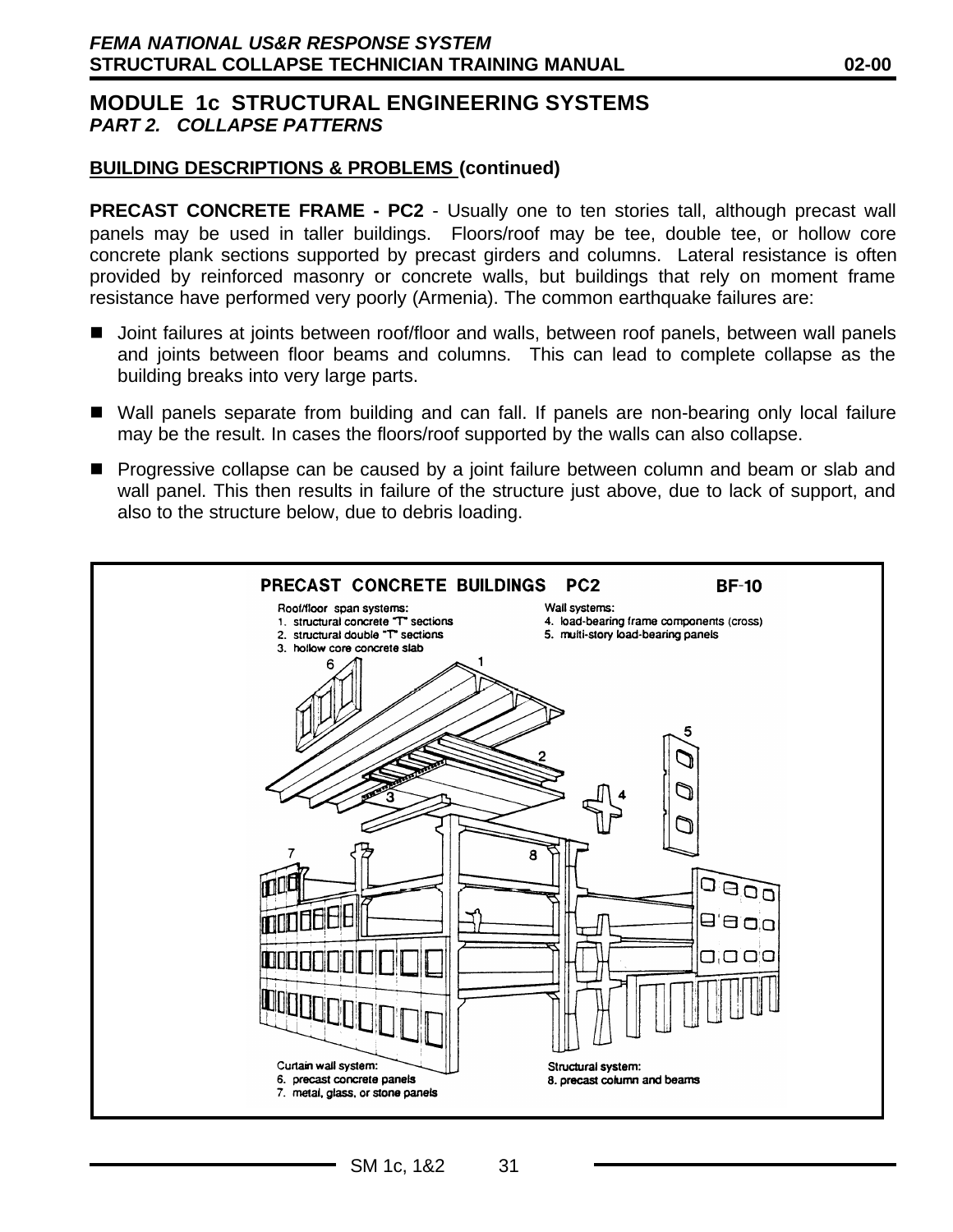#### **BUILDING DESCRIPTIONS & PROBLEMS (continued )**

**POST-TENSIONED LIFT SLABS** These are buildings from 3 to 13 stories high, made with thin (6" to 8") flat slabs poured as pancake stacks and then lifted into place on concrete or steel columns. They are laterally braced with cast in place concrete shear walls that form elevator or stairwells and/or reinforced masonry shear walls. Not listed in ATC-21, but included here since spectacular collapses have occurred.

- A six-story apartment building of this type collapsed in the 1964 Alaska earthquake due to overturning of the stair cores. A twelve-story building of this type collapsed during construction in 1987.
- The resulting collapsed structures have very closely spaced, broken slabs that are essentially unreinforced concrete. The unbonded reinforcing cables become loose during collapse, leaving the concrete essentially unreinforced.
- The lack of projecting beams, in this type of construction, can result in very close spacing of collapsed slabs.

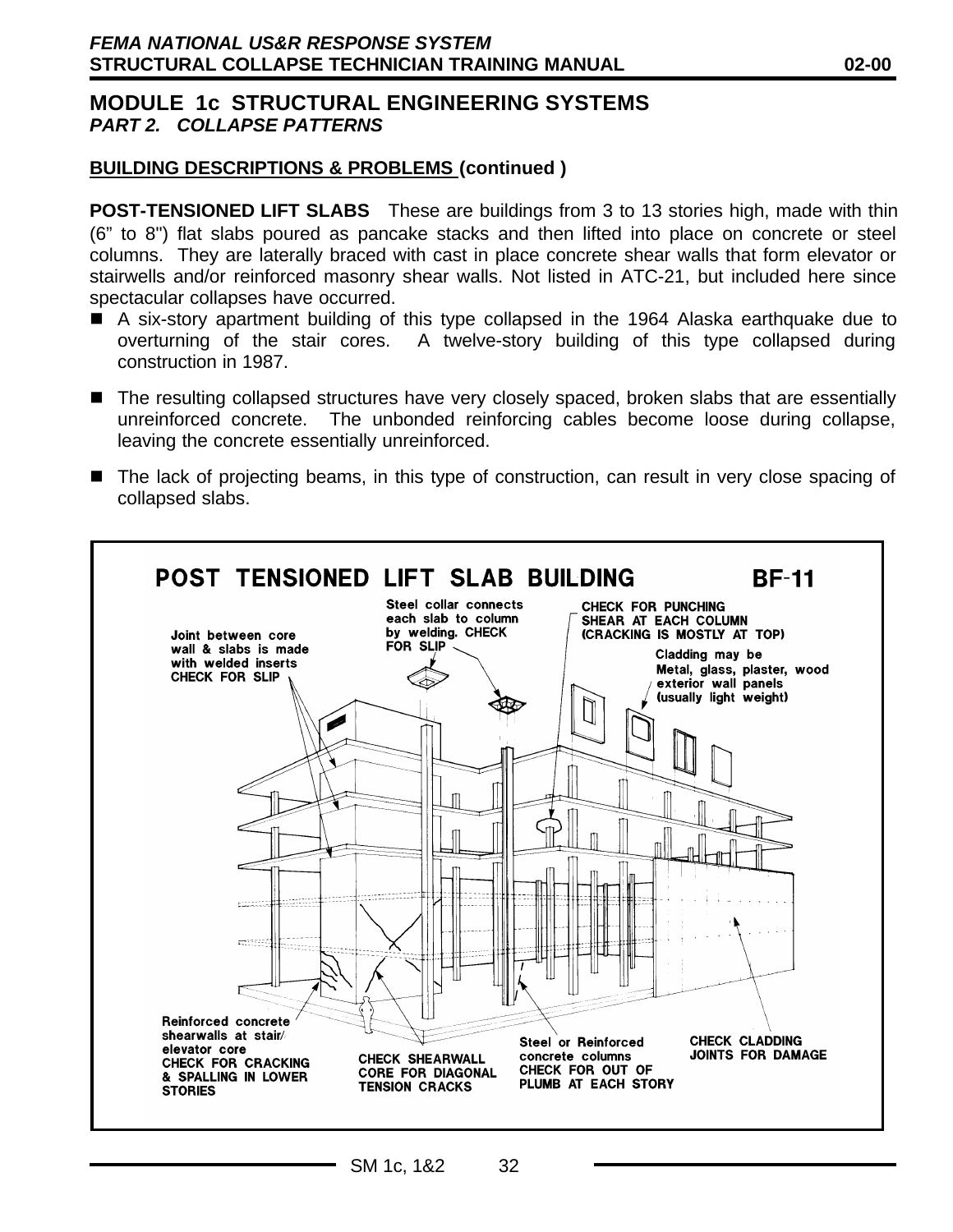### **BUILDING DESCRIPTIONS & PROBLEMS (continued)**

**TILT UP CONCRETE WALL BUILDINGS - TU** Usually one-story buildings with wood roof, but may be up to three stories. May have wood floors, concrete floors, steel framing with concrete filled metal deck floors, or with up to 1  $\frac{1}{2}$  " concrete fill on wood floor. The common earthquake problems are:

- Walls can separate from wood floors/roof causing at least local collapse of floor/roof, possible general collapse of walls and floor/roof.
- This problem occurred during the Northridge Earthquake to approximately 400 buildings, most of which had strap connections that were cast into walls and bolted to roof members.
- n More substantial connections, that can resist both tension and compression, appear to be required, since it has been demonstrated that horizontal forces as high as 200% times to weight of the structure can be generated at the mid-span of wood roof diaphragms.

| TILT-UP CONCRETE WALL BUILDING<br>Roof/floor span systems:<br>1. glued laminated beam and joist<br>2. wood truss<br>3. light steel -web joist | <b>BF-12</b><br>Roof/floor diaphragms:<br>4. plywood sheathing                                                                     |
|-----------------------------------------------------------------------------------------------------------------------------------------------|------------------------------------------------------------------------------------------------------------------------------------|
| 6<br>Details:<br>5. anchor bolted wooden ledger<br>for roof/floor support<br>ONE STORY TILT-UP BUILDING<br>(MAY ALSO BE 2 OR 3 STORY)         | 7<br>Wall systems:<br>6. cast-in-place columns-<br>square, "T" shape, and "H" shape<br>7. welded steel plate type panel connection |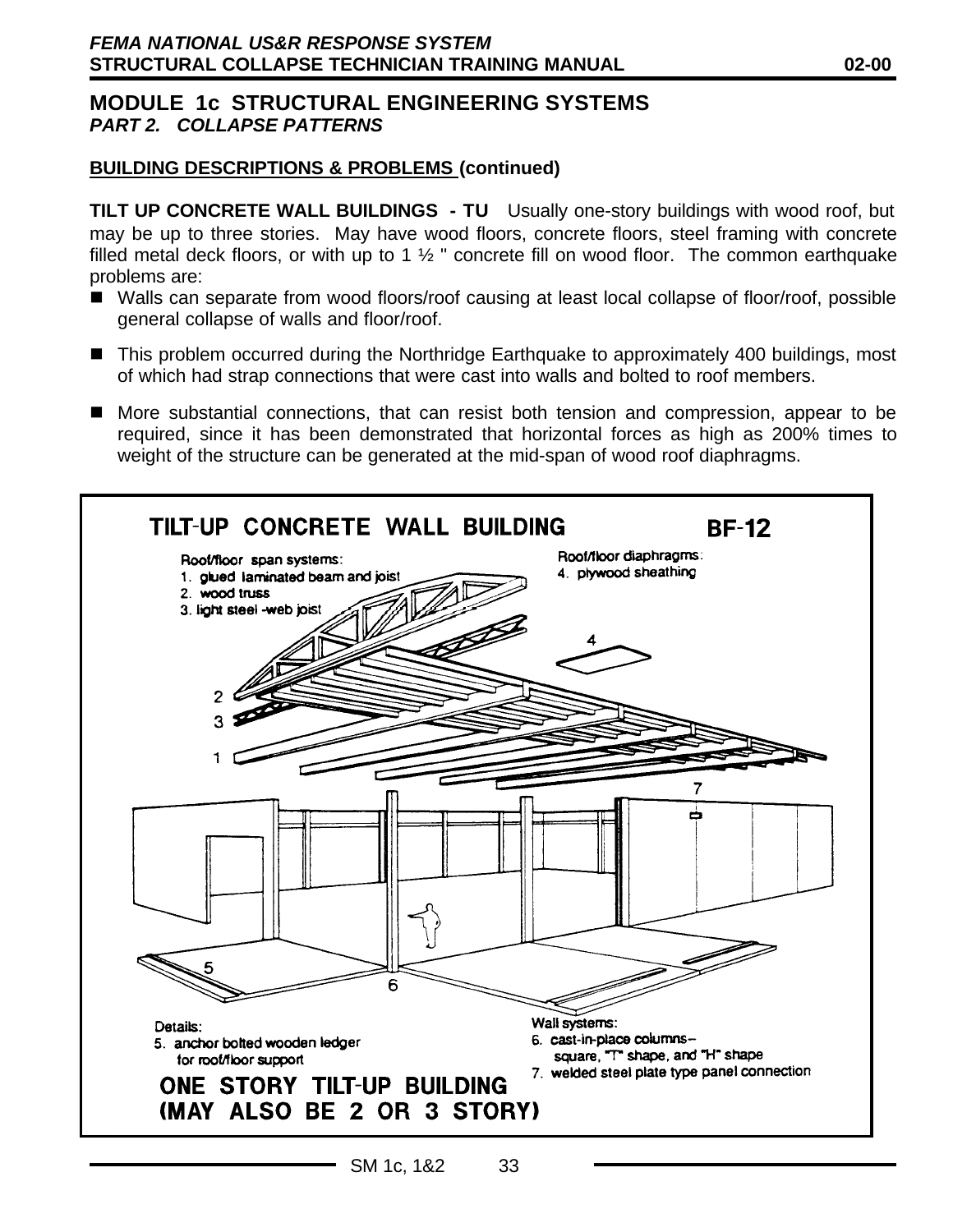### **BUILDING DESCRIPTIONS & PROBLEMS (continued)**

## **TILT UP CONCRETE WALL BUILDINGS - TU (continued)**

- Suspended, precast concrete wall panels can fall off buildings. (Note: suspended cancrete wall panels could be a problem on S1, S2, C1, C2, PC2, and RM buildings.)
- Walls may have short, weak columns between window openings that fail due to inadequate shear strength. Large buildings that are **TEE, L,** or other non- rectangular plan configuration can have failures at the intersecting corners.
- The major weight of these buildings is normally in the walls, and most failures are limited to exterior bays of the buildings, supported by the walls.

### **UNREINFORCED MASONRY BUILDINGS - URM**

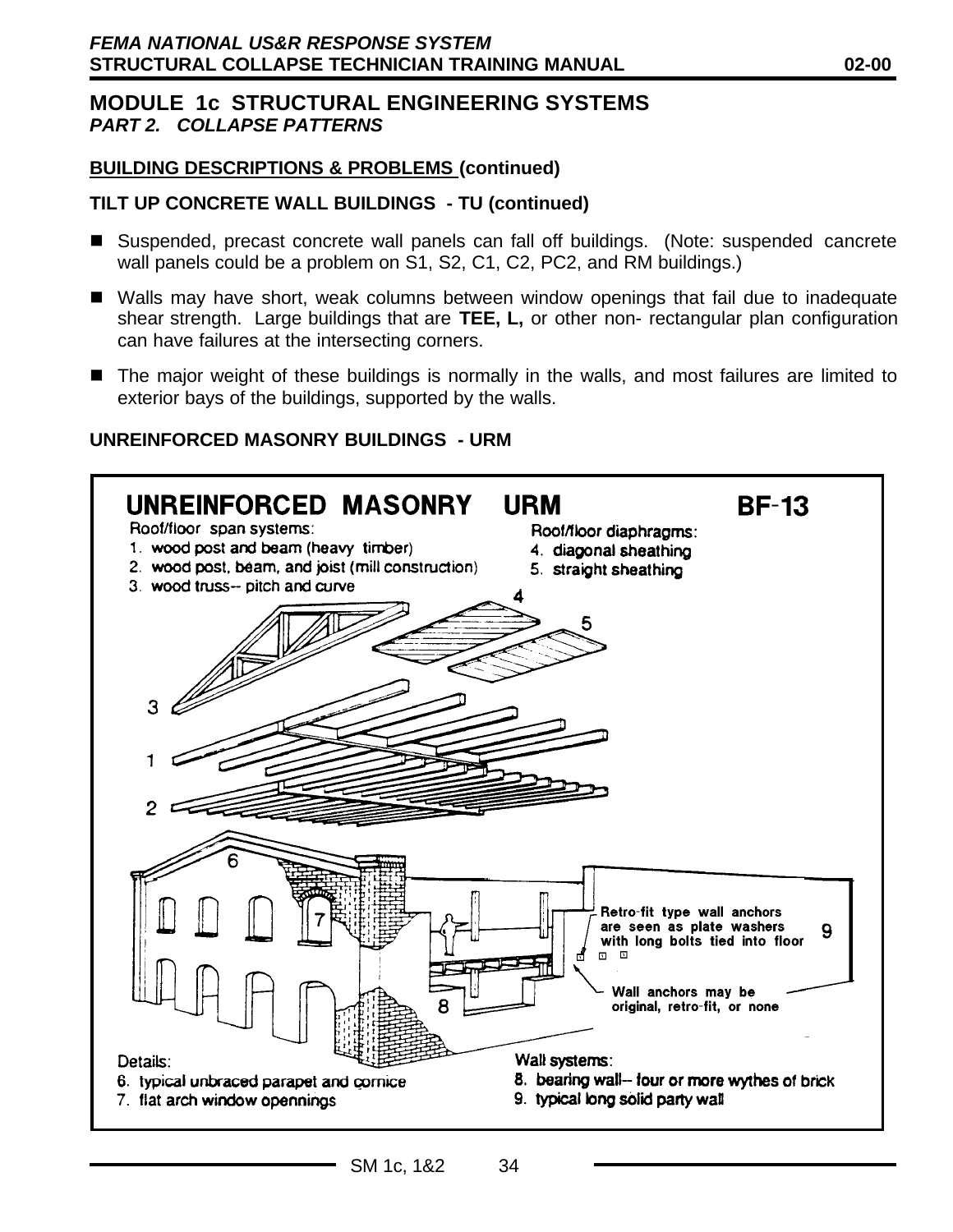#### **BUILDING DESCRIPTIONS & PROBLEMS (continued)**

#### **UNREINFORCED MASONRY BUILDINGS - URM**

Are usually from one to six-story buildings with URM bearing walls and wood floors. There are estimated to be as many as 50,000 in California, however, most have been strengthened. This would include steel and concrete frames with URM infill.

In addition to bearing wall URM, there are structures with unreinforced or under-reinforced hollow concrete block walls, masonry veneer on wood or metal studs, and native stone, adobe, etc., bearing wall structures.

Common earthquake problems are:

- **n** Parapets and full walls fall off buildings due to inadequate anchors.
- $\blacksquare$  Multi thickness walls split and collapse or break at openings.
- $\blacksquare$  Mortar is often weak and made with too high a lime content.
- Walls that are more heavily loaded by roof and floors tend to perform better than walls that are parallel to framing, since load of floor etc. tend to compress bricks together.
- Roof/floors may collapse if there are no interior wall supports and if the earthquake has a long enough duration.
- Older steel frame buildings with unreinforced or lightly reinforced masonry infill, often shed this weak, brittle covering as they flex to resist the quake.
- $\blacksquare$  Broken bricks often line the streets where these buildings are located and people can be trapped on the sidewalk, auto, etc.
- Cavities are usually formed by wood floors in familiar patterns of Vee, Lean-to, and complicated Pancake. This will be discussed later under Earthquake Collapse Patterns.



- Brick bearing wall buildings – URM exterior walls
	- Wood floors & interior walls.
- URM infill in concrete or steel frames. – infill is brick, hollow clay tile, hollow CMU
- UR, hollow conc block bearing wall . – may have bond beams at floor & roof – may have vertical bar at edges of opngs

#### Types of URM Buildings

- UR or under-reinforced cavity walls. – insulation layer between masonry layers – relatively modern construction
	- may be used as infill or bearing walls with
- bond beams. • Masonry veneer on wood or steel studs
- anchorage is all important due to interaction of brittle wall covering on flexible structure.
- Native stone, adobe, mud, etc. bearing wall buildings.

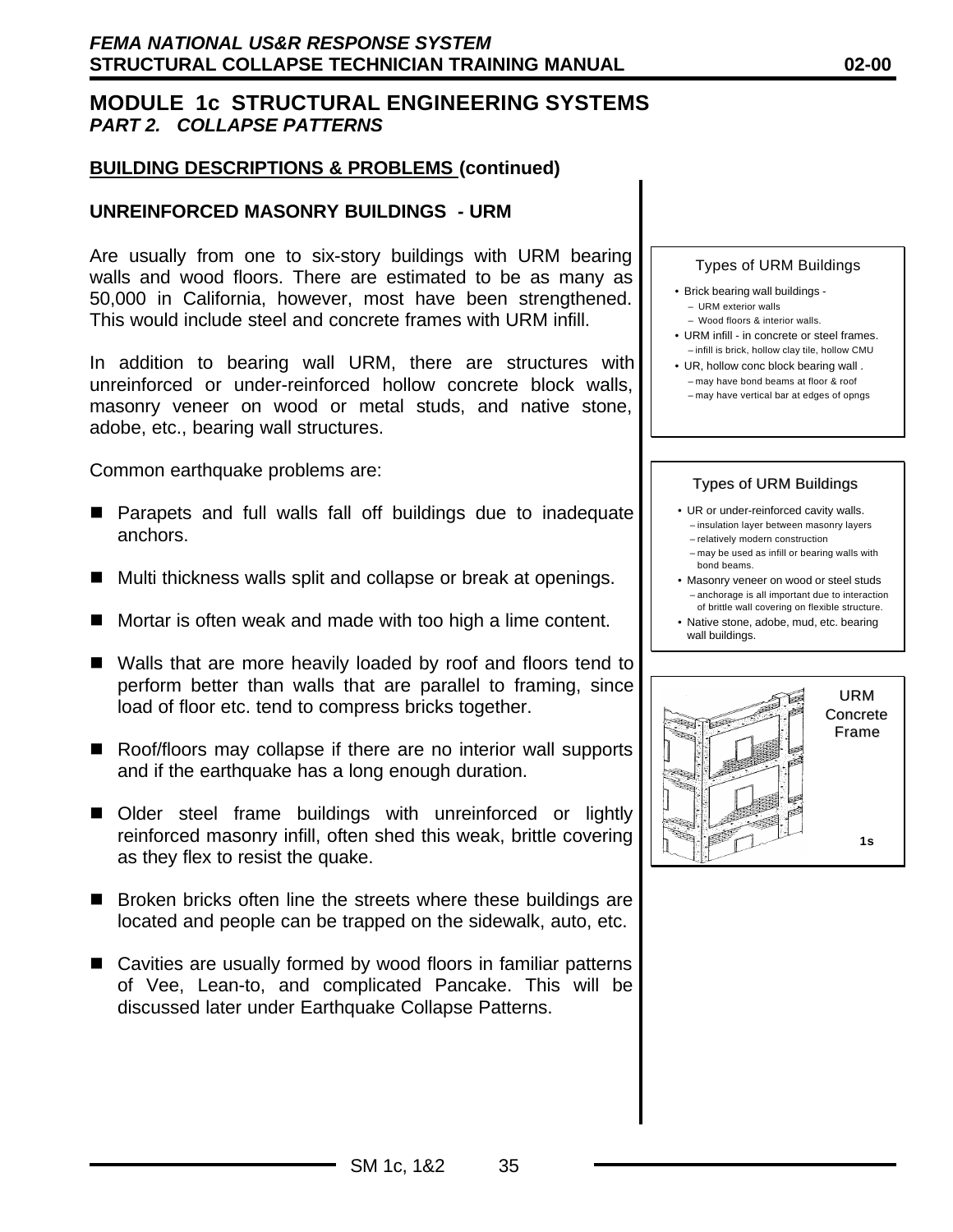## **BUILDING DESCRIPTIONS & PROBLEMS (continued)**

#### **UNREINFORCED MASONRY INFILL IN STEEL FRAME - S3**

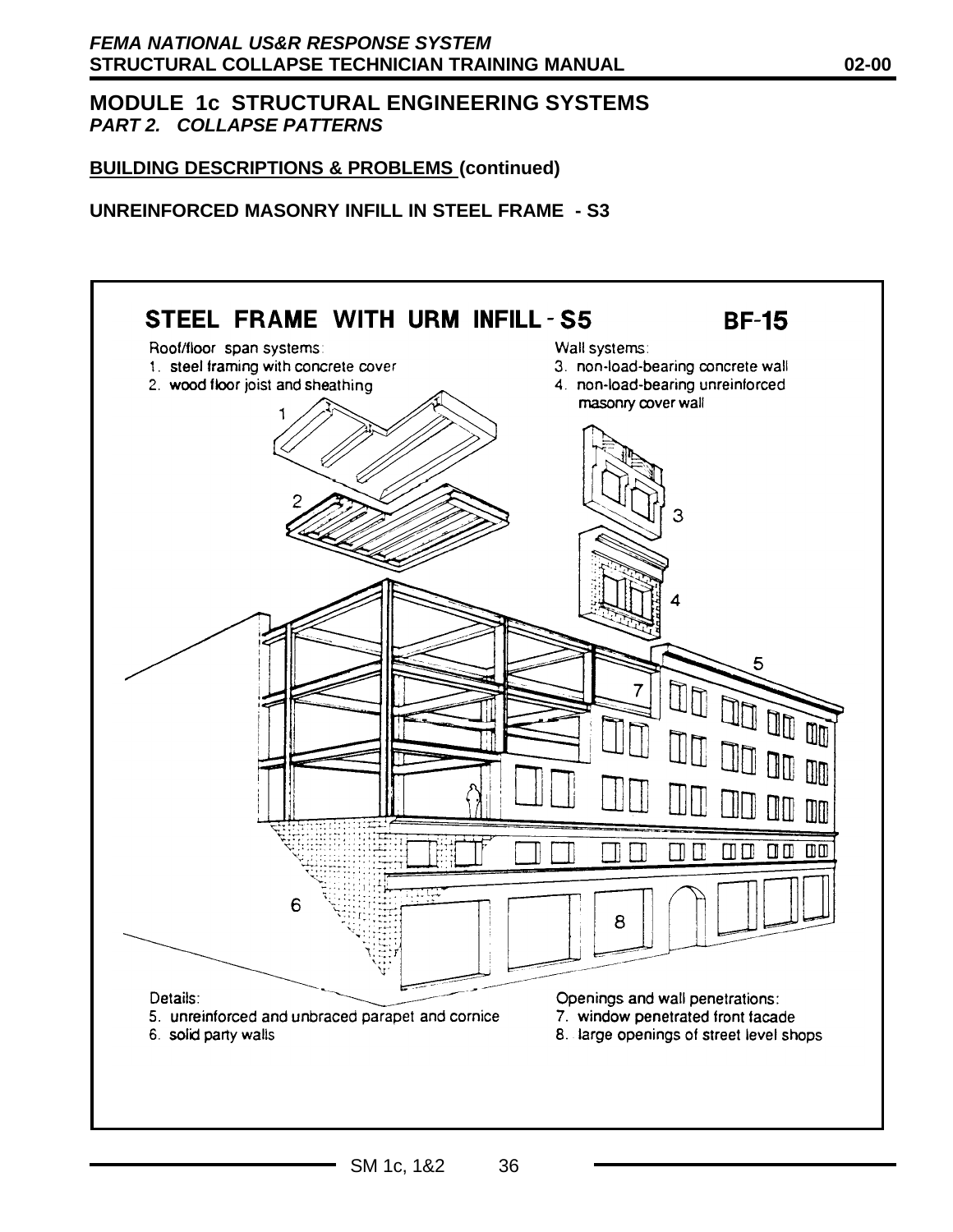### **BASIC COLLAPSE PATTERNS**

Most building collapses occur due to loss of stability; that is, the basic shape is significantly changed when subjected to a combination of forces. The new, changed shape is much less capable of carrying the forces and, therefore, the structure will rapidly continue to change until it finds a new shape that is stable. A typical example of lost stability is that of the slender column, that "gets out of the way of the load by buckling", as the load comes to rest on the ground/foundation. Basic Collapse Patterns can be summarized as follows:

**a. Inadequate shear strength** where failure is normally caused by earthquake shaking, but high velocity winds could produce the same effect. It is most commonly seen in wood structures that have weak wall sheathing or walls of insufficient length, but may also be seen in buildings with unreinforced masonry and/or unreinforced concrete wall, and in diagonally braced steel frames. In rare instances it could also occur when reinforced concrete walls are present.

The basic instability occurs when the gravity load is offset a distance (delta) that is large enough to overcome the shear capacity of walls at a particular level, usually the first story. The horizontal resistance required to maintain stability in the racked condition (parallelogram) illustrated is proportional to the percent of offset (i.e. when a ten-foot-high story is offset one foot, then ten per cent of the total gravity load above that level is required to keep the parallelogram from becoming flatter).

**b. Inadequate beam/column joint strength.** Failures are caused mostly by earthquake shaking of buildings that have joints with poorly confined concrete.

- $\blacksquare$  The cycling of the structure when excited by the earthquake causes moment resistant joints to unravel as concrete chunks are stripped away from the reinforcing steel cage.
- The gravity load can no longer be supported by these columns, and it drives the structure earthward until it stops on the ground or lower floors that have sufficient strength to stop the falling mass.
- $\blacksquare$  The result of this type of collapse may be a pancaked group of slabs held apart by broken columns and building contents, or a condition where columns are left standing, punched through the slabs. The slabs may or may not be horizontally offset from each other.

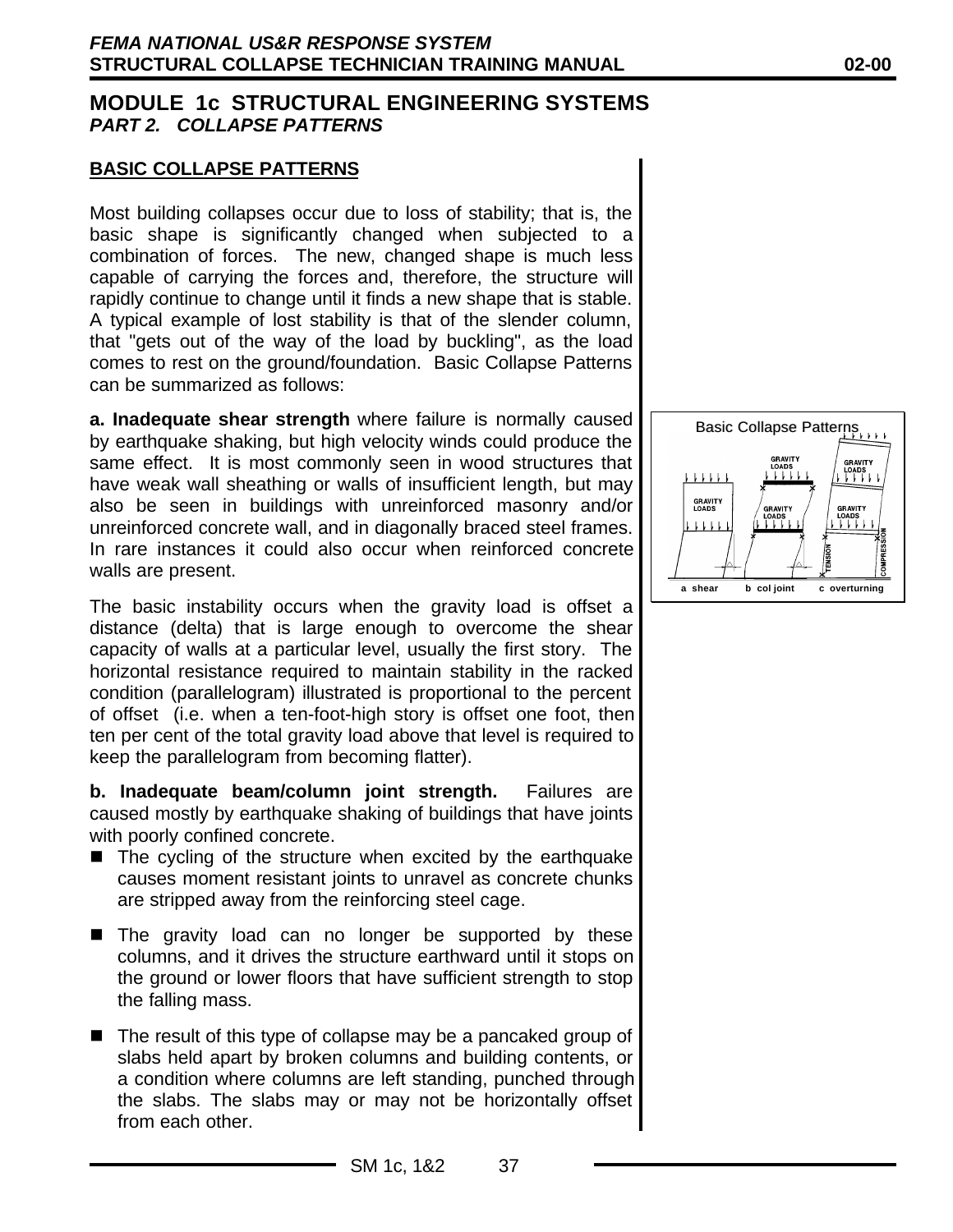## **BASIC COLLAPSE PATTERNS (continued)**

**c. Tension/compression failure** caused mostly by earthquakes and usually occurs in taller structures with concrete shear walls and/or concrete or structural steel moment resistant frames.

- $\blacksquare$  The tension that is concentrated at the edges of a concrete frame or shear wall can produce very rapid loss of stability.
- $\blacksquare$  In walls, if the reinforcing steel is inadequately proportioned or poorly embedded, it can fail in tension and result in rapid collapse of the wall by overturning.
- $\blacksquare$  A more common conditions occurs, when the tension causes the joints in a concrete moment frame to lose bending/shear strength, as previously discussed, a rapid degradation of the structure can result in partial or complete pancaking as in beam/column failure.
- The previously discussed failure of Pino Suarez Tower is an example of how poorly proportioned, steel structures can catastrophically overturn, due to a compression failure of the columns.

**d. Wall-to-roof interconnection failure.** Stability is lost in this case since the vertical support of the roof/floor is lost, as well as the horizontal out of plane support of the wall.

 $\blacksquare$  This condition could be triggered by any of the destructive forces previously mentioned.

**e. Local column failure** can lead to loss of stability and/or progressive collapse in a part of a structure, and may, again, be caused by any of the previously mentioned forces.

■ Precast concrete and structures that have wood floors tend to be more susceptible to a progressive type failure, due to the lack of continuity of these construction configurations.

**f. Single floor collapse** has occurred in earthquakes due to pounding or vertical irregularities that focus the damaging effects to a single story.



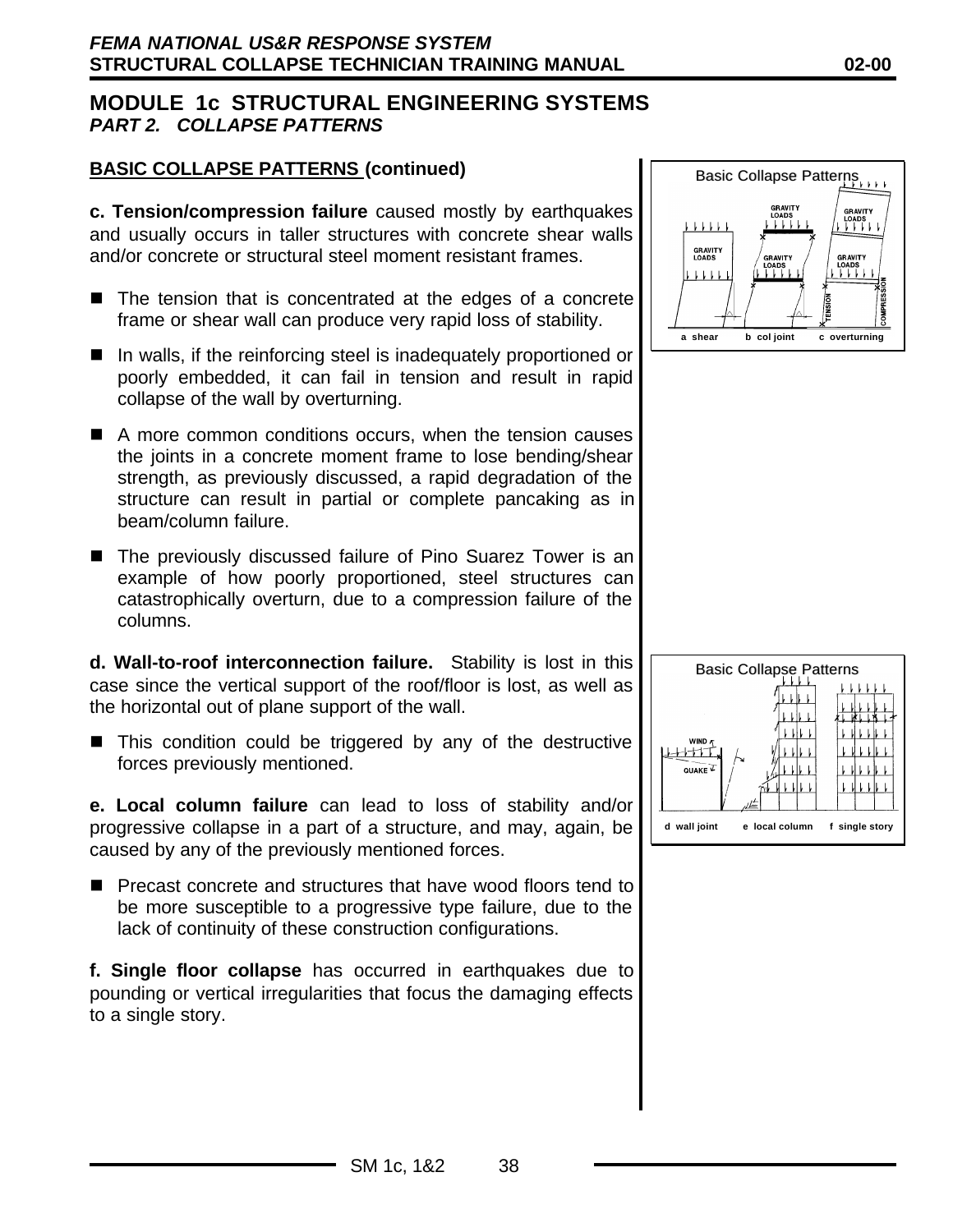#### **BASIC COLLAPSE PATTERNS (continued)**

In summary in most all collapses (except cases when wind causes lifting), the driving force is the gravity load acting on a structure that has become unstable due to horizontal offset or insufficient vertical capacity. In addition, subsequent lateral loads from wind or aftershocks can increase the offset, exaggerating the instability. The structure is often disorderly as it collapses. Some parts may remain supported by un-collapsed adjacent bays as tension structures.

**The issue in US&R is not the academic one of how the structure collapsed in order to improve future construction, but what additional collapse is possible and how stable is the existing configuration.**

### **EARTHQUAKE COLLAPSE PATTERNS**

#### **THE BASIC PRINCIPALS**

- $\blacksquare$  Earthquake shaking causes damage to structure.
- Gravity causes collapse.
- Redundancy and ductile behavior can prevent or reduce extent of collapse.
- Brittle behavior enhances possibility and increases extent of collapse.

#### **BASIC BUILDING TYPES**

Based on previous earthquakes the ATC-21 building types can be further divided into four separate groups, with each exhibiting a distinctive collapse pattern. These groups are:

**LIGHT FRAME**- Mostly wood frame.

**HEAVY WALL** URM, Tilt-up, and other low rise buildings with concrete and masonry walls.

**HEAVY FLOOR**- Concrete frame buildings and highway bridges.

**PRECAST CONCRETE BUILDINGS** with fairly heavy floors and some heavy walls.

#### *BASIC PRINCIPLES* Earthquake Caused Collapse

- Earthquake shaking causes damage to structural load resisting system
- Gravity causes structural collapse
- Redundancy and Ductile behavior can prevent structural collapse
- Brittle behavior enhances possibility of structural collapse

#### Earthquake Collapse Patterns

- Light Frame wood frame buildings 1 to 4 stories, residential & other
- Heavy Wall URM, TU, & other low rise w/concrete or masonry walls
- Heavy Floor Concrete frame bldgs
- Precast Concrete fairly heavy floors & some w/heavy walls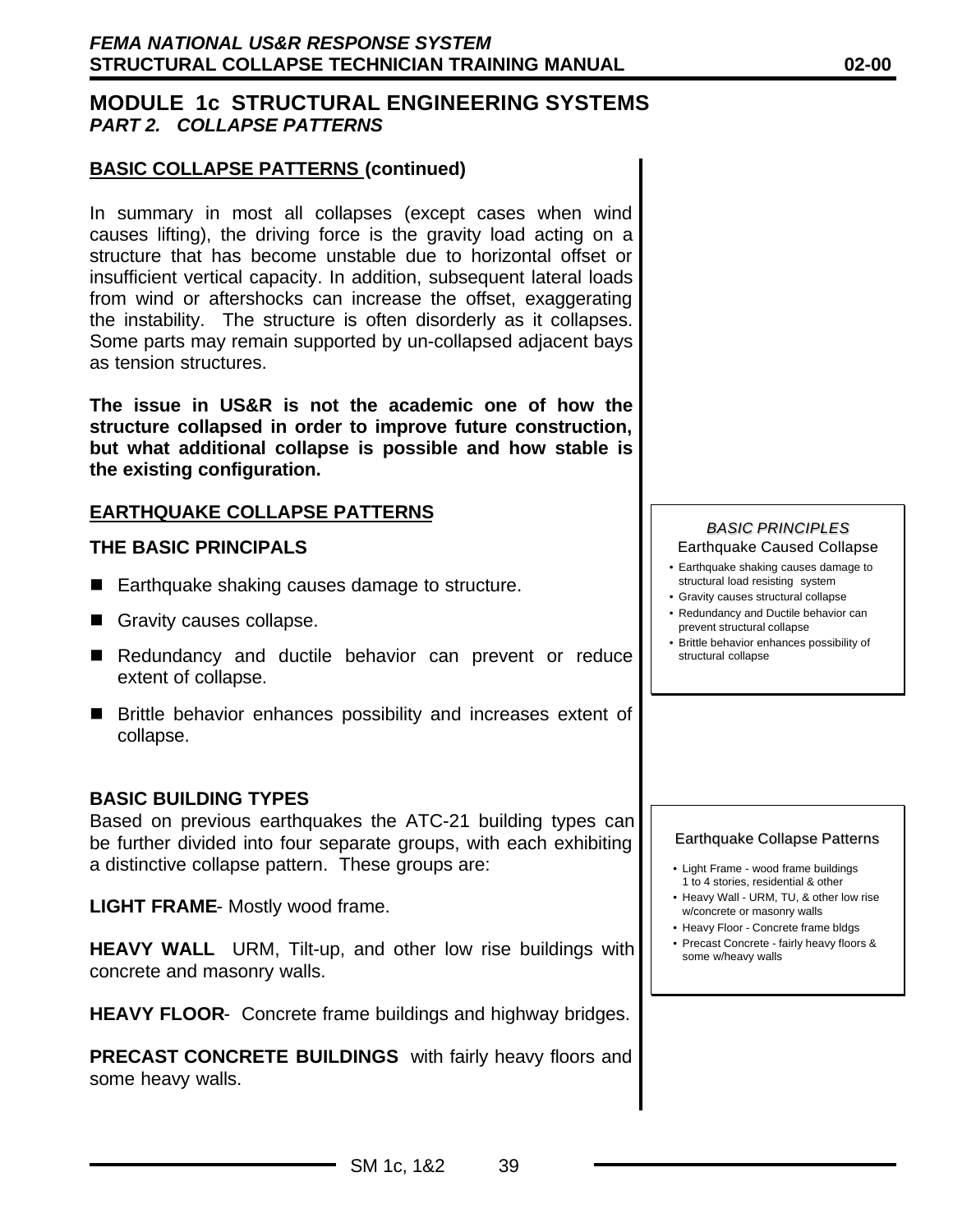### **EARTHQUAKE COLLAPSE PATTERNS (continued)**

### **LIGHT FRAME COLLAPSE PATTERNS**

- Collapse usually occurs when lower walls have insufficient strength to resist the lateral forces and rack (become parallelograms).
- $\blacksquare$  If there is a sufficiently heavy load on these walls they can completely collapse as the wall top moves sideways a distance equal to its height as shown in adjacent slides.
- $\blacksquare$  This causes the structural collapse to be in the form of part or all of the building being projected away from its original foundation by the height of the story walls that fail.
- When the bottom story of a multi-story light frame structure fails in this way, additional stories can also collapse due to the impact of the first story hitting the ground.
- $\blacksquare$  This type of collapse usually leaves many voids that are fairly easily accessible.
- $\blacksquare$  There is great danger of fire due to the combination of broken gas (or other fuel) lines and the combustible debris.

#### **HEAVY WALL COLLAPSE PATTERNS**

- $\blacksquare$  Collapse is usually partial and is strongly related to the heavy, weak bearing walls falling away from the floors.
- In URM buildings the walls normally fall away from their original position, but, most often, don't project out as far as their height.
- $\blacksquare$  The combination of the weak interconnection of the masonry pieces and gravity tend to cause the debris to stay within ten to fifteen feet of the building face.
- $\blacksquare$  When property line walls fall on an adjacent, lower buildings, these structures will usually have some sort of roof/floor collapse.

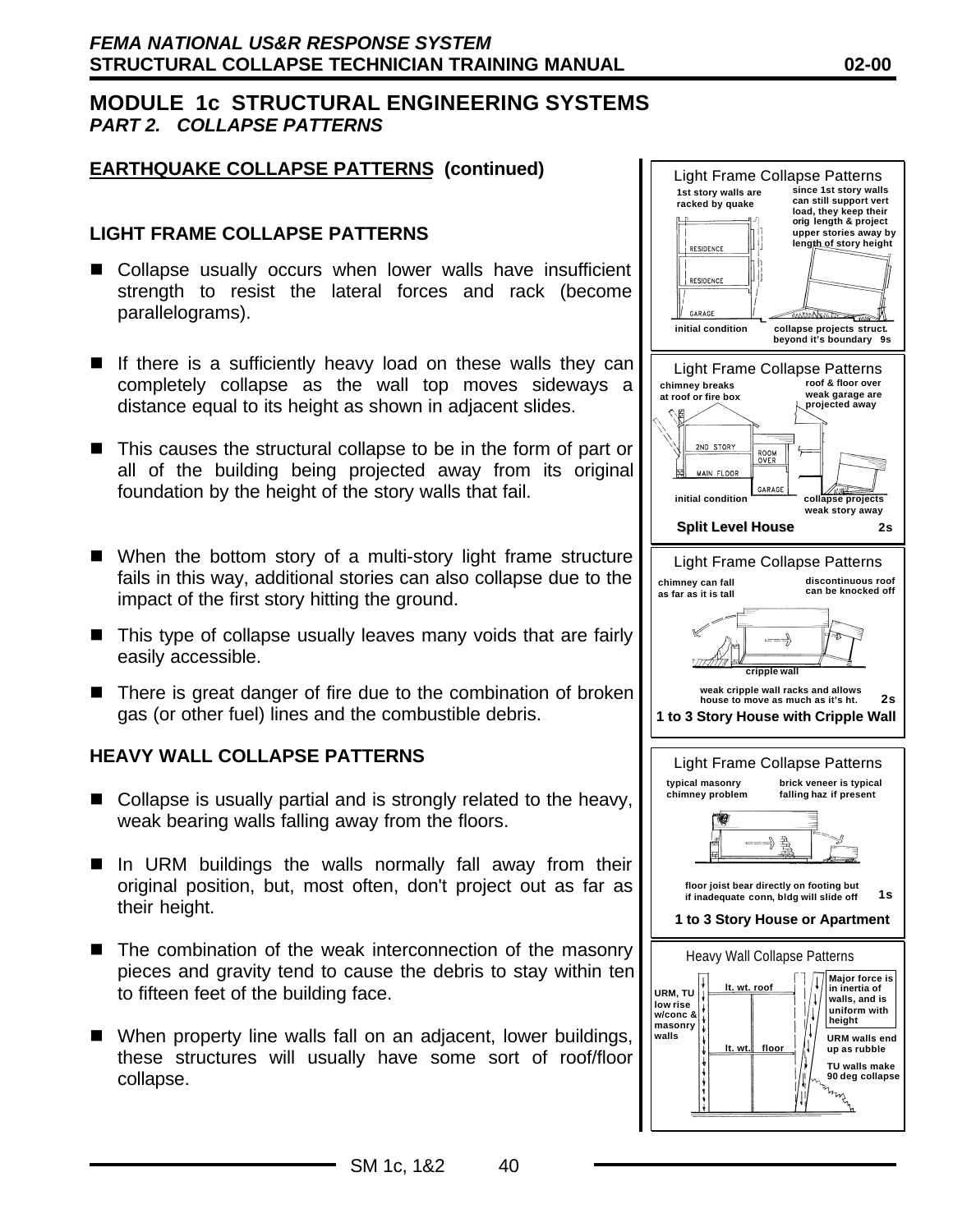## **EARTHQUAKE COLLAPSE PATTERNS (continued)**

#### **HEAVY WALL COLLAPSE PATTERNS (continued)**

- However, in collapse due to failure of interior columns or due to fire, it is possible to have the very precarious situation of multi-story heavy walls that are left standing without any laterally supporting floors/roof. For this case it is probable that the wall could fall such that they extend their full height along the ground.
- When the wood roof and/or floors collapse, many easily accessible voids can be created.
- $\blacksquare$  Areas adjacent to the walls where the heavy debris fall often contain badly injured or dead victims.
- $\blacksquare$  The combination of broken gas lines and debris can lead to fire.
- $\blacksquare$  The falling walls can cause the roof and floors that they support to collapse in patterns of Lean-to, Vee, Pancake, and Cantilever. See following page.
	- **Lean-to** can be formed when one exterior wall collapses, leaving the floor supported at one end only.
	- **V-Shape** occurs when an interior supporting wall or column fails.
	- **Pancake** can occur when all vertical supporting members fail and most of the floors collapse on top of one another. This is more common in heavy floor buildings
	- **Cantilever** is a pancake collapse where some of the floor planes extend out as unsupported members.
- $\blacksquare$  Walls in tilt-up buildings also, normally fall away from the roof or floor edge, but since they are very strong panels, the top of the wall will fall as far away from the building as its height.
	- The adjacent section of roof will then collapse, although it may still be supported at it's far end.
	- There will be tension forces imposed on the roof system, therefore, all beam to beam and beam to column connections may be damaged and/or pulled-out



**Typical Failure of Roof to Wall Conn.. 6s**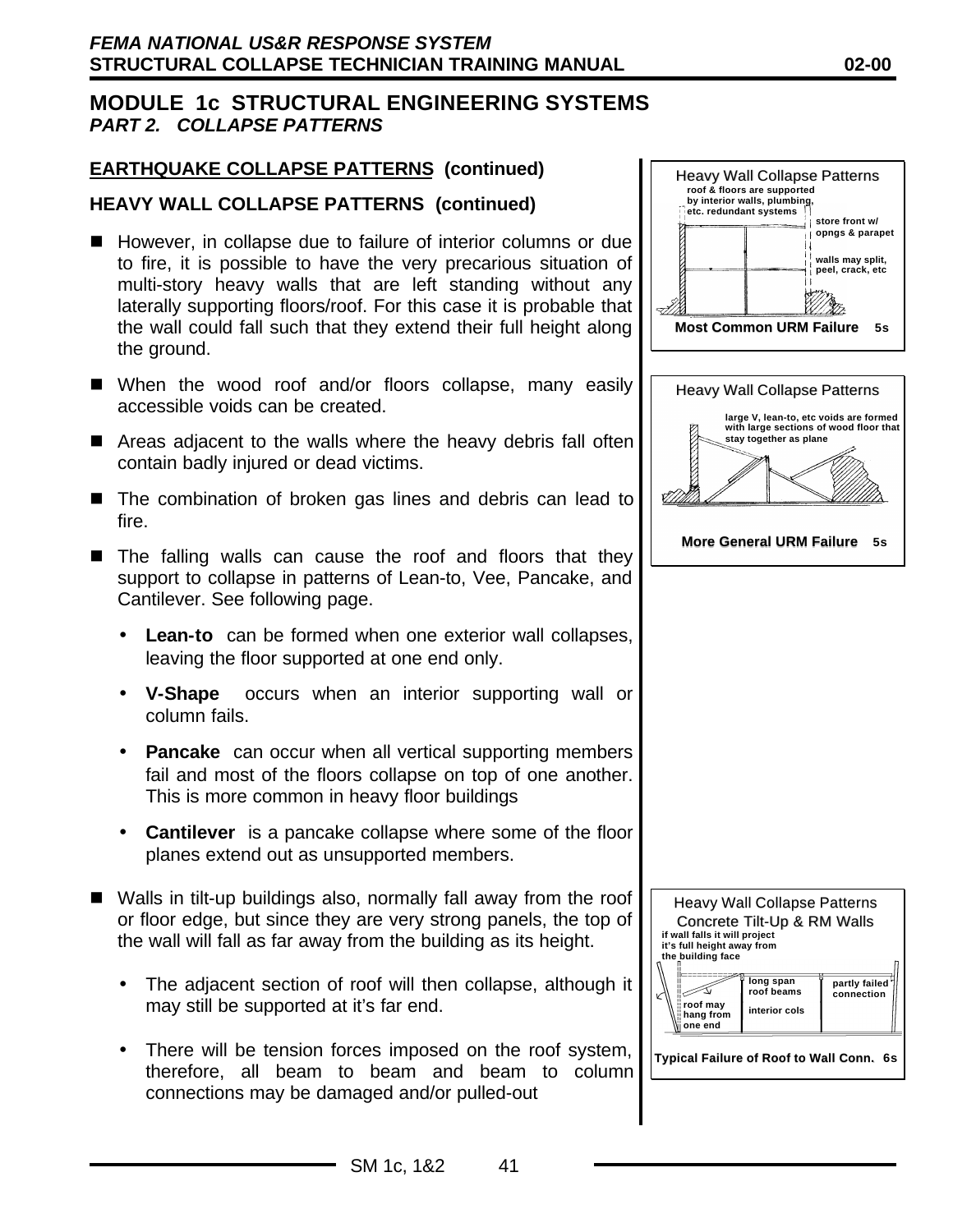# **EARTHQUAKE COLLAPSE PATTERNS (continued)**

**HEAVY WALL COLLAPSE PATTERNS (continued)**



SM 1c, 1&2 42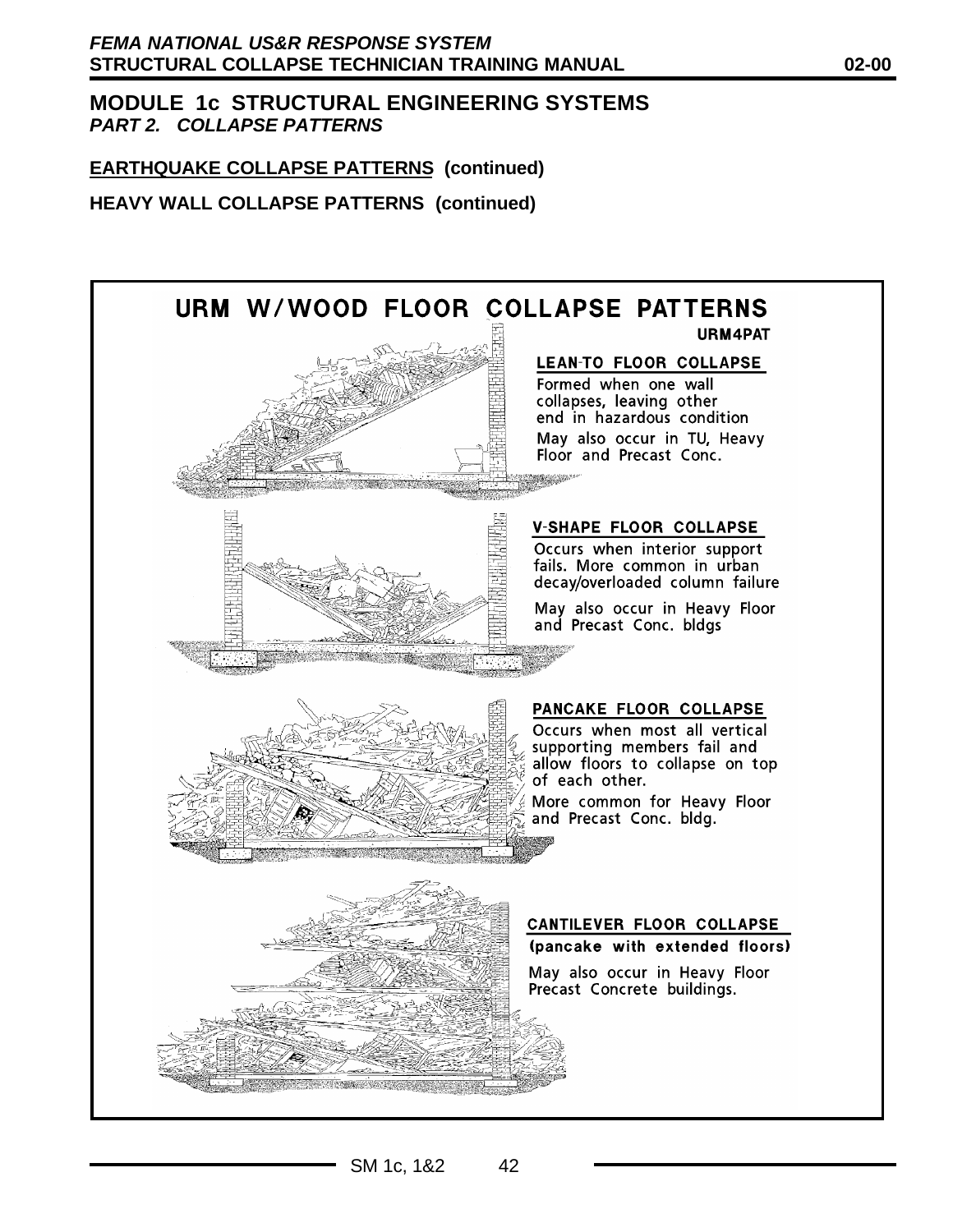## **EARTHQUAKE COLLAPSE PATTERNS (continued)**

## **HEAVY FLOOR COLLAPSE PATTERNS**

- $\blacksquare$  Collapse can be partial to complete. It is usually caused when columns or walls, weakened by quake motion, are unable to support the heavy floors.
- The collapse patterns can be the several shown on the adjacent slides, but most all share the pattern of thin void spaces forming within the original plan area of the building.
- These heavy floor structures usually fall on themselves, but they can project laterally as they fall, if the columns and/or walls are strong enough to not fracture. That is, the columns can fail due to hinging at the top and bottom, and then the collapse looks more like the light frame type.
- $\blacksquare$  The voids can be very difficult to access, since even though the heavy floors can have dropped tens of feet they are still usually well interconnected with reinforcing steel.
- The height of remaining voids between floors in pancaked buildings will depend on what projections the slabs originally had (beam stems, flat slab drops) and partly crushed contents.
- $\blacksquare$  Tall, moment frame structures, where tension to compression reversal causes an almost explosive failure of exterior columns, may overturn, but more often they will collapse within their plan boundaries due to high gravity forces.
- $\blacksquare$  Many partially collapsed concrete frame structures will contain parts of slabs and/or walls that are hanging off an uncollapsed area.
	- This has been observed in corner buildings when only the street-front bays collapse due to torsion effects, and in long buildings or those with several wings, where some bays do not collapse.
- **Torsion Effects** occur in Concrete Frame Structures when URM infill is placed in exterior, property line walls for fire resistance. These walls become stiffer than all other parts of the building, and cause a temporary, eccentric condition, which can lead to a collapse of the columns on the opposite side of the building.



SM 1c, 1&2 43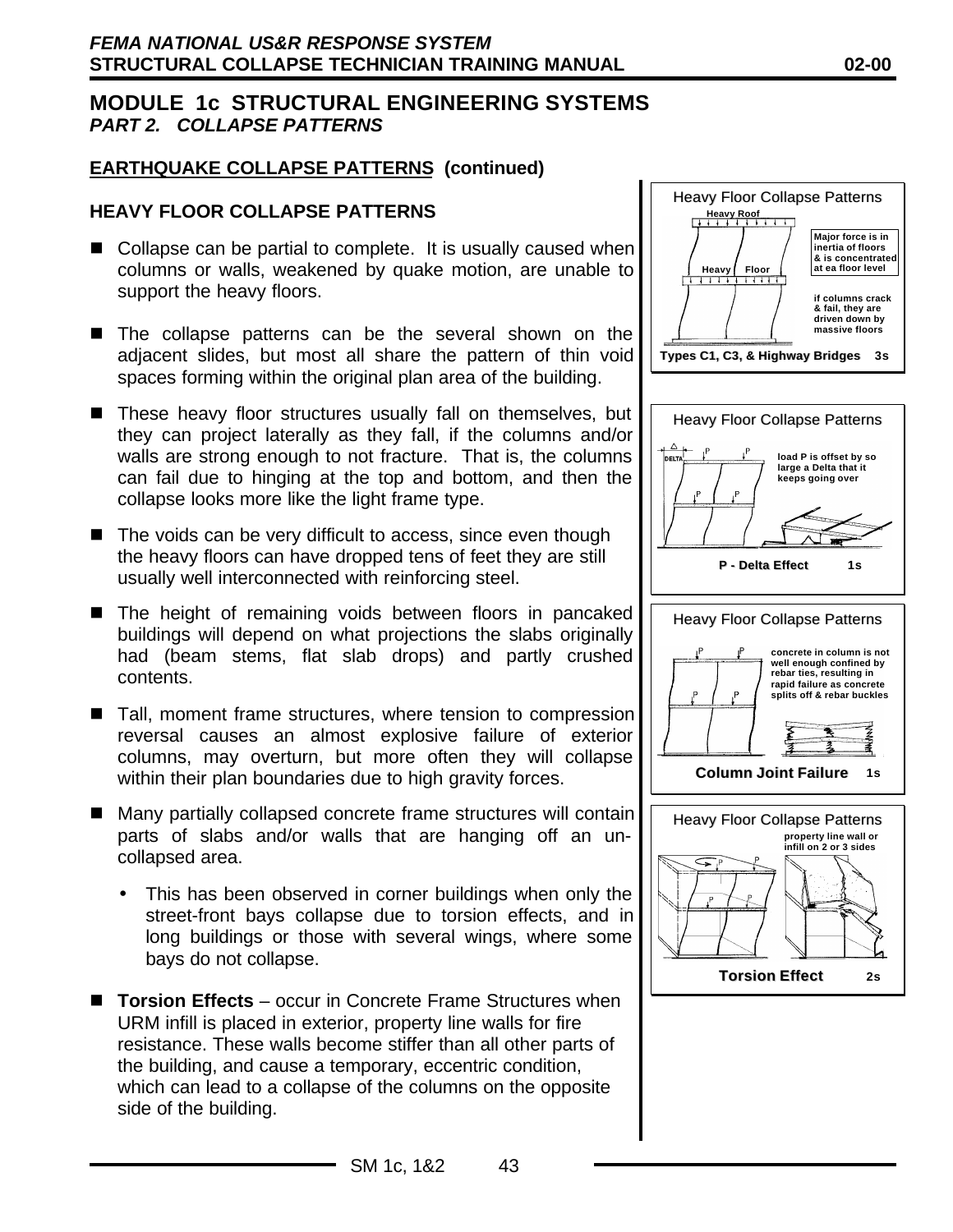#### **EARTHQUAKE COLLAPSE PATTERNS (continued)**

#### **HEAVY FLOOR COLLAPSE PATTERNS (continued)**

- **n** Overturned, normally taller structures with shear walls, will often fail due to tension/ shear failure at the base. In this case the structure can project sideways by it's full height.
- **Soft First Story Collapse** occurs in buildings that are configured such that they have significantly less stiffness (much fewer walls or no walls) in the first story than in the stories above.
	- This configuration may occur in wood as well as concrete structures.
	- The collapse is often limited to the one story only, as the building becomes one story shorter.
- Mid Story Collapse can occur when a mid story is configured with much different stiffness than the stories above and below.
	- Can occur when a story has no walls, and the ones above and below have significant walls.
	- Can occur when a story has stiff, short columns, and the ones above and below have longer, more limber columns.
- **Pounding** can cause a mid-story collapse, leaving a difficult problem to assess, due to remaining floors being overloaded etc.
	- Pounding collapse normally occurs when two adjacent buildings have floors that are at different elevations.
	- The very stiff / strong edge of a floor in one will cause the collapse of the adjacent building's column when they collide.
- Fire is usually not a problem for Heavy Floor Buildings, unless the contents are particularly combustible.

| <b>Heavy Floor Collapse Patterns</b>                                    |  |  |  |  |
|-------------------------------------------------------------------------|--|--|--|--|
| failed shearwall or<br>foundation failure                               |  |  |  |  |
|                                                                         |  |  |  |  |
|                                                                         |  |  |  |  |
| <b>Overturned Structure</b><br>2s                                       |  |  |  |  |
| <b>Heavy Floor Collapse Patterns</b>                                    |  |  |  |  |
| failure in first story<br>columns due to Demand -<br>Strength mis-match |  |  |  |  |
|                                                                         |  |  |  |  |
|                                                                         |  |  |  |  |
|                                                                         |  |  |  |  |
|                                                                         |  |  |  |  |
| <b>Soft First Story</b><br>2s                                           |  |  |  |  |
| <b>Heavy Floor Collapse Patterns</b>                                    |  |  |  |  |
| failure of short columns<br>due to lack of ductility                    |  |  |  |  |
|                                                                         |  |  |  |  |
| 2s<br><b>Short Wall Columns - Mid Story Collapse</b>                    |  |  |  |  |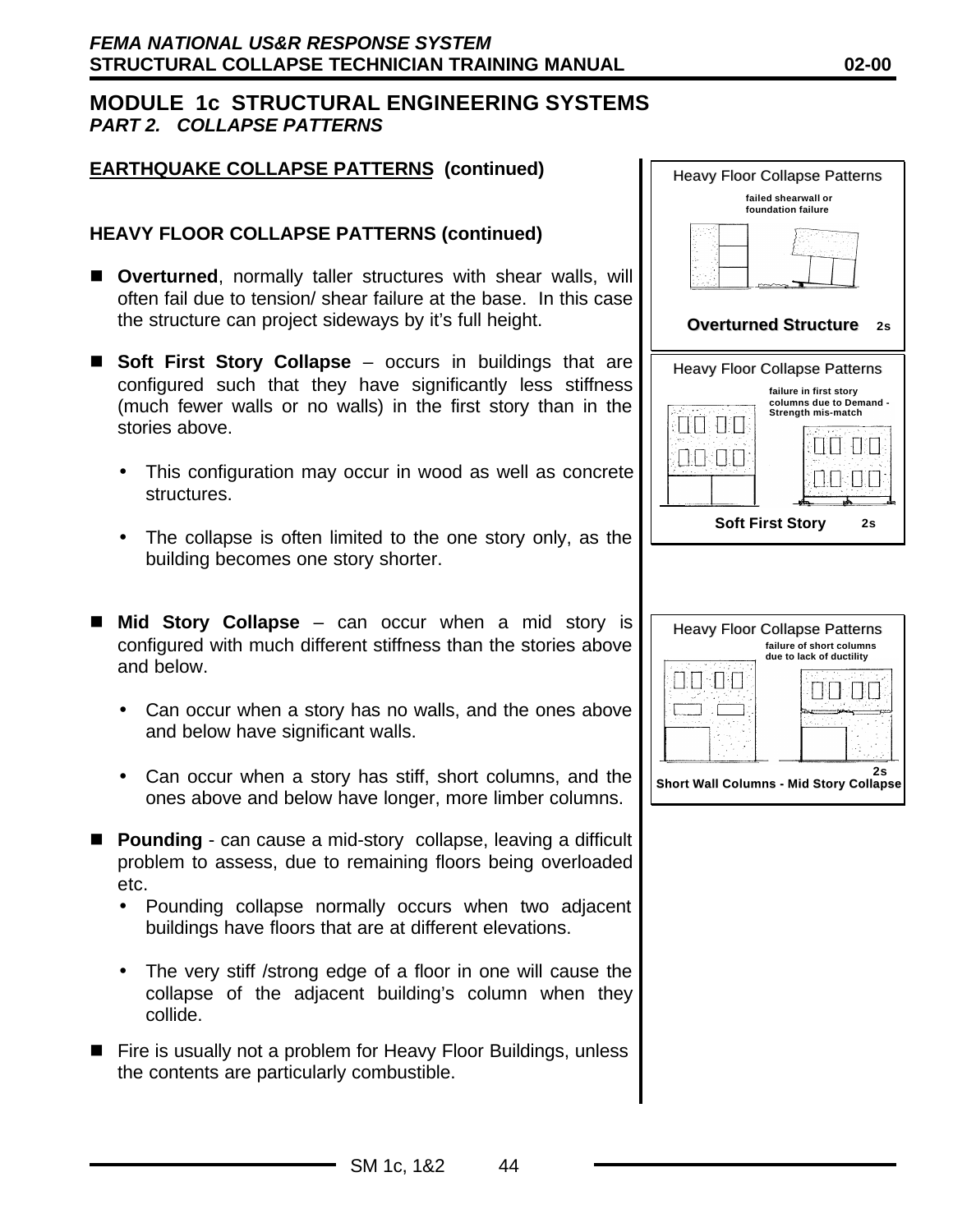## **EARTHQUAKE COLLAPSE PATTERNS (continued)**

#### **PRECAST COLLAPSE PATTERNS**

- Collapse is usually caused when the precast parts become disconnected from each other, and the structure very rapidly looses stability.
- $\blacksquare$  The collapse normally contains numerous layers of broken and unbroken pieces of slabs, walls, beams, and columns.
- $\blacksquare$  It is difficult to predict how far the parts can be projected away from the original structure's position, but gravity normally will drive them downward without projecting them, laterally, away from the building.
- $\blacksquare$  The voids can be difficult to access, but the slab, etc. can be removed, layer by layer, since interconnections is normally poor to non-existent.

#### **WINDSTORM/FLOOD COLLAPSE DAMAGE PATTERNS**

#### **WINDSTORM BASICS**

- $\blacksquare$  They often produce flooding and the damage to structures by both is similar.
- They normally affect light, poorly, or non-engineered structures, and generate static and dynamic pressures on the exterior surfaces as well as impact forces from missiles/debris.
- $\blacksquare$  Well-engineered structures are designed to resist wind forces by elastic action (as contrasted to the inelastic response that is assumed in earthquake design) and, therefore, it is unusual to have this class of buildings sustain significant wind damage.
- Water surge, especially that associated with coastal windstorms, can produce damage and even the collapse of the heaviest of engineered structures, but those that are usually affected are lighter structures.

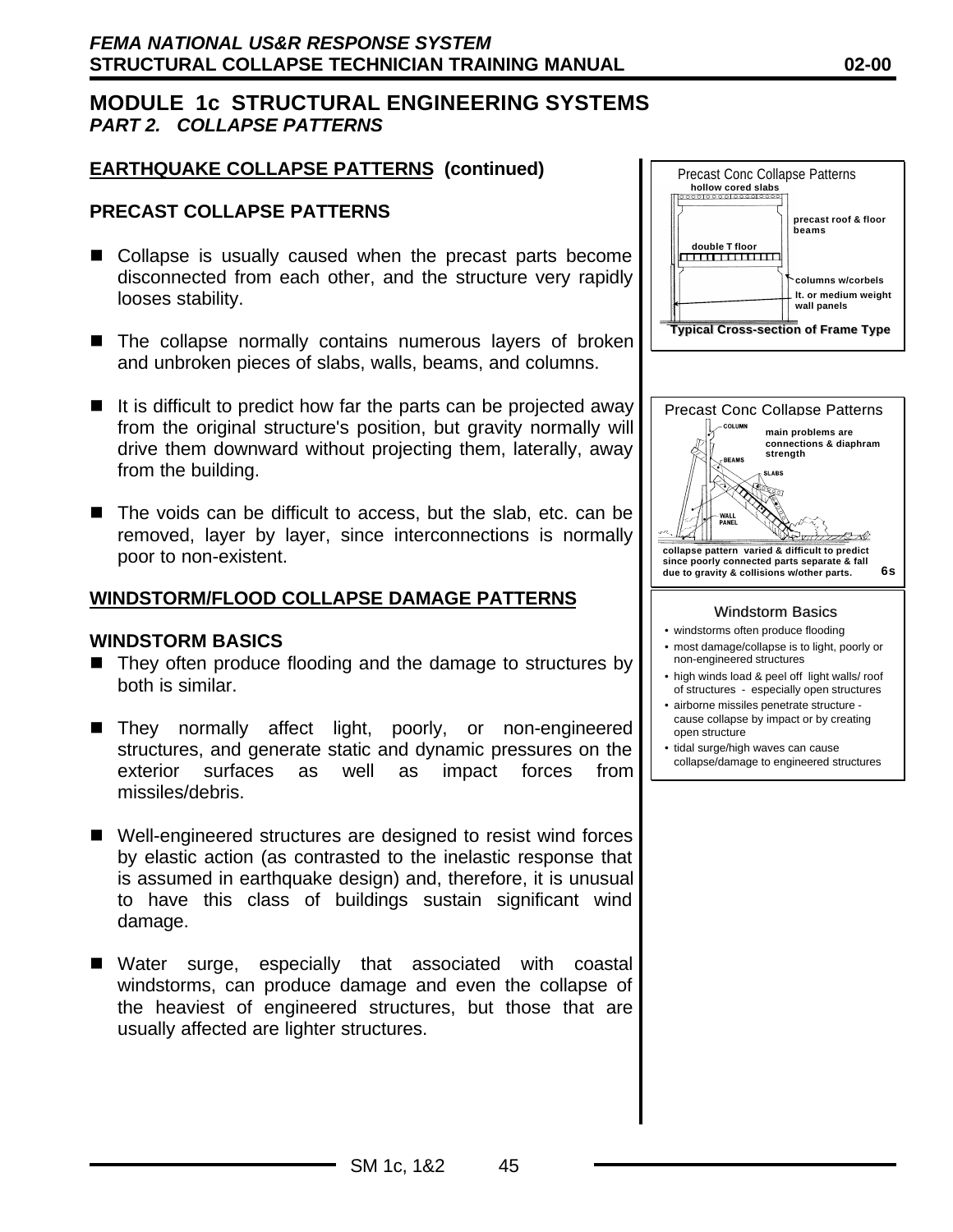#### **WINDSTORM/FLOOD COLLAPSE DAMAGE PATTERNS**

#### **MOST COMMON WIND COLLAPSE**

- Part or all of light roof is blown off and walls collapse due to lack of lateral support.
- $\blacksquare$  Very tall walls are blown in or out causing the roof to collapse.
- Light metal buildings collapse after loss of cladding, due to buckling or bending failure of long span roof beam/frame or pull out of base connection.
- Missile penetrates glass opening or doors blow in, structure changes from "closed" to "open type", roof and/or leeward wall are blown out. Exterior walls may even be masonry or concrete tilts-up in this scenario, and light interior walls can also be badly damaged.
- Problematical Structure Types are listed in adjacent slide.

**COMMON WIND DAMAGE** that create structural hazards:

- Partial removal of roof and/or wall skin in light frame building. Partial loss of lateral load resisting system.
- Peeling of outer layer of multi-layer, cavity-type, masonry bearing wall (lightly reinforced, eastern-type construction).
- Removal of masonry veneers on wood and metal frame walls, low and high rise buildings.
- Removal of roofing materials; clay/concrete tile, shingles, gravel, etc.
- $\blacksquare$  All items can be destructive missiles.

#### **COMMON FLOOD DAMAGE**

- Structures moved partly or completely off foundations. They can slide if moved completely off or tumble if one side stays attached.
- Broken or tilted foundation walls.
- $\blacksquare$  Undermined foundations and slabs on grade.
- Buildings impacted by objects as large as residential structures, causing part wall and/or roof collapse.

#### Common Windstorm Collapse

- roof blows off & walls collapse due to lack of lateral support
- weak walls blow out causing roof collapse
- light metal bldgs collapse due to buckling or bending failure of long span roof, pull out of frame base " weak link behavior "
- missile penetrates glazed opening or door blows in, structure changes from "closed" to "open", roof and/or walls blow out (even tilt-up concrete, etc.)

#### **Problematic Building Types**

- Wood houses
- Mobile homes
- Wood frame multi-residence & other
- Light metal buildings
- Commercial/industrial walls of URM, RM, TU (if large opngs are penetrated)
- Long span structures high walls • Aircraft Hangers

#### Common Windstorm Damage

- partial removal of roof/wall skin
- masonry wall peel older urm or modern, insulated, masonry cavity walls
- removal of masonry veneers low & high rise 1s
- loss of roofing material tile, shingle, gravel
- all become destructive missiles

#### Flood Damage Patterns

- windstorms often produce flooding
- most damage is to light structures
- moving water can impact & collapse or flow past & peel off the lt. walls of bldgs s
- waterborne debris up to house size can cause collapse by penetrating structures
- fast moving river or tidal surge/high waves can cause collapse/damage to engineered structures

#### Common Flood Damage

- light frame structure shifted off foundation
- can slide if free of foundation or will tumble if one side stays attached
- broken and/or tilted foundation walls
- undermined foundations & slabs on grade • buildings impacted by debris (floating houses)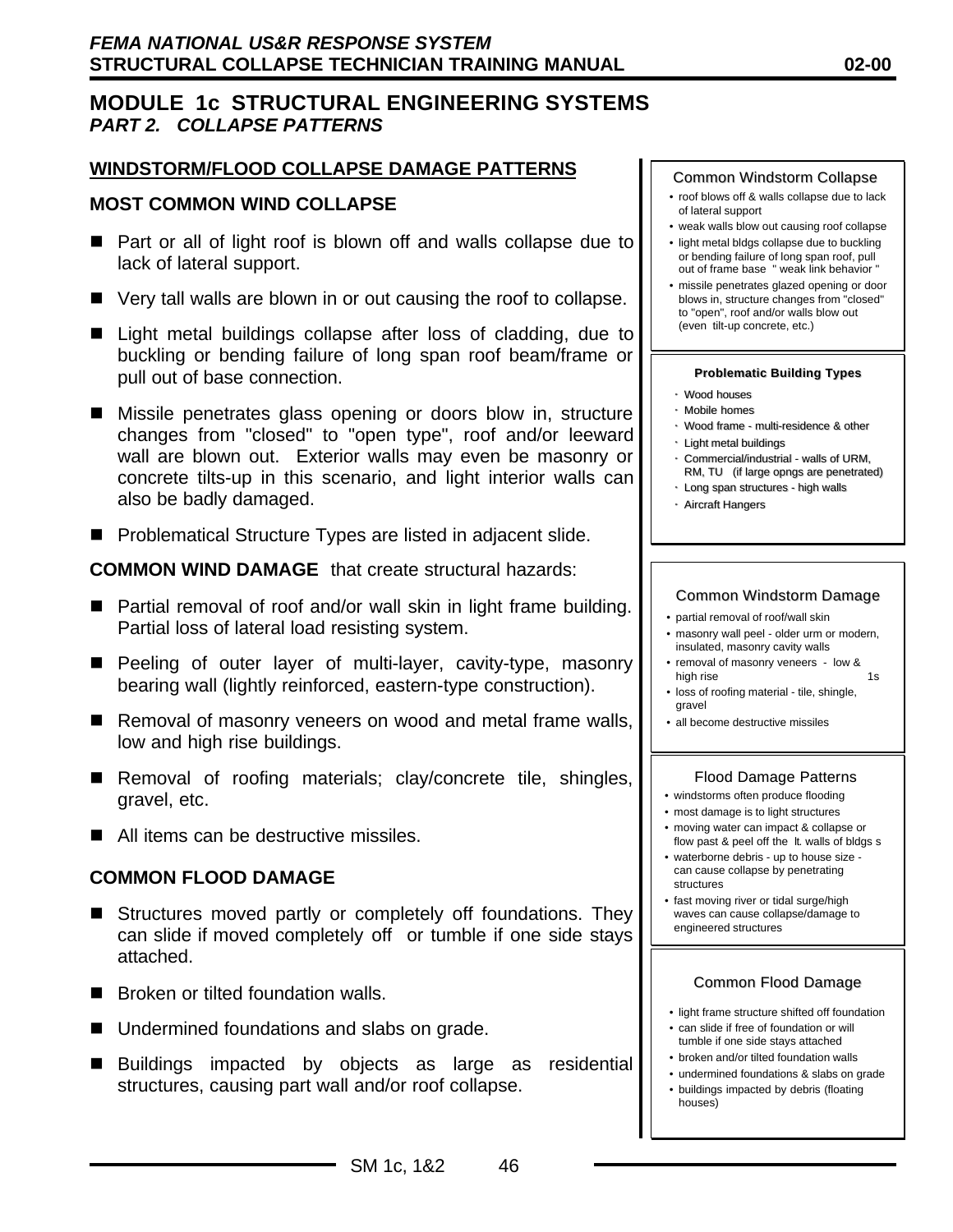#### **EXPLOSION EFFECTS ON BUILDINGS**

#### **BASIC EXPLOSION EFFECTS**

The pressures exerted on buildings by explosions may be many orders of magnitude higher (5000 PSI+) than normal design pressures, but their duration is in milliseconds, and they are inversely proportional to the cube of the distance from the center of the source.

- $\blacksquare$  Damage to structures may be severe, but it is only a fraction of what a proportional static pressure would cause.
- When large surfaces are engaged by blast pressures they will be moved as the shock wave passes, but the direction of the net force (initial uplift - overpressure) will be determined by the complexities of the wave path and time.
- $\blacksquare$  Heavy columns tend to survive, but may have some of the floors that load and laterally brace them removed.
- Steel frames, beams and columns may also survive, but without all of their intended bracing.
- $\blacksquare$  The wall and floor planes in frames as well as box buildings have large surfaces that will receive most of the blast pressure. They likely will be ripped away from their connections, leading to collapse of at least part of the structure.

#### **EXPLOSION EFFECTS ON SPECIFIC BUILDINGS**

The following is a brief description, by type of the most predictable blast damage:

**WOOD FRAME - W**- The light wall and roof planes can be blown away and/or shredded. Leveling of all or at least a significant part of the structure, can occur.

**STEEL FRAME S1 & S2** - A well-designed steel frame may be relatively resistant since beams and columns have resistance to both upward and downward loads as well as tough connections and small dimensions.

- $\blacksquare$  Light floor framing such as metal deck with concrete fill or bar joist may be separated from beams since they have large areas and small connections that can be unzipped.
- $\blacksquare$  The most likely scenario is for at least part of the frame to remain, post blast, but beams may be twisted with large areas of the floor diaphram missing.

 **Basic Explosion Effects**

- Large Pressures exerted by explosions – can be 5000 psi +
- duration only milliseconds
- inversely proportional to cube of distance from source
- Severe damage to structures
- but not proportional to static pressure effects
- Effects of fast moving shock wave –– may be very complex

 **Blast Effects on W & S Buildings**

- W Wood Structures –– light wall/roof surfaces are blown away. remainder collapses - end up with leveled structure 1s
- S1 & S2 Steel Frame Structures
- –– beams / columns have small dimensions and are very resistant to sudden forces.
- light floors may be blown away, leaving poorly braced beams & columns. 4s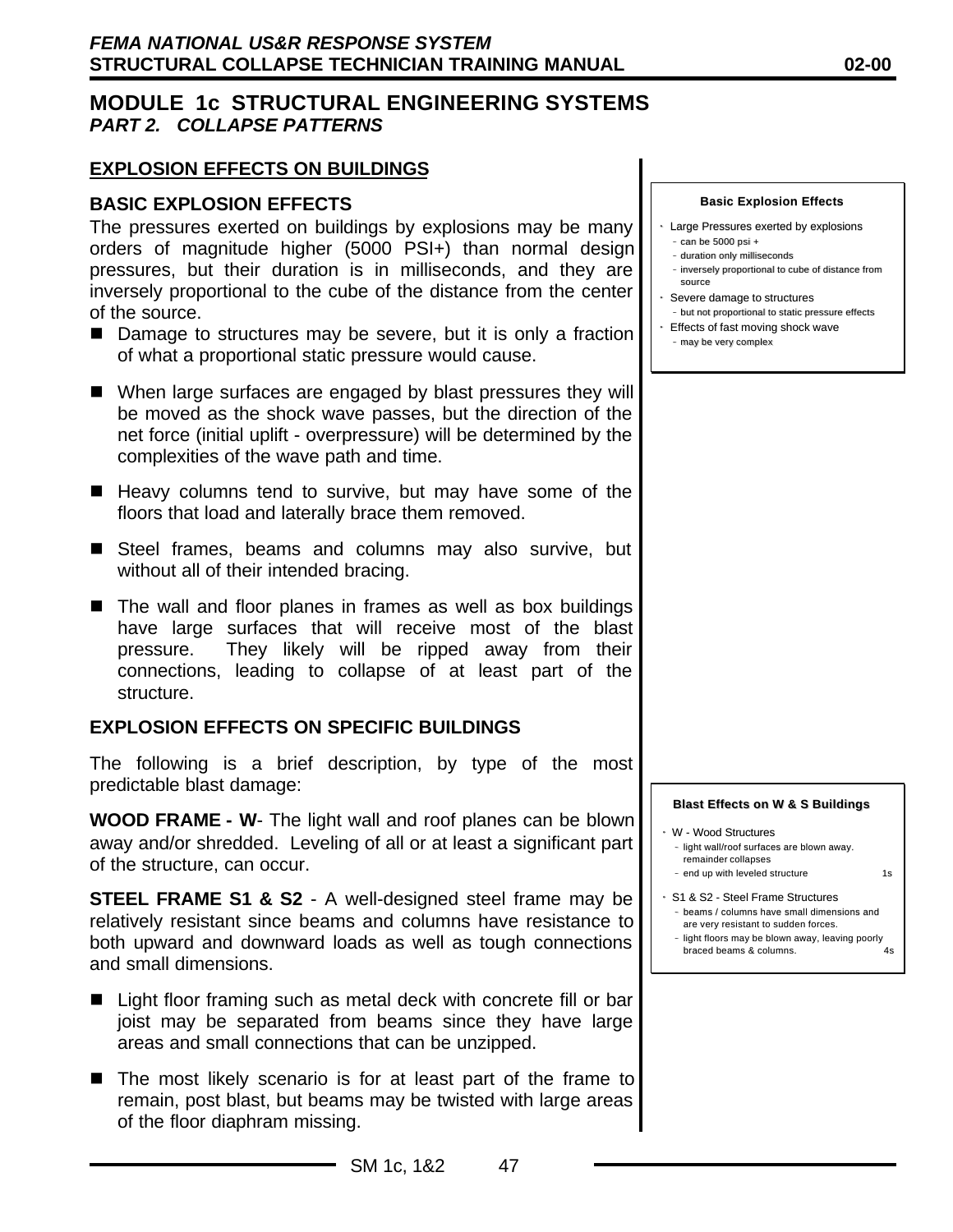## **EXPLOSION EFFECTS ON SPECIFIC BUILDINGS (continued)**

**LIGHT METAL - S3** - The light metal roof and wall panels can be easily blown away leaving a bare, poorly braced frame.

- Roof, purlins and wall girts normally have relatively light connections and may be removed with the metal panels.
- The frames may collapse from lack of lateral support and/or push from the blast pressure.
- $\blacksquare$  The result can be a completely collapsed pile of bent and twisted steel members (structural steel spaghetti)

**CONCRETE FRAMES - C1, C2, & C3** - The lift pressures have had devastating effects on concrete slabs in gravity type designs.

- One way slabs hinge up due to the lack of top reinforcing at mid span and continuity splices in bottom bars at supports.
- $\blacksquare$  A critical location for flat slabs occurs at columns when the uplift pressure fails the slab column joint in upward punching shear, followed by a combination of gravity and positive overpressure that tends to drive the already damaged slab downward.
- **n** The remaining structure may contain columns that are standing, exposed for several stories without the lateral bracing that the collapsed floors used to provide
	- In both the World Trade Center and Murrah Federal Building in Oklahoma City, large areas of several floors collapsed leaving columns that extended a far as six stories without lateral support
	- These columns were still loaded with hundreds of thousands of pounds of load from the uncollapsed floors above, but were standing without the lateral support previously provided by the collapsed floors.
	- Lateral bracing was then provided using steel tubes.
- $\blacksquare$  In C3 type concrete frames the URM infill is also particularly vulnerable to blast pressure
	- Large areas, very little resistance to the lateral pressure.

#### **Blast Effects on S3 Buildings**

- Wall & roof panels are easily blown away. and steel framing may be pushed over
- Blast at Explosives Manufacturing Plant near Reno NV ,1998.
- –– First explosion was in primer mixing room –– Set off 2nd blast and completely disintegrated structures.
- –– Miraculously 12 of 16 workers escaped 4s



- Lift forces have especially devastating effects on gravity designed slabs
	- when gravity force is overcome, slabs and beams can hinge where rebar is not continuous •• at mid-span and at span ends
- This can result in multi story columns left standing w/o enough lateral bracing - multi level collapse is then probable
- C3 type, URM infill is also blown in/out 2s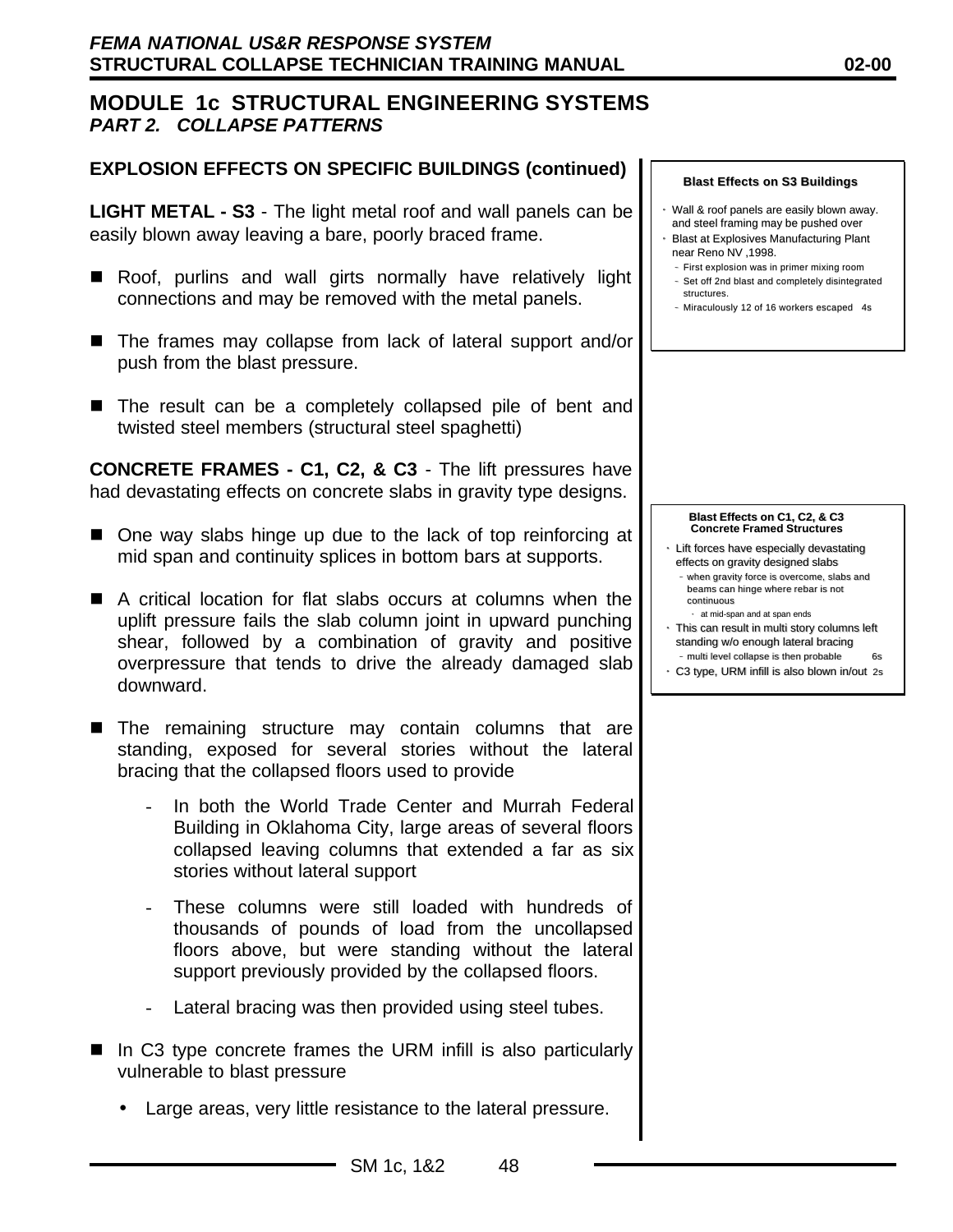#### **EXPLOSION EFFECTS ON SPECIFIC BUILDINGS (continued)**

**PRECAST CONCRETE - PC2** In precast Frame types structures the lightly (gravity) connected floor slabs and wall planes can be blown away, leaving unbraced beams and columns.

- If beam/column connections are minimal, entire sections of the structure could collapse.
	- Progressive collapse has occurred when only one column was dislodged by a relatively small gas explosion in a multi-story-precast structure.
- In Box type PC2 (such as the barracks in Saudi Arabia) the wall and floor slabs nearest the blast may be dislodged, and broken loose at their joints.
	- The multi cellular character of these structures made from closely spaced bearing walls, however will tend to limit the collapse damage to those areas where the bearing capacity of wall panels is lost.

**POST TENSIONED CONCRETE** - If the unbonded cables are damaged, becoming un-tensioned in only one small area of a floor slab, the entire length of the these cables can be effected, which can lead to the collapse of the full length of the floor.

- This type of slab is also very susceptible to upward pressures since the cables are normally draped to lift the gravity weight of the structure
- The floor slabs or beams may also have some rebar, but these bars are placed at the bottoms of slabs near mid-span and at the top near supports (as in a normal gravity design) and will not be effect in resisting the upward pressures from blasts.
- n This is a **Very Vulnerable and Dangerous Post Blast Structure.**

**Blast Effects on PC2 Buildings**

- PC2 Frame type structures
- pressures can dislodge walls, slabs • beams & columns then effected by lack of bracing.
- break/damage many connections
- progressive collapse possible.
- Due to missing supports and dis-continuous members. PC2 - Box type structures
- pressures can dislodge walls & slabs
- •• break/damage many connections
- –– better response in multi wall buildings 1s

#### **Blast Effects on Buildings**

- Postensioned Concrete- very vulnerable to uplift pressures. progressive failure within entire slab due to loss of tension in unbonded cable
- TU, RM, & URM large wall & roof surfaces effected. Lifted roof and blown out farside walls 3s
- Blast compared to very short term high velocity wind w/special effects